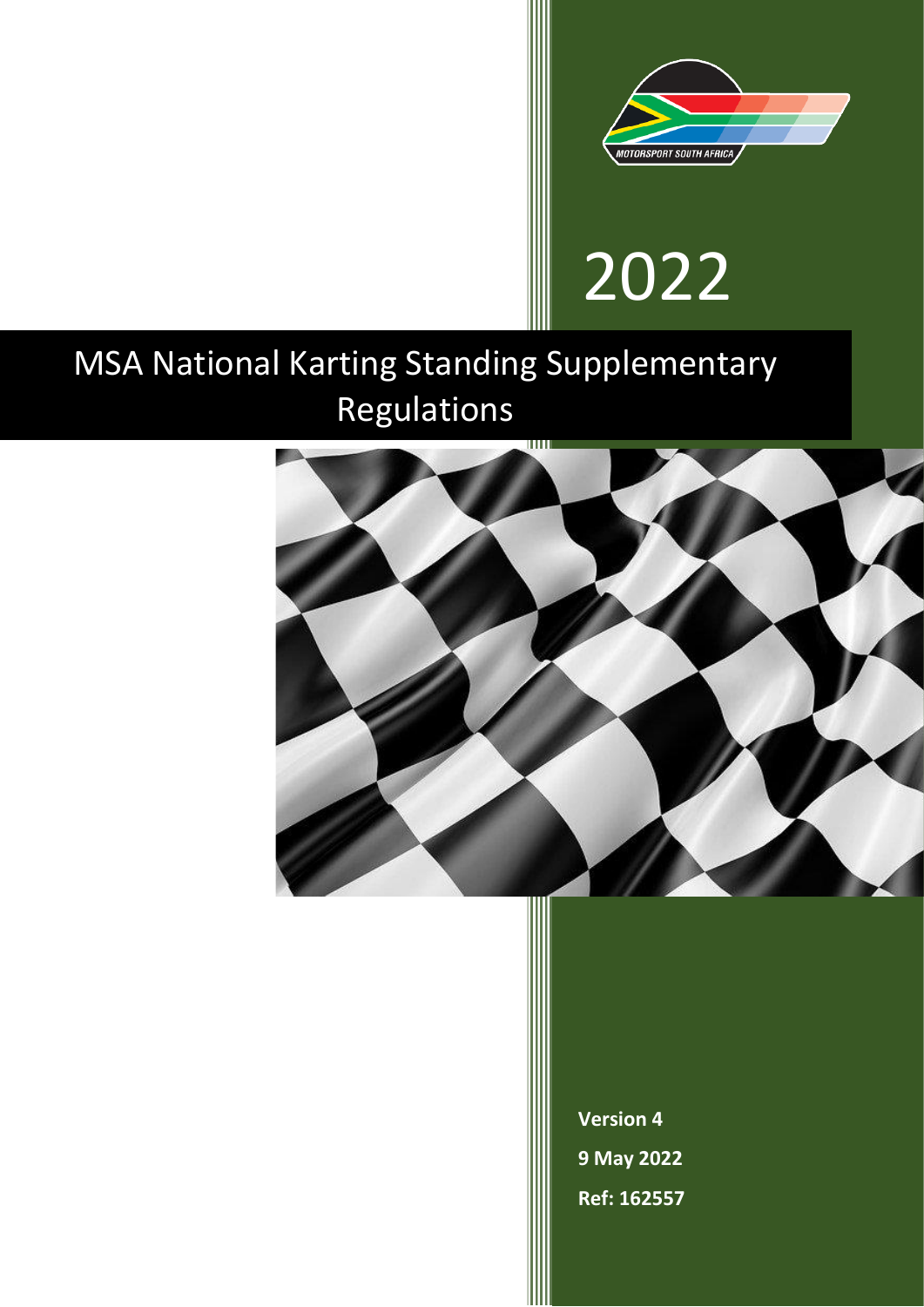#### **REVIEW AND AMENDMENTS**

Amendments and updates to the rules will be recorded in the Amendment Record, detailing the amendments, date applicable and a short summary of amendments.

#### **AMENDMENT RECORD**

| <b>Modified SSR / ART</b> | Date applicable | Date of<br><b>Publication</b> | <b>Clarifications</b>                      |
|---------------------------|-----------------|-------------------------------|--------------------------------------------|
| <b>Art 39 c</b>           | 09.05.2022      | 09.05.2022                    | <b>Regulation amendment</b>                |
| Art 7a                    | 10.03.2022      | 10.03.2022                    | <b>Regulation amendment</b>                |
| Art 9 b                   | 10.03.2022      | 10.03.2022                    | Regulation amendment                       |
| Art 39 e                  | 10.03.2022      | 10.03.2022                    | Prizes amended                             |
| Art $5a, f, g$            | 14.02.2022      | 14.02.2022                    | Wording added, deleted, and changed        |
| Art 7 a                   | 14.02.2022      | 14.02.2022                    | Wording deleted                            |
| Art 8 f                   | 14.02.2022      | 14.02.2022                    | Wording deleted                            |
| Art 9 a, c, d             | 14.02.2022      | 14.02.2022                    | Wording deleted, added and penalty changes |
| Art 24 f                  | 14.02.2022      | 14.02.2022                    | Wording deleted                            |
| <b>Art 29</b>             | 14.02.2022      | 14.02.2022                    | Wording amended                            |
| Art 34 a, d               | 14.02.2022      | 14.02.2022                    | Wording and regulation amendment           |
| Art 52 a                  | 14.02.2022      | 14.02.2022                    | Regulation amendment                       |

## **Contents**

| 1. |  |
|----|--|
|    |  |
| 3. |  |
|    |  |
|    |  |
| 5  |  |
| 6. |  |
| 7. |  |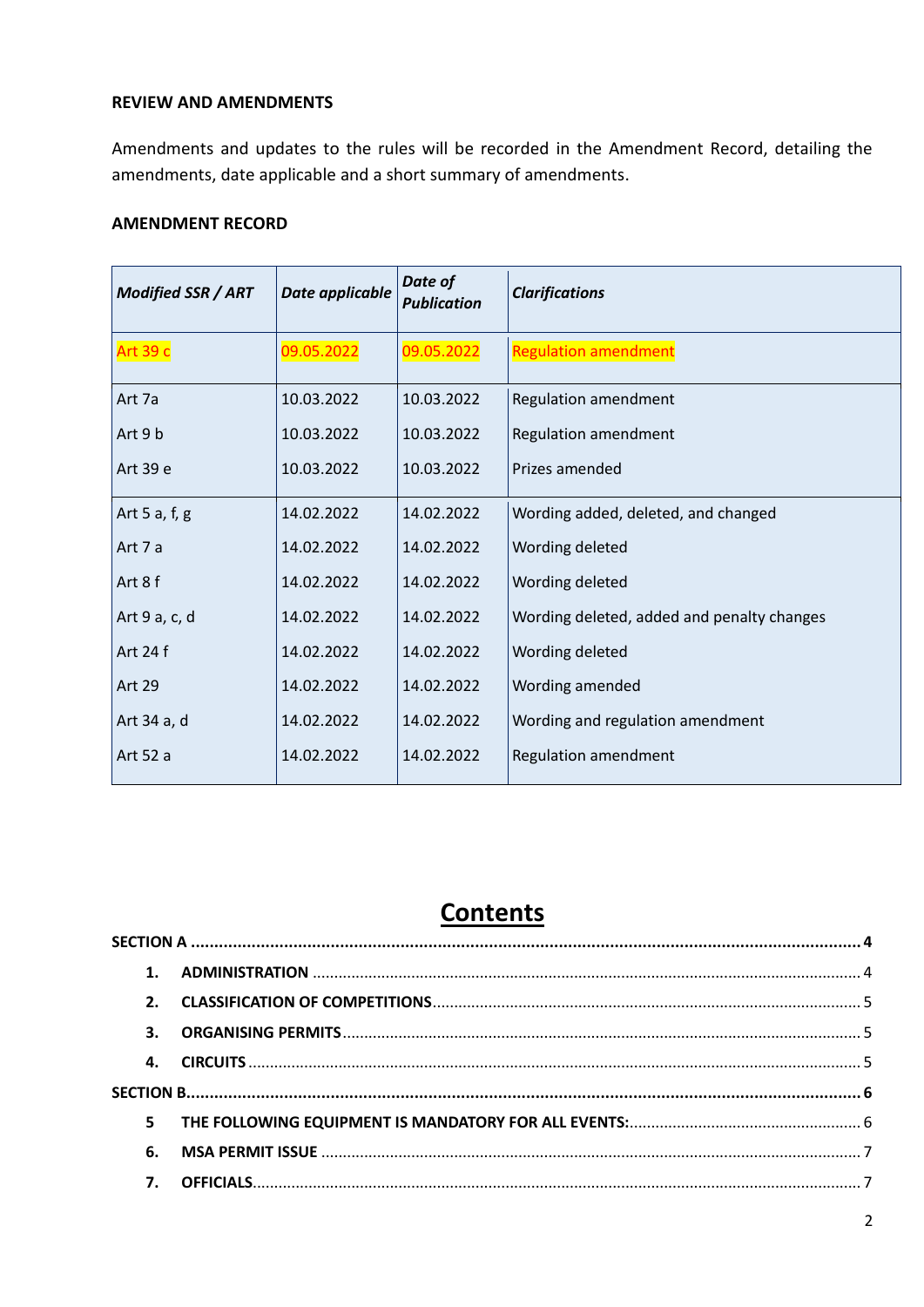| 8.  |                                                                           |  |
|-----|---------------------------------------------------------------------------|--|
|     |                                                                           |  |
| 9.  |                                                                           |  |
|     |                                                                           |  |
| 10. |                                                                           |  |
| 11  |                                                                           |  |
|     |                                                                           |  |
| 12  |                                                                           |  |
| 13  |                                                                           |  |
| 14  |                                                                           |  |
|     |                                                                           |  |
| 15  |                                                                           |  |
| 16  |                                                                           |  |
|     |                                                                           |  |
| 17  |                                                                           |  |
| 18  |                                                                           |  |
| 19  |                                                                           |  |
| 20  |                                                                           |  |
| 21  |                                                                           |  |
| 22  |                                                                           |  |
|     |                                                                           |  |
|     |                                                                           |  |
| 24  | RACING - GENERAL REGULATIONS AND FORMAT APPLICABLE TO ALL COMPETITIONS 26 |  |
| 25  |                                                                           |  |
| 26  |                                                                           |  |
| 27  |                                                                           |  |
| 28  |                                                                           |  |
| 29  |                                                                           |  |
| 30  |                                                                           |  |
| 31  |                                                                           |  |
| 32  |                                                                           |  |
| 33  |                                                                           |  |
| 34  |                                                                           |  |
| 35  |                                                                           |  |
| 36  |                                                                           |  |
|     |                                                                           |  |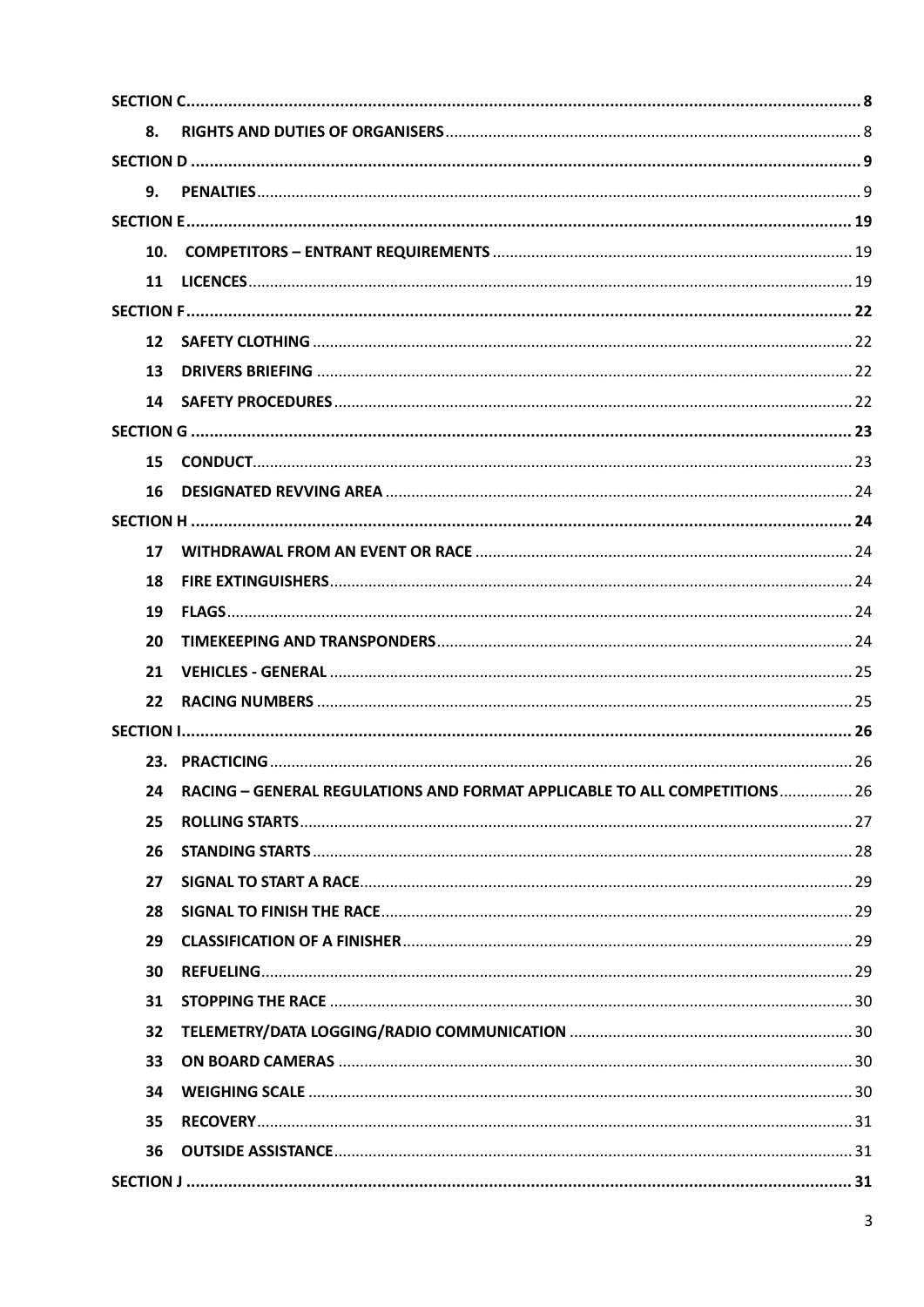| 37 |  |
|----|--|
| 38 |  |
|    |  |
| 39 |  |
| 40 |  |
| 41 |  |
| 42 |  |
| 43 |  |
|    |  |
| 44 |  |
| 45 |  |
|    |  |
| 46 |  |
| 47 |  |
| 48 |  |
|    |  |
| 49 |  |
| 50 |  |
| 51 |  |
| 52 |  |
|    |  |
| 53 |  |

## <span id="page-3-0"></span>**SECTION A**

#### <span id="page-3-1"></span>**1. ADMINISTRATION**

- a) Karting is administered under the provisions of the General Competition Rules of Motorsport SA (GCR's), these Standing Supplementary Regulations (SSR's), the class specific Regulations and other regulations and instructions which may from time to time be issued by Motorsport SA (hereinafter referred to as MSA) and the Supplementary Regulations published for each particular kart competition.
- b) Where there is a contradiction between the GCR's and these SSR's the latter shall take precedence. Where there is a contradiction between these SSR's and the pertinent national class regulations, the latter shall take precedence.
- c) NB: The SSR's applicable to circuit racing do not apply to karting, except in cases where kart racing is held in conjunction with car and/or motorcycle racing. In terms of GCR 84 (i), individual event supplementary regulations (SR's) may not conflict with these SSR's.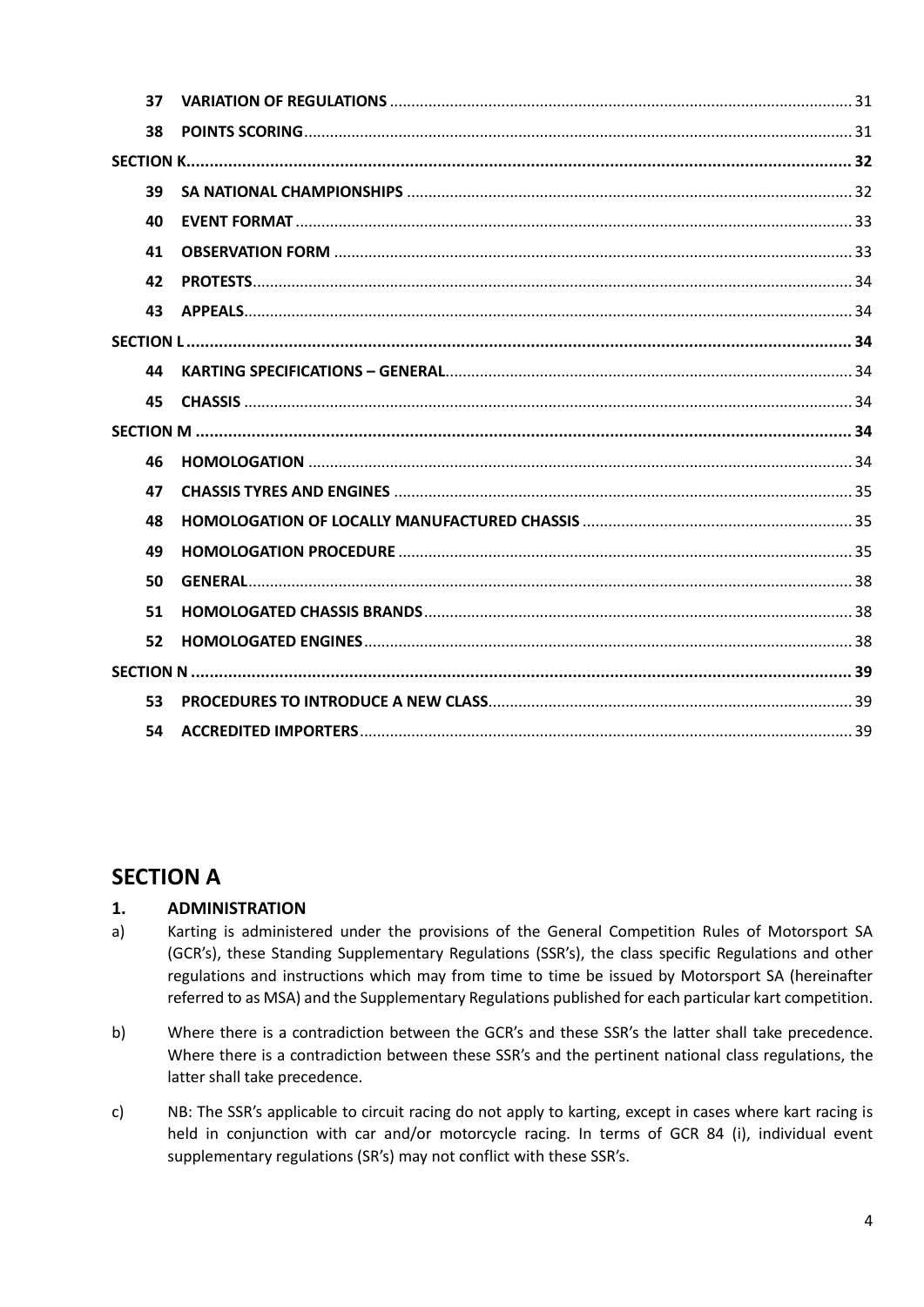- d) These Standing Supplementary Regulations may generally only be amended for safety reasons or because of force majeure.
- e) It must be noted that MSA Regional and Club Karting regulations may not be in conflict with these MSA National Karting Regulations, unless approval to the contrary has been provided by the Karting Management Group in writing. Where individual Regional and Club Karting regulations are silent on an issue, and in the event of any dispute, these National SSR's will take precedence.

#### <span id="page-4-0"></span>**2. CLASSIFICATION OF COMPETITIONS**

Refer to GCR's 39 - 43, 50 and 56 - 61.

#### <span id="page-4-1"></span>**3. ORGANISING PERMITS**

An application for a permit for a kart competition must be made in accordance with GCR 78.

#### <span id="page-4-2"></span>**4. CIRCUITS**

- a) Two types of circuit will be approved, i.e. permanent and temporary. A permanent circuit is one the main features of which can only be changed by physical reconstruction. A temporary circuit is one defined by markings that can be readily moved.
- b) Plans for new circuit projects or modifications to existing circuits must be sent to the MSA Sporting Services Manager for approval prior to any works being undertaken. Failure to do so may result in the circuit/modifications not being approved by MSA.
- c) All new permanent circuits intending to stage MSA sanctioned events are to conform fully to the CIK circuit regulations for at least a "C" grade circuit (in the case of national events), or the appropriate standard set out by the MSA national circuit safety committee in conjunction with MSA.
- d) A 1:500, or larger scale, dimensioned plan of every circuit shall be submitted to MSA. In the case of temporary circuits, a plan must accompany each application for a permit. In the case of permanent circuits, a dimensioned plan, drawn roughly to a scale of 1:500, or larger must be filed with MSA on application and, after inspection and approval of the circuit, a circuit licence will be issued at an annual fee. At least 8 weeks' advance notice must be given when applying for a permanent circuit licence. (7 weeks prior to the first scheduled national championship event, for existing circuits applying for an annual license renewal)
- e) The plans of all new circuits are to be approved by MSA prior to construction.

#### **Where the CIK circuit specifications are not used the following obligatory circuit installations will apply:**

- f) Pits The pits shall be fenced and protected as are other enclosures and shall have a firm surface. The entry to the pits from the circuit shall be immediately preceded by a chicane or bend to reduce the speed of a kart substantially. The width of the lane after the chicane shall be less than the width of two karts. There shall be an entrance to the circuit from the pits, controlled by officials.
- g) Pre-race paddock There shall be an area in which karts can be assembled prior to a race. The pre- race paddock must be able to accommodate at least 34 karts. A line is to be painted across the pit road at a reasonable distance after the exit from the pre-race paddock but before entry onto circuit, to indicate the end of the pit lane.
- h) Weighing area A covered, controlled area must be provided adjacent to the pit entrance for the weighing of karts. The entry lane leading to the weighing area, and the weighing area itself, must be controlled and access must be restricted to officials and relevant competitors only.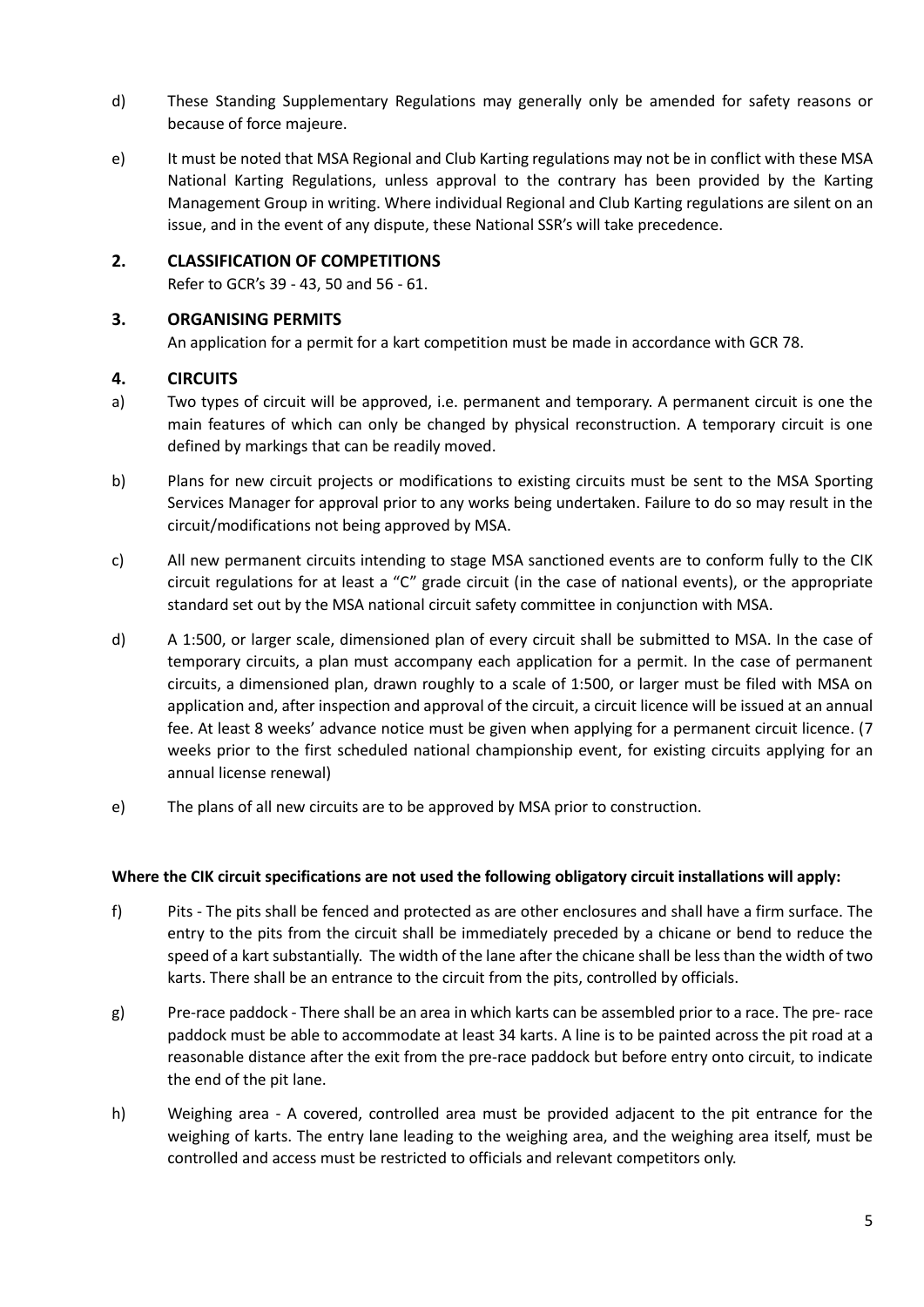- i) Parc Ferme The Parc Ferme shall be immediately adjacent to the weighing area or connected to it in a manner capable of being controlled. Access to this area is restricted to accredited competitors and officials only.
- j) Access Access to all enclosures, and to the circuit, shall only be by means of controlled entrances.
- k) 25-metre line A yellow line of 100mm to 150mm width must be painted across the width of the circuit 25 meters before the start line.
- l) 90-metre line A RED line of 100mm to 150mm wide must be painted across the width of the circuit not less than 90 meters before the start line.
- m) Starting Grid Two pairs of continuous white lines, marking lanes 2m wide with an ideal minimum of 2m separating the two lanes must be painted for a maximum distance of 90m prior to the start line and with due consideration to the limitations of the circuit. (See FIA CIK Karting Circuits Appendix 10 for more details)
- n) The maximum number of starters will be determined as follows, unless otherwise stated on the circuit -licence:

| i)  | Circuits up to 900m in length              |    |
|-----|--------------------------------------------|----|
|     | Classes less than 99cc engine capacity     | 30 |
|     | Classes greater than 100cc engine capacity | 24 |
| ii) | Circuits over 900m in length               |    |
|     | All Classes                                |    |

o) The timekeeping, lap scoring, public address and secretarial areas must afford protection from the elements and be suitable for the intended purpose.

## <span id="page-5-0"></span>**SECTION B**

#### <span id="page-5-1"></span>**5 THE FOLLOWING EQUIPMENT IS MANDATORY FOR ALL EVENTS:**

a) Signalling equipment as follows:

1) For the Clerk of the Course (or his designated flag issuing official):

Red flag, white flag, black flag with orange circle, black flag. Flag divided diagonally into black and white halves and a blue flag with red diagonal cross. A set of white, non-reflective numbers with a recommended size of not less than 300mm high by 170mm wide with a 30mm stroke, which can be suitably mounted to be visible to competitors on the circuit. As an alternative, the numbers may be written clearly on a blackboard with white chalk or alternatively a white board and non-permanent marker.

A public address system available to the Clerk of the Course and/or the Chief Paddock Marshal for communication with competitors (a hand-held megaphone is acceptable as a minimum).

b) For each Flag Marshal:

Flags as per Appendix "H" of the MSA Handbook, and where applicable Sec G 18 of these regulations.

c) For the Starter: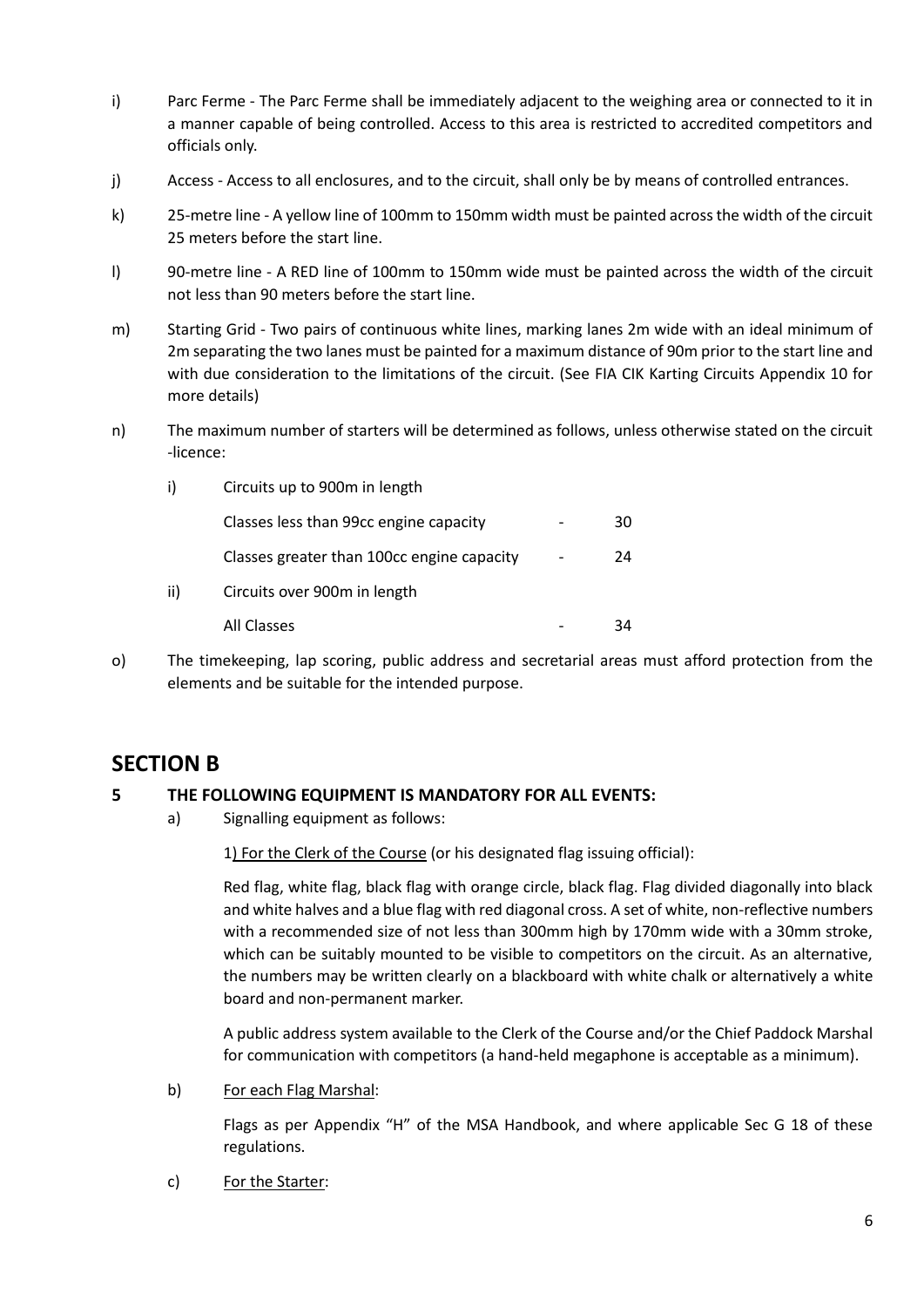MSA flag, black and white chequered flag, green flag with yellow chevron (to signify a false start, **positioned with the Marshals at turn 1, who will display under instruction of the Chief Marshal)** blue flag, and blue flag with red diagonal crosses (to signify to a competitor that he or she has been/is about to be lapped) and a lap display board for showing the competitors the number of laps remaining in the race. A starter's sheet, under the control of the Secretary of the Meeting.

#### d) For the Chief Paddock Marshal:

A shrill whistle or hooter. If their use has been approved by MSA, lights may be substituted for the starting flag. One blackboard and chalk or suitable means of writing and displaying notices. A minimum of eight fire extinguishers with a combined capacity of at least 60kg, four of which must be in the paddock in an immediately visible position, the remaining four being strategically placed around the circuit. All extinguishers must bear satisfactory evidence that they are in working order and/or that they have been serviced within the previous 12 months. (Note: This clause shall apply to permanent kart circuits only. For street races and long-circuit races, the firefighting equipment is to be increased proportionately.) Circuit cleaning equipment consisting of Shovels, Brooms, Suitable cleaning agent for removing oil (cement may be used provided it is brushed off the circuit after use).

#### e) First aid equipment:

Refer Appendix L in the MSA Handbook.

#### f) Official Notice Board:

An official notice board must be prominently sited. The board must be lockable to prevent notices and results from being unofficially removed. The use of a VNB (Virtual Notice Board) will be used.

#### g) Scale of the Day:

A scale, suitable for the weighing of karts and with a current certificate of accuracy, as well as certified control weights totalling not less than 100kg, which will serve to adjust the scale. For national championship events the certificates of accuracy must be dated within 7 14 days prior to the commencement of the event. Note: Any discrepancies on measurements based on the 100kg test weights will be used to adjust the weight of karts taking part in the event accordingly.

#### <span id="page-6-0"></span>**6. MSA PERMIT ISSUE**

It is a requirement that any competition for karts as described in these regulations shall be held under a permit issued by MSA.

#### <span id="page-6-1"></span>**7. OFFICIALS**

a) SENIOR EVENT OFFICIALS: (CoC & Stewards)

A Clerk of the Course applying for an upgrade to an 'A' grade licence must be approved by the MSA Karting Management Group.

GCR 151 requires that the MSA Steward for National Championship events must hold at the very least a grade "C" Clerk of the Course licence valid for karting.

#### b) CHIEF COURSE MARSHAL:

In conjunction with GCR 170 and 171 shall be responsible for:

Ensure that the correct number of marshals are deployed as per the minimum as required according to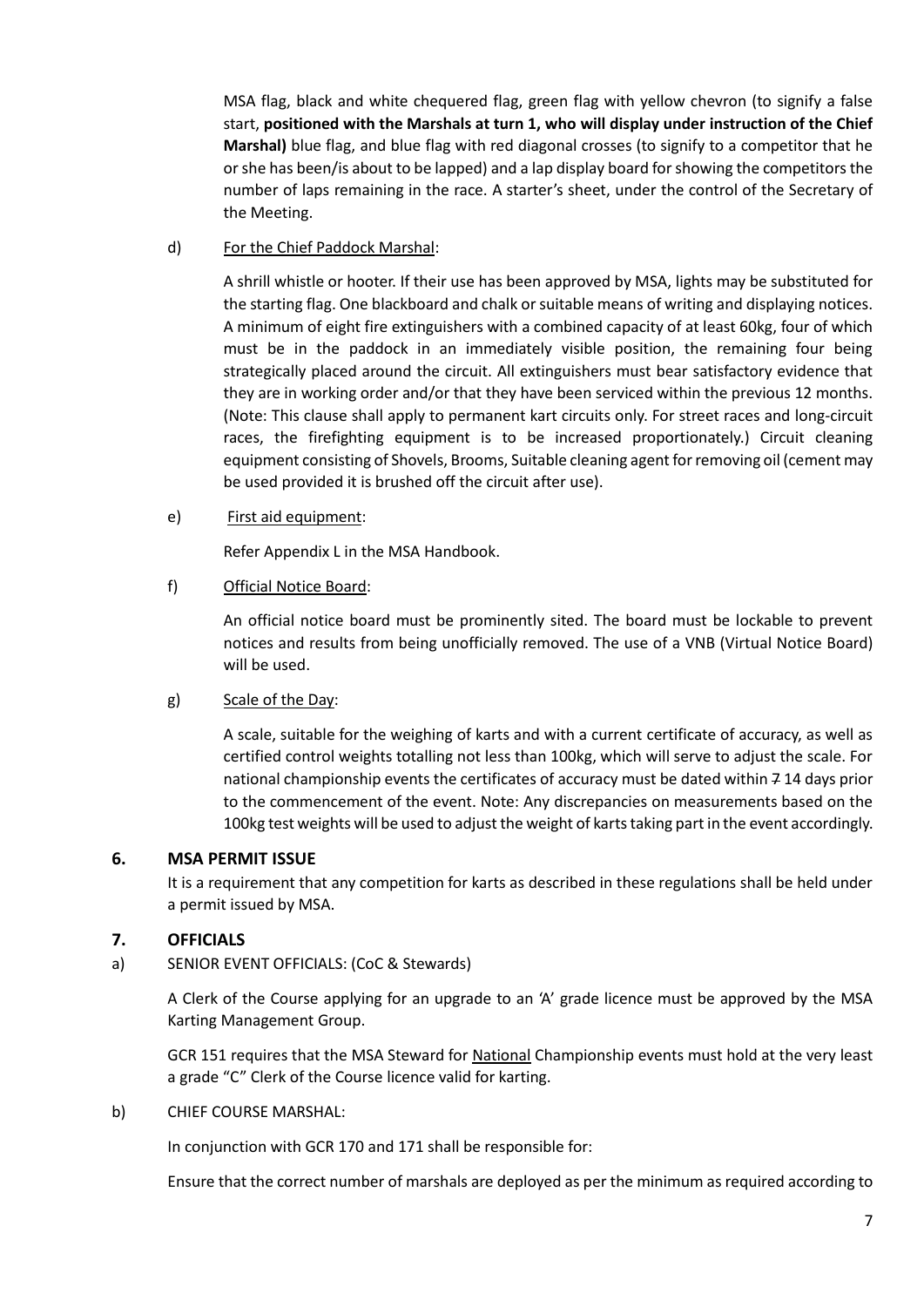MSA circuit safety inspection, that the track surface and marking and protective works are maintained in good order throughout the meeting. Ensuring that the firefighting equipment is readily available and correctly sited and that his assistants and the paddock marshals are familiar with its operation. Ensuring that the track-cleaning units are sited at suitable points.

Supervising the removal from the track of any kart that may have stopped on the track. Karts may not be placed on the top of the tyre barriers. Supervising that all entrances to the track proper are manned and that no unauthorized person comes within this area. Normally more than four assistants will be required and, if enclosures are not surrounded by fencing, there must be Course Marshals stationed at strategic points between all enclosures and the track proper.

c) CHIEF PADDOCK MARSHAL:

To maintain orderly conduct in the paddock and/or pit area. To notify competitors to assemble on the dummy grid prior to each heat or race. To ensure that no competing vehicle goes onto the circuit unless it has been approved by the Scrutineer(s). To exclude any unauthorized person from the paddock and/or pit area.

d) TEAM MANAGERS (for international events)

Team managers may be proposed by a championship promoter to be nominated by MSA Karting Management Group and will be solely responsible for the conduct of all members of the team, both on and off the circuit. This includes all assistants to the team drivers. All instructions given by the team manager to team members and assistants shall be firm and binding and his decision on a matter of policy, action, or behaviour, shall be final. On completion of any international competition whether taking place in South Africa or in any other country, the team manager shall submit, in writing a full report on the performance and conduct of each team driver to the MSA Karting Management Group and to the CEO, of MSA. This report shall be submitted within 21 days of the last day of the competition.

## <span id="page-7-0"></span>**SECTION C**

#### <span id="page-7-1"></span>**8. RIGHTS AND DUTIES OF ORGANISERS**

Refer to Part VI of the GCR's. In addition, the following rules will apply:

- a) Amalgamation of classes may take place in all events if there are less than 10 entries, subject to the proviso that:
- KZ or similar 6-speed karts may never be amalgamated with any other non-gearbox class.
- Bambino and Kid ROK classes may never be combined with each other or other classes under any circumstance.
- The Micro & Mini classes may be combined, provided they are scored separately within their own classes.
- Junior Max, Senior Max and OKJ may be combined, provided they are scored separately within their own classes.
- Note: The amalgamation does not upgrade any competitor to a higher class and does not serve to help meet the minimum number of starters for any specific class for the purpose of eligibility for championship points. When amalgamating classes, priority will be given to the MSA National classes irrespective of numbers in the class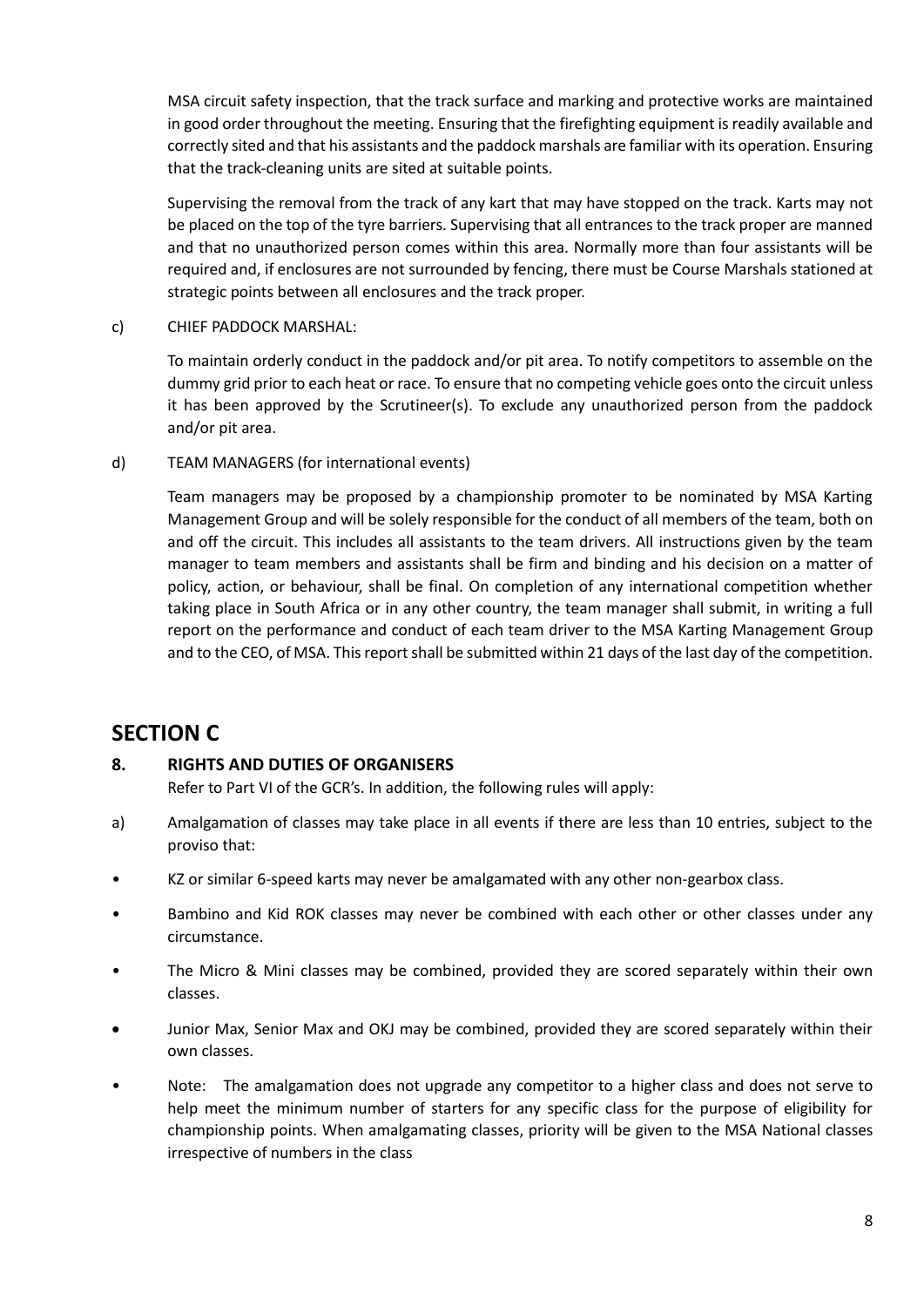- b) Padding a class under the guise of amalgamation is not permitted.
- c) A class will be deemed to have achieved the required minimum number of starters, and all races run on the day will score towards the relevant championship, if the class achieved the required minimum number of eligible starters in at least one of the races on the day.
- d) The organizers shall arrange that, in the event of drivers' start positions being determined by qualifying, such shall be carried out in accordance with Section I, Art 24
- e) With regard to the changing of drivers/equipment, the organizers may: Permit a change of driver(s) or make of kart or make of engine where permitted by regulations, from that nominated in the program, provided only a change of driver(s) or kart/engine is involved, and not both, and provided the request is made more than 30 minutes before qualifying practice or the first race in the event of there being no qualifying practice, and provided any such permission does not prevent the participation of a reserve entry. A kart shall not be driven by more than one nominated driver during an event or series of heats or races forming one competition except in an Endurance where more than one driver is permitted as per supplementary regulations.
- f) In the event of a competitor's chassis being damaged beyond immediate repair as the result of an incident during practice, qualifying practice or any race, permit a change of chassis of any make for the following qualifying practice and/or races, provided the Clerk of the Course, in conjunction with the scrutineers, is satisfied as to the non-reparability of the chassis and the circumstances in which it was damaged. Such damaged chassis is to remain in the scrutineering area for the duration of the event. NOTE: Competitors in all classes shall be limited to the use of no more than two engines during any event. These engines are to be nominated and identified at scrutineering.

The same two (2) engines may not be nominated or used by different competitors, i.e. the inter-use of engines between competitors is not permitted.

- g) The organizers may specify fuel and/or provide fuel/oil and impose control measures as provided for in these regulations.
- h) Where a class already has National Status, a regional committee MAY grant it regional status without the need for Club status first.
- i) Where footage is used by officials in the adjudication of any incident, a copy of the footage concerned must be kept for future use.

## <span id="page-8-0"></span>**SECTION D**

#### <span id="page-8-1"></span>**9. PENALTIES**

a) PENALTY FOR TECHNICAL INFRINGEMENTS

Notwithstanding anything stated to the contrary in MSA's General Competition Rules,(Specifically GCR 176) any contravention of the karting technical regulations or specifications will result in automatic exclusion from the relevant race (in circumstances where it can reasonably be assumed that the contravention applied to the specific race only) or from the entire event/race meeting (in all other cases).

Any component and or kart found not to comply with the technical regulations and specifications must be impounded by the relevant officials. The component may be returned to the competitor if the infringement is capable of being rectified (e.g. axle of kart too wide) but only after an admission of guilt form has been filled in, signed by the competitor and submitted to, and accepted by, the Clerk of the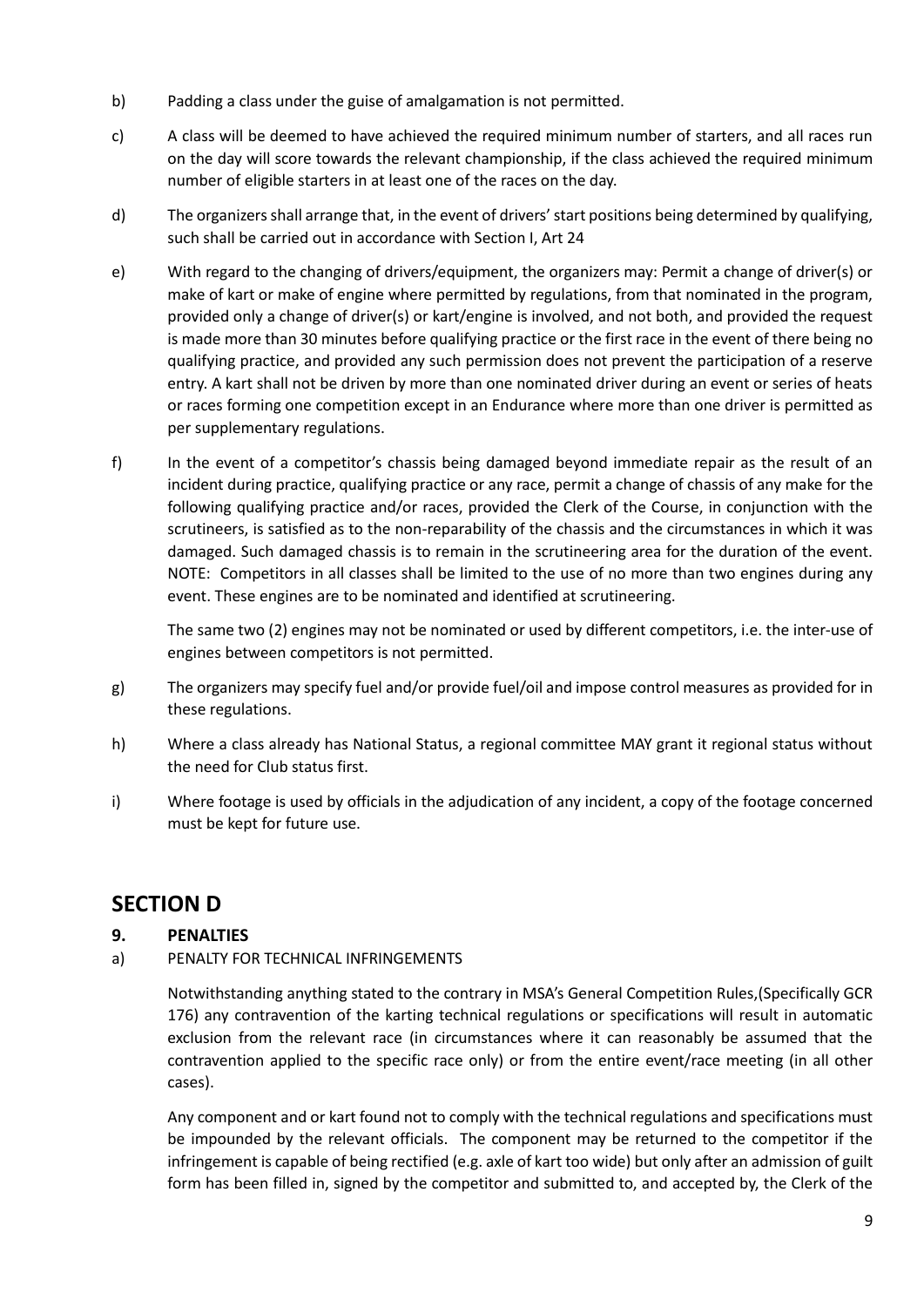#### Course.

It is at the discretion of the Clerk of Course to decide whether to return a non-compliant part, in consultation with the TC.

A competitor removing a part/kart from parc fermé that is deemed to be the subject of a technical infringement, as pronounced by the TC, without having signed an admission of guilt form, will automatically be excluded from the race concerned (if it is clear that the infringement was only in respect of the particular race) or from the entire race meeting (in all other instances). Any such exclusion shall be final, without the prospect of protest or appeal.

In the event of a dispute concerning any item/component/part not covered in the relevant regulations or specification sheets, the Technical Consultant shall be empowered to make a ruling as to whether or not a contravention exists and, if found that one does, to recommend an appropriate penalty other than exclusion for imposition by the Clerk of the Course.

#### b) PENALTY FOR WEIGHT INFRINGEMENTS

Competitors and/ or karts found to be underweight will be excluded. The lap times set in the heat will also be disregarded for grid positioning for the next race. Underweight penalties may be used as dropped points.

#### c) NOSE CONE

The black flag with the orange disc will NOT be shown to a driver if his nose cone is no longer in the correct position. If an official reports that the nose cone on one or more karts is/was no longer in the correct position when the kart enters the exit lane to the scale/weighing area, in all situations a 5 second time penalty will be imposed automatically on the driver(s) concerned. This penalty cannot be protested.

Should a driver be found to have tampered with/replaced/realigned or attempted to tamper with/replace/realign the nose cone which was not correctly positioned when entering the exit lane or after the chequered flag was waved, the correct penalty will apply as per the penalty schedule below. For all National events, competitors may not use repaired (e.g. plastic welding, cable ties) nose cones.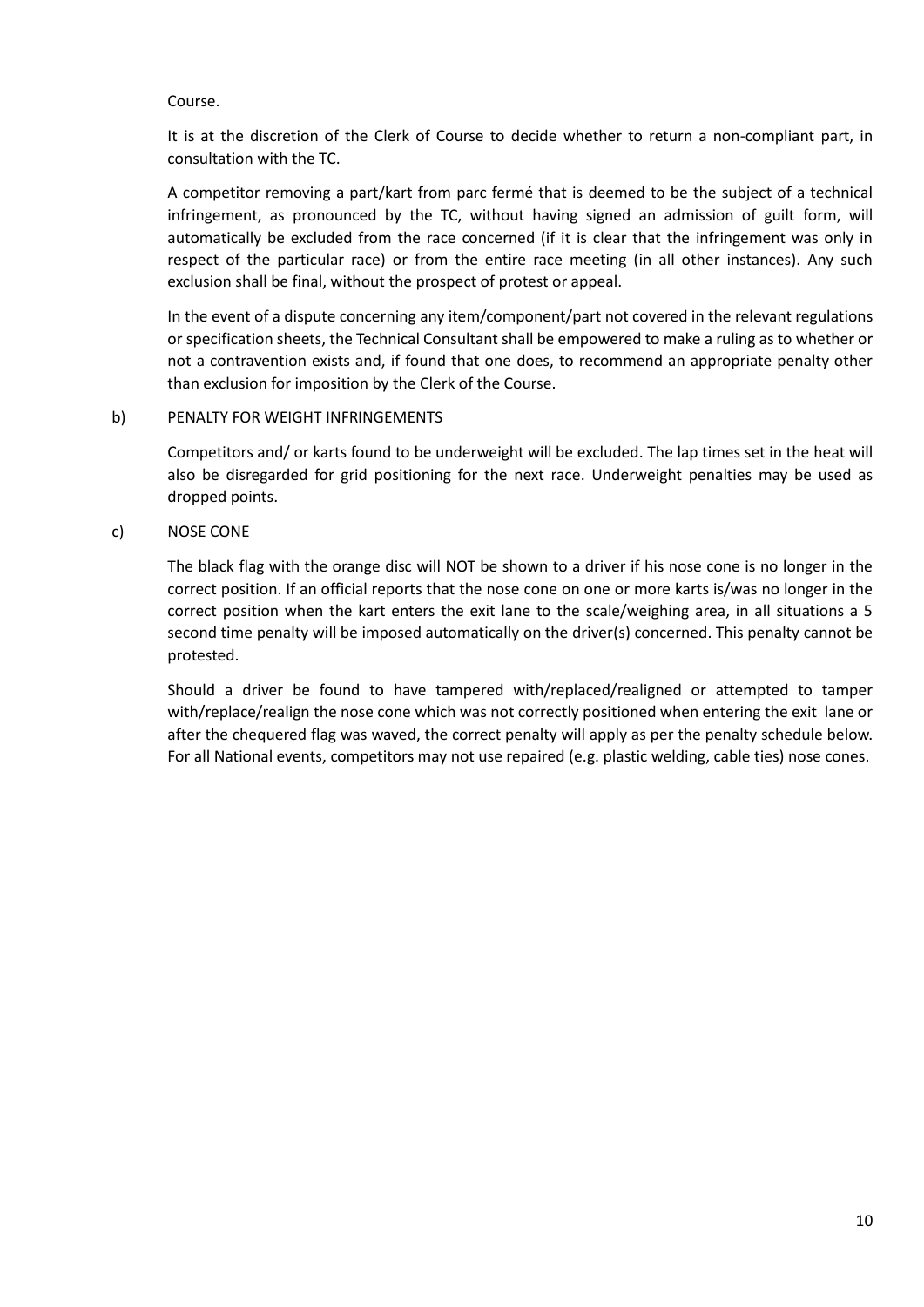#### **DESSIN TECHNIQUE Nº 2d**

Installation correcte du «Carénage Avant»

TECHNICAL DRAWING No. 2d

Correct installation of the "Front Fairing"

Position correcte / Correct position





-<br>Position non aceptable si une quelconque partie des tubes du<br>pare-chocs avant se trouve dans les zones marquées (A).

Not acceptable position if any part of the tubes of the front bumper are in the marked at pas (A)



Photographic evidence submitted **ONLY** by the Nose Cone official and or any MSA official listed in the event SR's, of the nose cone dislodgement will be sent to the MSA Steward Clerk of Course and will be deemed as irrefutable evidence in the issuing of a penalty.

Such penalty will automatically be imposed without the requirement for a hearing as envisaged in GCR 175. The Clerk of the Course may empower a deputy / assistant Clerk of the Course to issue nose cone penalties without same having to receive instruction from the Clerk of the Course for each infringement.

Notices pertaining to any such infringements will not be published on a noticeboard but must be disseminated via a VNB (Virtual Notice Board)

Should a competitor's nose cone no longer be in the correct position at the end of Qualifying and/or a race, the penalty applied will be as per the penalty schedule. Notwithstanding the provisions of GCR 175, this decision is non-protestable.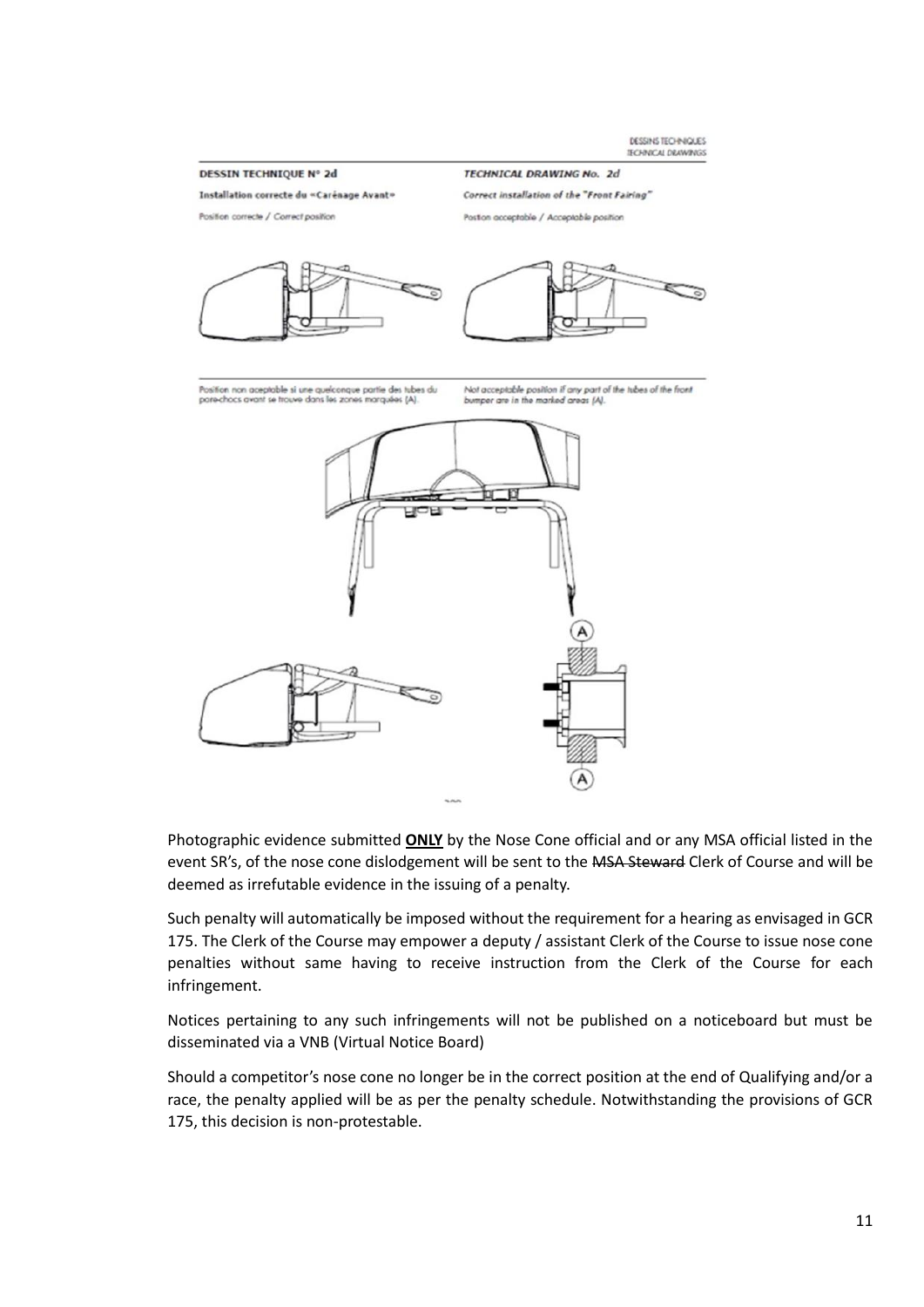#### **d) PENALTY CATALOGUE**

**FALSE START** (Type A) means Kart 2 leaves the marked corridor during launch phase with at least two tyres before the start has been released. Leaving = the tyres are completely on or outside the corridorline.

#### **PENALTY**

#### **3 seconds**

**FALSE START** (Type B) means Kart 2 leaves the marked corridor during launch phase with at least four tyres before the start has been released. Leaving  $=$  the tyres are completely on or outside the corridorline.

#### **PENALTY**

#### **10 seconds**

**JUMP-START** means that Kart 2 accelerates during launch phase leaving Kart 1 behind before start has been released. It is irrelevant if the start will be repeated afterwards.

#### **PENALTY 5 seconds**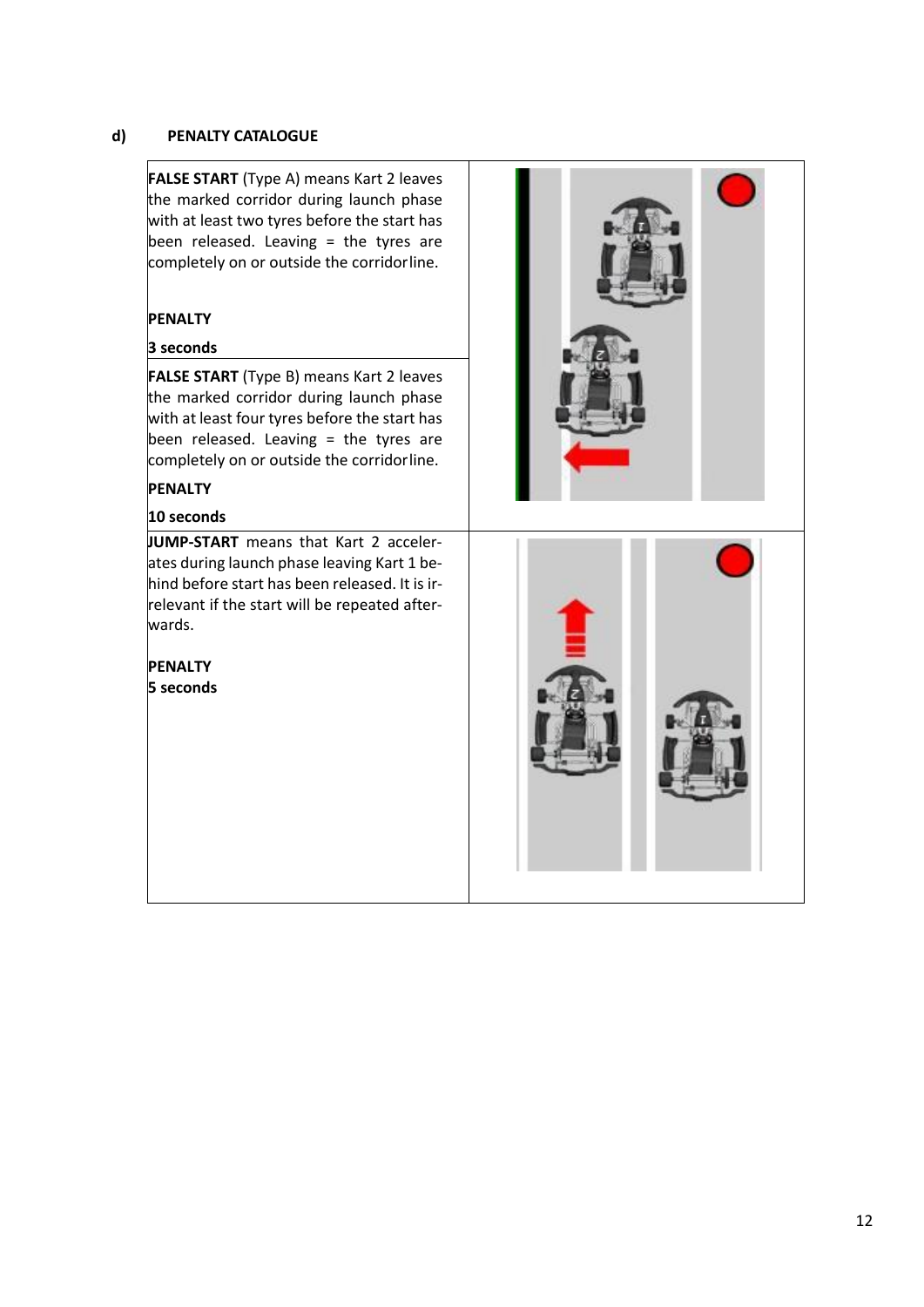**CUT-IN** means that Kart 1 constricts the drivable section towards the curve center forcing Kart 2 to leave the drivable section either partial or completely for passing the curve. It is irrelevant if the Karts have touched each other or not. A prerequisite is, however, that Kart 2 must be at least 1/3 (front tyres next to side pod) next to Kart 1.

An advantage is at hand, if (either/or):

- Kart 2 suffers a position loss or drop-out. - Kart 2 suffers a damage leading to a position loss or retirement within the same lap.

#### **PENALTY**

**2 positions (No Advantage Gained) 5 positions (Advantage Gained)**

**EDGE-INTO** means that Kart 2 drives next to Kart 1 (e.g. in order to start an overtaking action) without possessing enough drivable section (including kerbs). It is irrelevant if Kart 2 is completely or partially next to Kart 1 or if Kart 2 is completely or partially off the track.

An advantage is at hand, if (either/or):

- Kart 2 wins a position.
- Kart 1 suffers a position loss or drop-out
- Kart 1 suffers a damage leading to a position loss or retirement within the same lap.

#### **PENALTY**

**2 positions (No Advantage Gained) 5 positions (Advantage Gained)**



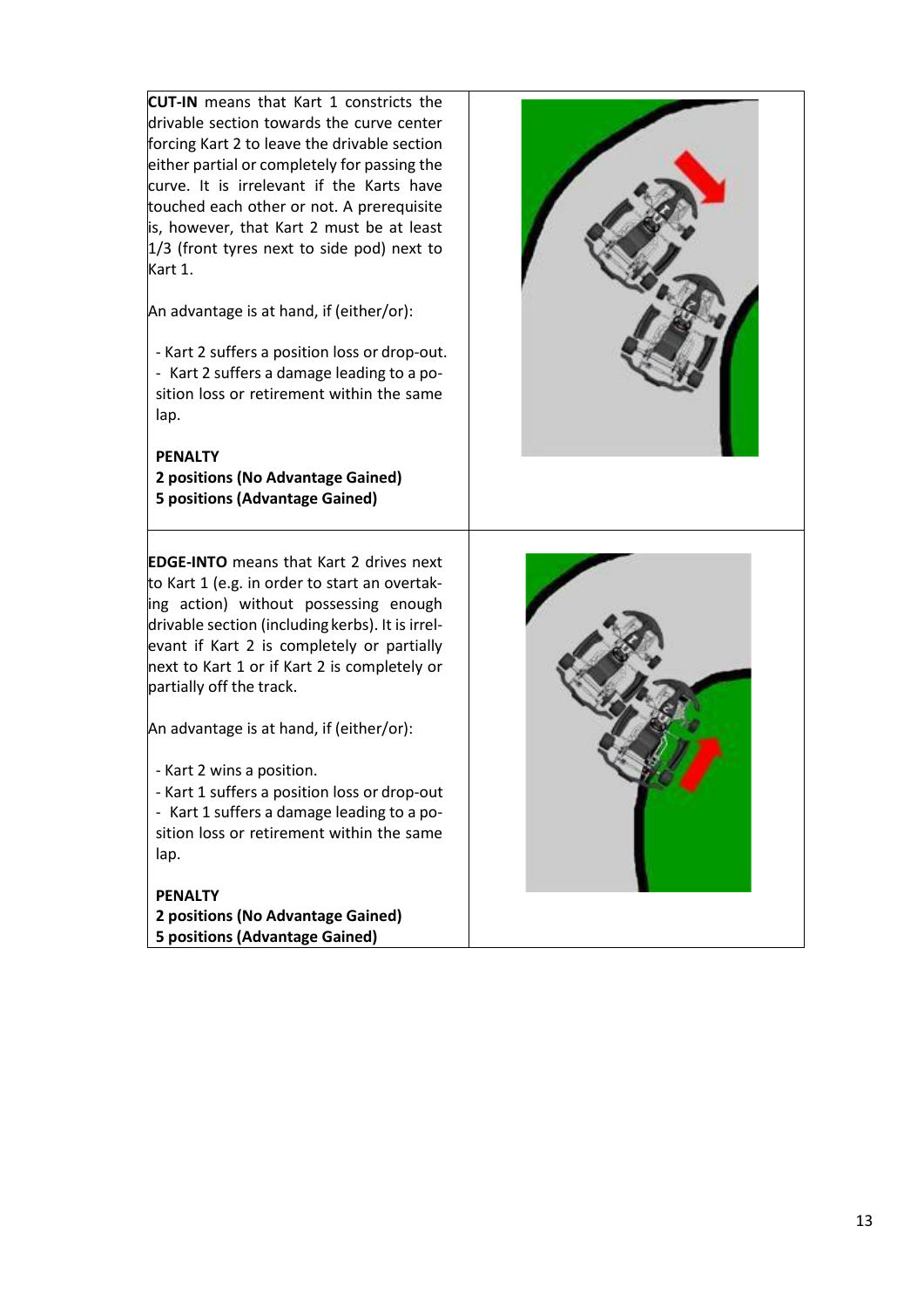**PUSH-OUT** means if Kart 1 constricts the drivable section towards the outside line forcing Kart 2 to leave the drivable section either partial or completely.

It is irrelevant if the Karts have touched each other or not.

A prerequisite is, however, that Kart 2 must be at least 1/3 (front tyres next to side pod) next to Kart 1.

An advantage is at hand, if (either/or):

- Kart 1 wins a position. - Kart 2 suffers a position loss or retirement - Kart 2 suffers a damage leading in a position loss or retirement on the same lap.

#### **PENALTY**

**2 positions (No Advantage Gained) 5 positions (Advantage Gained)**

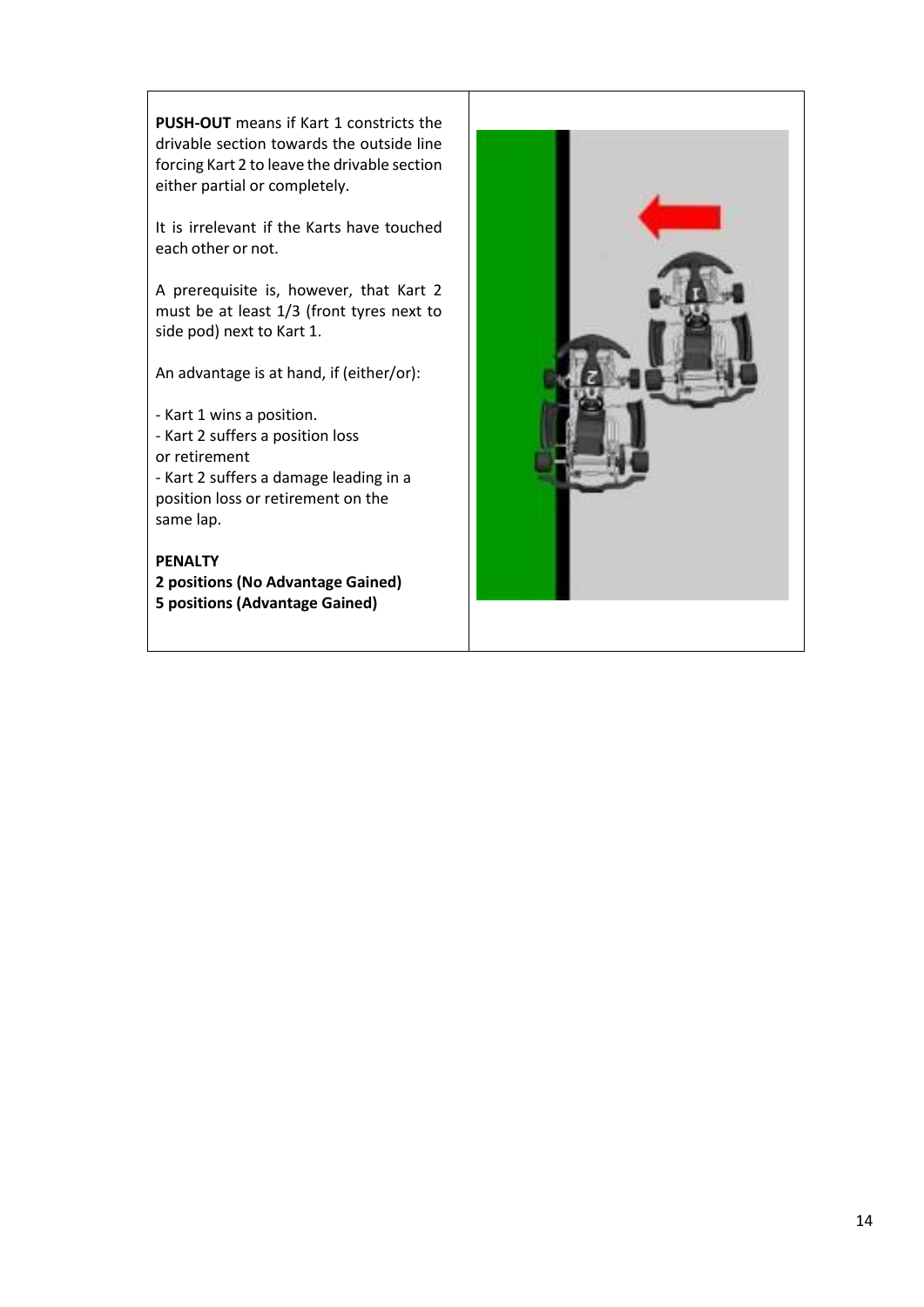**BUMP** means that the front of Kart 2 touches the rear of Kart 1.

Neither the reason nor the intensity of the contact is relevant. Only the consequences of the impact are relevant to judge an advantage, not the impact itself.

An advantage is at hand, if (either/or):

- Kart 2 wins a position, and the previous order cannot be restored within the same lap.

- Kart 1 suffers a position loss or retirement

- Kart 1 suffers a damage leading in a position loss or retirement within the same lap.

#### **PENALTY**

**Warning (No Advantage Gained) Black / White flag for Unsportsmanlike behavior**

 **5 positions (Advantage Gained)**

**SHORT -CUT** means that Kart 2 leaves the track completely and returns to the track at a different section.

It is irrelevant why Kart 2 has left the track.

An advantage is at hand, if (either/or):

- Kart 2 wins a position or gains time which cannot be given back within the same lap.

- Kart 1 or any other is handicapped by the return of Kart 2.

- Kart 1 or any other suffers a position loss or retirement on the same lap by the return of Kart 2.

#### **PENALTY**

**Warning (No Advantage Gained) Black / White flag for Unsportsmanlike behavior**

**5 positions (Advantage Gained)**

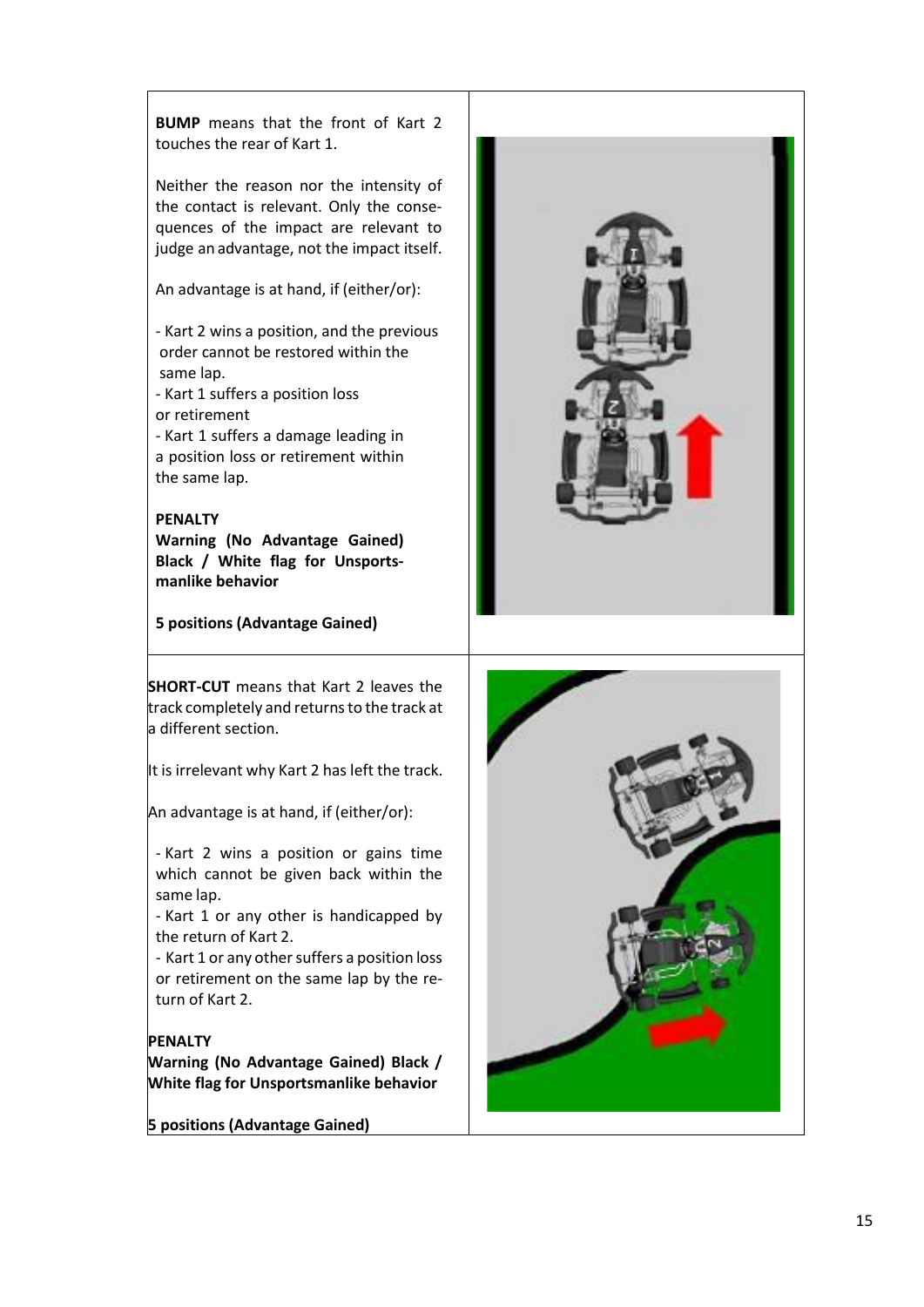**ZIG-ZAG** means that Kart 1 changes the driving line more than two times on a straight track section for more than a kart width.

Itisirrelevant howfar Kart1 is ahead of Kart 2 or if Kart 2 would have been able to overtake.

An advantage is at hand, if (either/or):

- Kart 1 acts more than once a time this way within the same race.

#### **PENALTY**

**Warning (No Advantage Gained) Black / White flag for Unsportsmanlike behavior**

**5 positions (Advantage Gained)**

**TECHNICAL NON-COMPLIANCE** is at hand, if the Kart is not fulfilling the technical regulations in all parts. It is irrelevant, if the technical lack arises before, during or after the race. It is also irrelevant, if the technical lack would have led to an advantage or not. The only relevant thing is the technical condition at the time of examination.

Typical examples for a technical noncompliance are:

- Under-weight

- Wrong setup (contrary to Class Technical regulations)

- Wrong fuel, oil, …
- Modified parts

etc.

**PENALTY** 

**Exclusion**

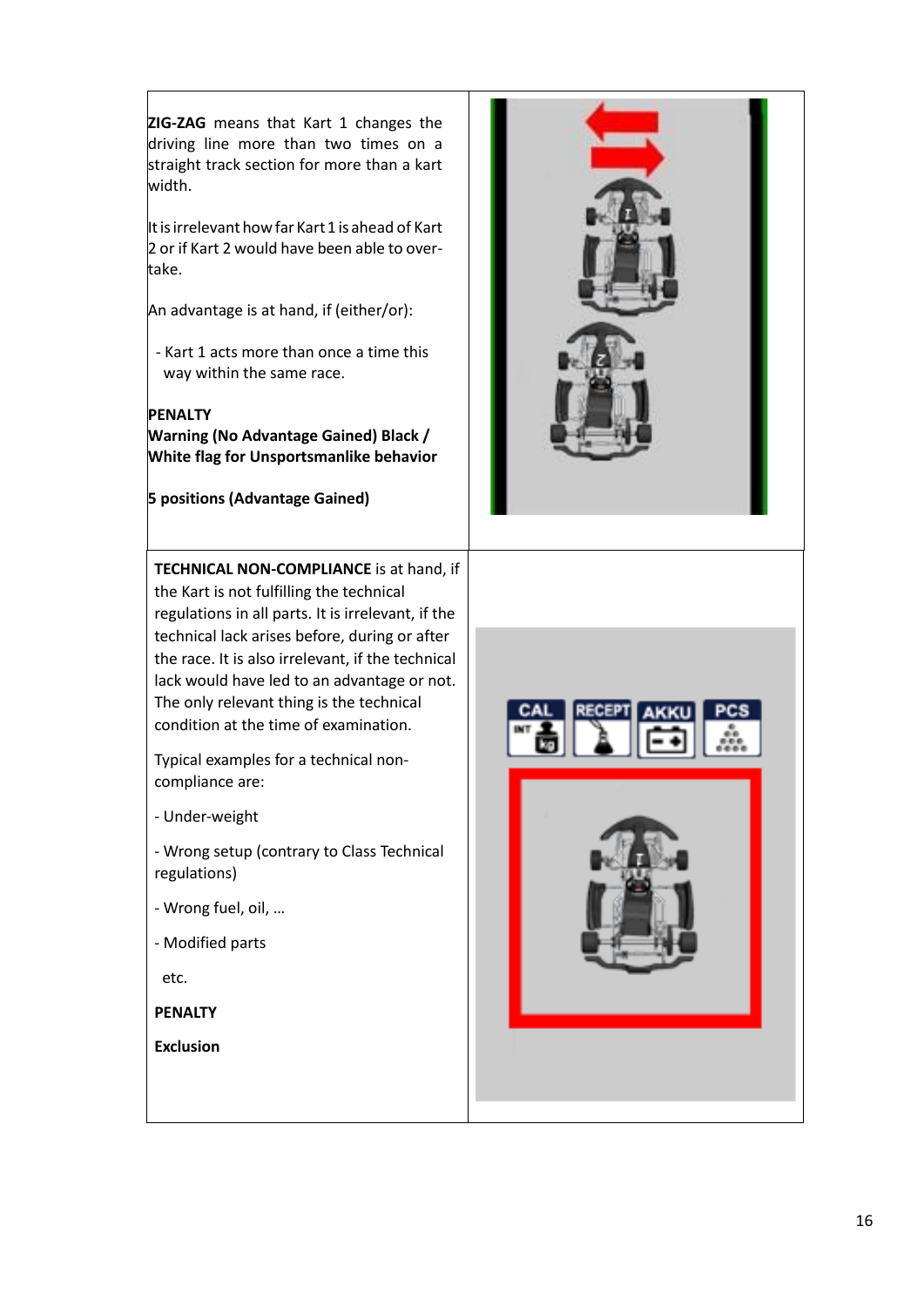**FORMATION FAULT** is at hand, if Kart 2 improves its starting position unforced during the formation lap after having crossed the "red line"

(and before the start has been released).

#### **PENALTY**

**5 second penalty**



**FLAG DISREGARD** is at hand, if the driver does not carry out the flag instructions given by either the track personnel or clerk of the course.

It is irrelevant which flag is in question, why the flag has been disregarded or if the violation would have led to an advantage or not.

Typical examples of a flag disregard are:

- Overtaking under yellow flag (see diagram).

- Continuing the race after receipt of black/orange flag.

etc.

**PENALTY** 

**Race Exclusion** 

**NOTE: This applies to all flags**

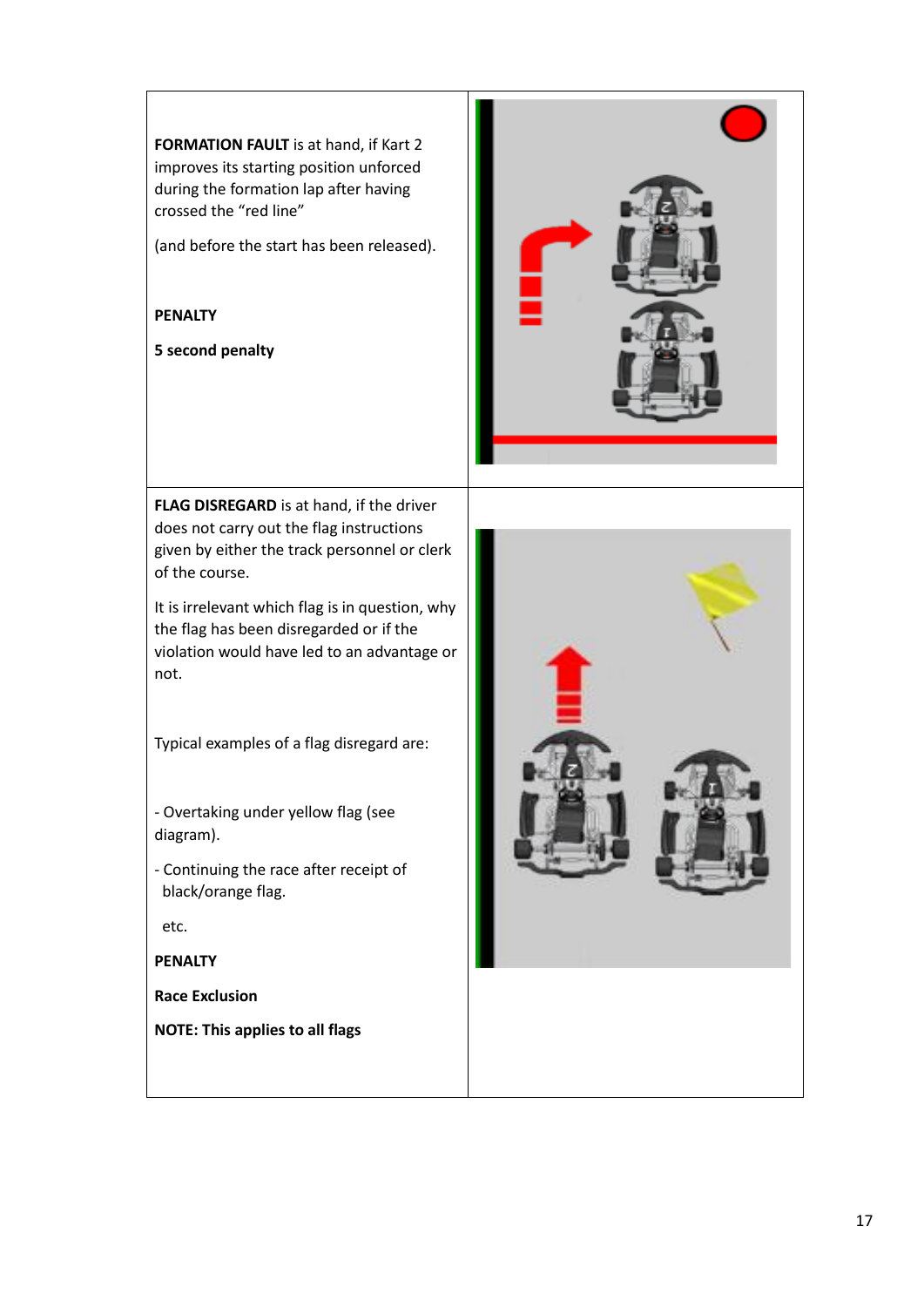#### **e) ADDITIONAL PENALTY SCHEDULE**

Additional penalty scale available to officials

|       | <b>DESCRIPTION</b>                                                                                                                               | <b>PENALTY</b>                                                                                |
|-------|--------------------------------------------------------------------------------------------------------------------------------------------------|-----------------------------------------------------------------------------------------------|
| i)    | Driving in a manner incompatible with general<br>safety                                                                                          | 10 seconds, Race or race meeting<br>exclusion                                                 |
| ii)   | Contravention of flag signal - Ignore Technical<br><b>Flag Twice</b>                                                                             | <b>Black Flag</b>                                                                             |
| iii)  | Abusive Language, Behaviour or Assault                                                                                                           | Race or race meeting exclusion                                                                |
| iv)   | Failure to attend Drivers' Briefing                                                                                                              | Fine of R 1 500                                                                               |
| v)    | Failure to obey an Official of the Meeting                                                                                                       | Race or race meeting exclusion                                                                |
| vi)   | Technical Non-Compliance Report, vehicle, or<br>component ineligible                                                                             | Race or race meeting<br>exclusion                                                             |
| vii)  | Underweight                                                                                                                                      | Race exclusion                                                                                |
| viii) | Failure to report to Scrutineering                                                                                                               | Race Meeting exclusion                                                                        |
| ix)   | Incorrectly positioned Nose Cone - Qualifying<br>practice                                                                                        | Deletion of fastest time                                                                      |
| x)    | Incorrectly positioned Nose Cone - race                                                                                                          | 5 Seconds penalty                                                                             |
| xi)   | Tampering with or reattaching, or attempting<br>to tamper with or reattach the Nose Cone dur-<br>ing or after a timed qualifying session or race | Race exclusion from class<br>competed in with a report to<br>MSA for possible further action. |

f) POST RACE SCRUTINY - After either a race or an event, the Clerk of the Course may instruct that karts shall be placed in possession of the promoters/organisers for examination by the Scrutineers / Technical Consultants to determine if they comply with the regulations.

Any kart failing to comply shall be dealt with in terms of the GCR's and Art 9 of these regulations. Refusal to submit a kart for scrutiny as directed shall result in automatic exclusion from the entire event and further disciplinary action. Any part found not to comply with the regulations, and which is incapable of being brought back into specification in a permitted manner, will be confiscated by the organisers to prevent its continued use.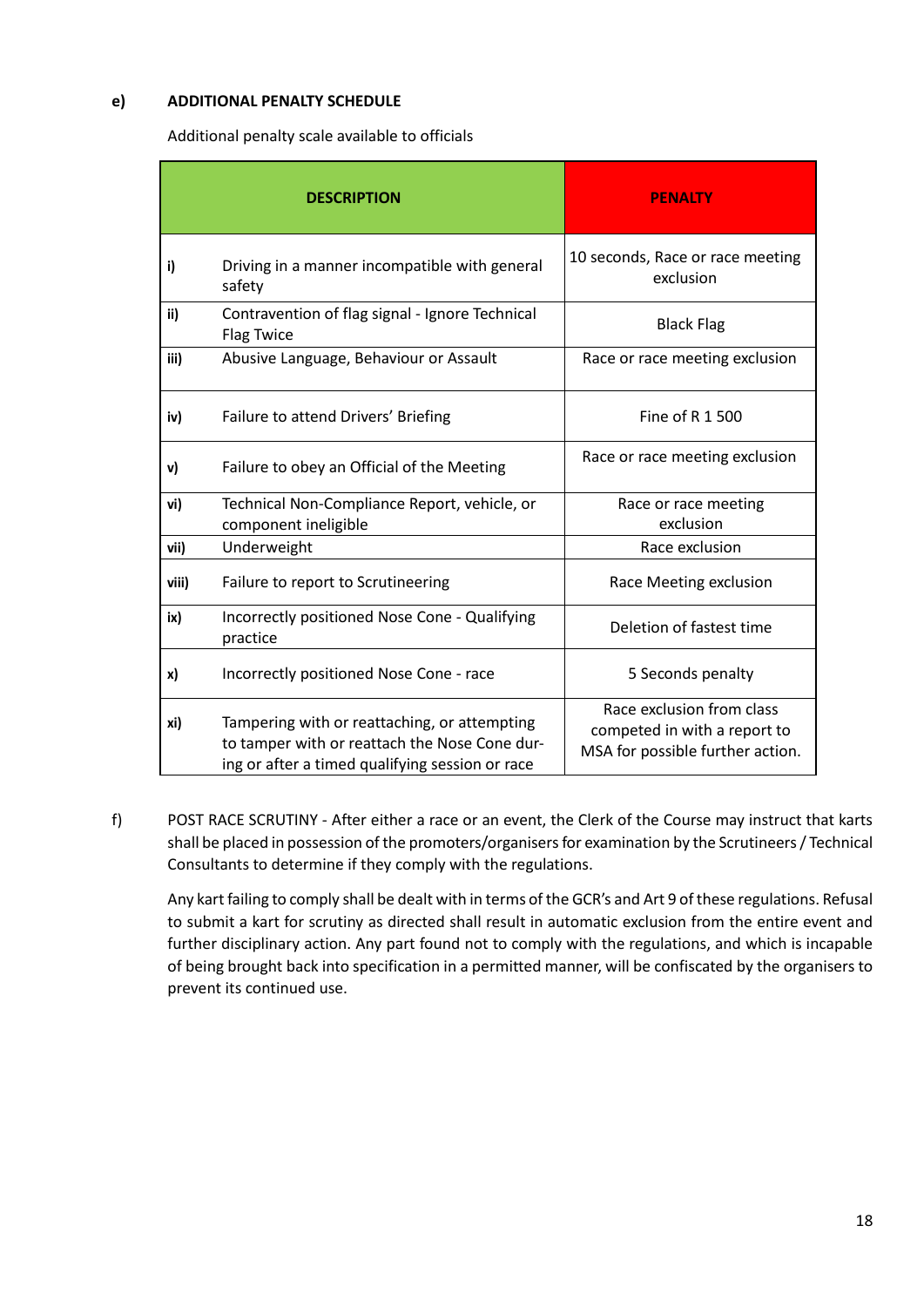## <span id="page-18-0"></span>**SECTION E**

#### <span id="page-18-1"></span>**10. COMPETITORS – ENTRANT REQUIREMENTS**

#### **The following regulations are supplementary to the General Competition Rules of MSA.**

The provisions of GCR 22 notwithstanding, in karting should a parent or court appointed legal guardian not be in a position to act as the entrant for his or her minor child, he or she may nominate another parent/legal guardian whose minor child is taking part in the same event/s or, alternatively, an adult competitor taking part in the same event, to act as his/her entrant by proxy. To be valid, any such proxy nomination must be submitted, in writing and signed by the parent/legal guardian appointing the proxy, to the Race Secretary for the relevant event/s prior to the commencement of competition.

An adult competitor may appoint another adult competitor competing in the same event to act as his/her entrant. Subject to what is set out below in order for that appointment to be valid, that appointment must be submitted in writing recording the reasons for the appointment and signed by the adult competitor appointing another adult competitor to act on behalf of his/her behalf to the Race Secretary for the relevant event prior to the commencement of the event.

For the purposes of this Regulation, an adult competitor excludes any person/s or body deemed to be a competitor (as envisaged in GCR 19) as a consequence of being an entrant in terms of GCR 22.

The Stewards and/or the Clerk of the Course shall be entitled to investigate the reasons why a parent/legal guardian and/or an adult competitor is not in a position to act either for himself/herself or for his/her minor child as an entrant. The Stewards and/or the Clerk of the Course shall in their sole and absolute discretion be entitled to accept and/or reject the appointment of either the third party nominated to act for a minor child or an adult competitor nominated to act for another adult competitor.

It is the entrant's responsibility to ensure that all persons concerned by his entry observe all the provisions of the code, the technical regulations, and the sporting regulations.

The person having charge of an entered kart during any part of an event is responsible jointly with the entrant and/or separately for ensuring that the provisions are observed.

Entrants must ensure that their karts comply with the conditions of conformity and safety throughout the event.

The presentation of a kart for scrutineering will be deemed an implicit statement of conformity.

Entrants, drivers, assistants, and guests must always wear the appropriate identification credentials which have been provided to them.

#### <span id="page-18-2"></span>**11 LICENCES**

a) New Club and Regional licences holders are recommended to wear a prominent cross on the back of their helmets for three events in a colour contrasting with that of the helmet to warn other competitors.

#### **b) TYPES OF LICENCES**

- Club licence A Club licence is only valid for events of club status.
- Regional licence Valid for all Regional and Club events.
- National licence Valid for all National, Regional and Club events.
- International Licence Issued by MSA as per the CIK regulations as point c below.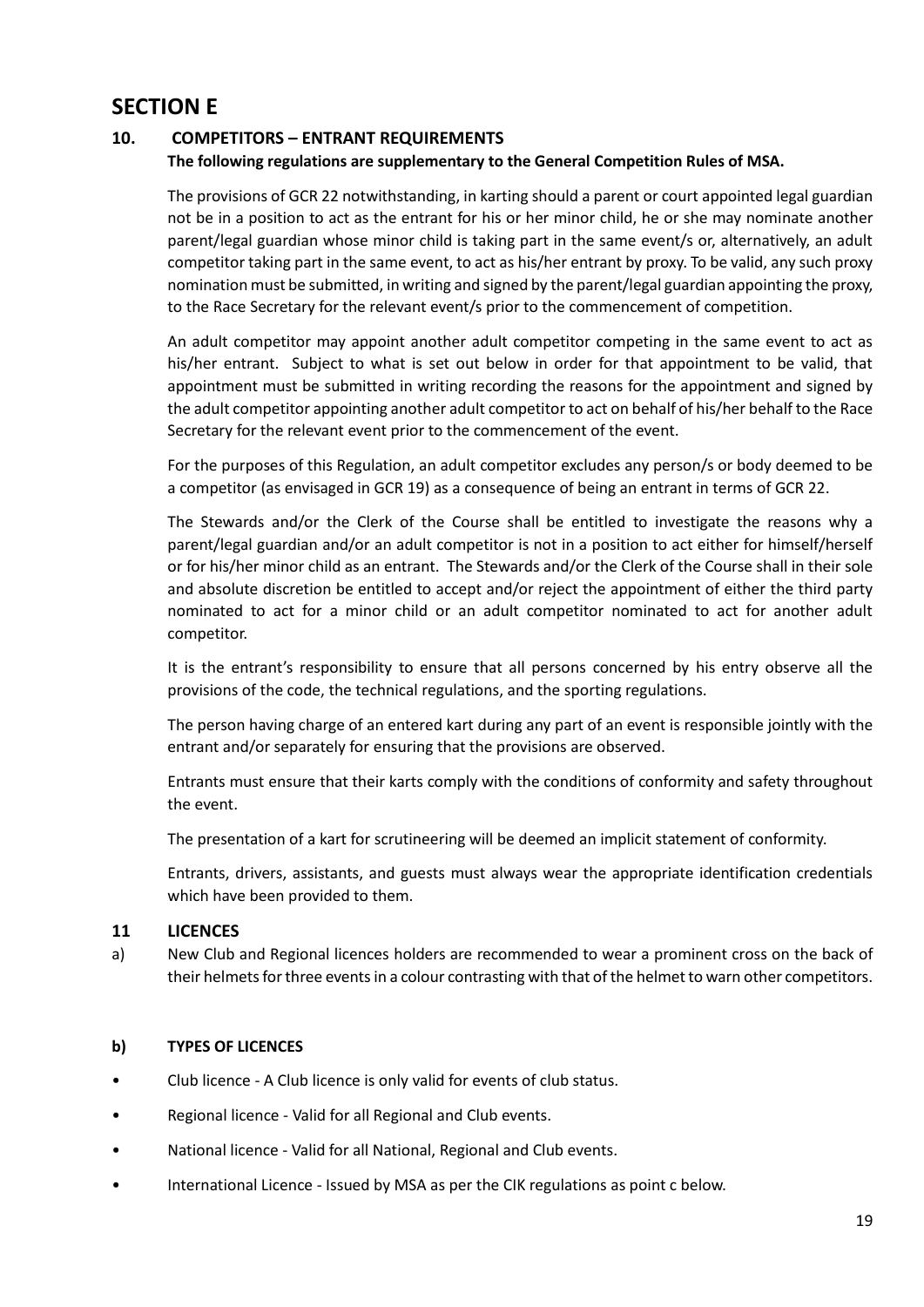#### **c) FOR INTERNATIONAL COMPETITIONS ONLY**

Junior competitors younger than 12 years of age, who will compete in any CIK/FIA ASN affiliated International/National Championship events, will need to comply with the following requirements in order to apply for their MSA National licence and Start Permission:

- First serve a period of probation with a National Karting Licence and must also be observed to compete satisfactorily in at least 5 ASN-sanctioned karting races within the two years prior to application.
- Undergo a medical aptitude exam during which the height and weight of the Driver must be recorded.

Competitors aged 12 years and over who will compete in any International CIK/FIA Karting Championship or CIK/FIA ASN affiliated International /National Championship events will comply with the 2022 CIK Sporting Regulations in order to apply for their MSA International licence and Start Permission:

International Grade G, for Junior categories, for Drivers between 12 years old (reaching their 12th birthday during the calendar year) and 14 years of age (reaching their 14th birthday during the calendar year). In order to qualify, applicants must:

- First serve a period of probation with a national karting Licence and must also be observed to compete satisfactorily in at least 5 ASN-sanctioned karting races within the two years prior to application
- Undergo a medical aptitude exam performed by an ASN-authorised doctor during which the height and weight of the Driver must be recorded.
- Additionally a Driver's weight (including the Driver's equipment) must be a minimum of 35 kg at all times during a competition

International Grade F, for Senior categories (only non-gearbox categories), for Drivers between 14 years old (reaching their 14th birthday during the calendar year) and 15 years of age (reaching their 15th birthday during the calendar year). In order to qualify, applicants must:

- First serve a period of probation with an International Karting Licence and must also be observed to compete satisfactorily in at least 5 ASN-sanctioned karting races in the Junior category within the two years prior to application
- Undergo a medical aptitude exam performed by an ASN-authorised doctor during which the height and weight of the Driver must be recorded.

International Grade E for Drivers reaching their 15th birthday during the calendar year in which the Licence is issued (over 18 years old for Superkart Drivers).

- First serve a period of probation with a national karting Licence and must also be observed to compete satisfactorily in at least 5 ASN-sanctioned karting races within the two years prior to application
- First serve a period of probation with an International «G» or «F» Karting Licence and must also be observed to compete satisfactorily in at least 5 national and/or international Competitions during the 24 months prior to his application.

In order to preserve the qualification for a «E» Licence, the Driver must participate in at least one International Competition of the appropriate category per 2-year period. Failing what, he must again meet the conditions of the CIK Appendix B.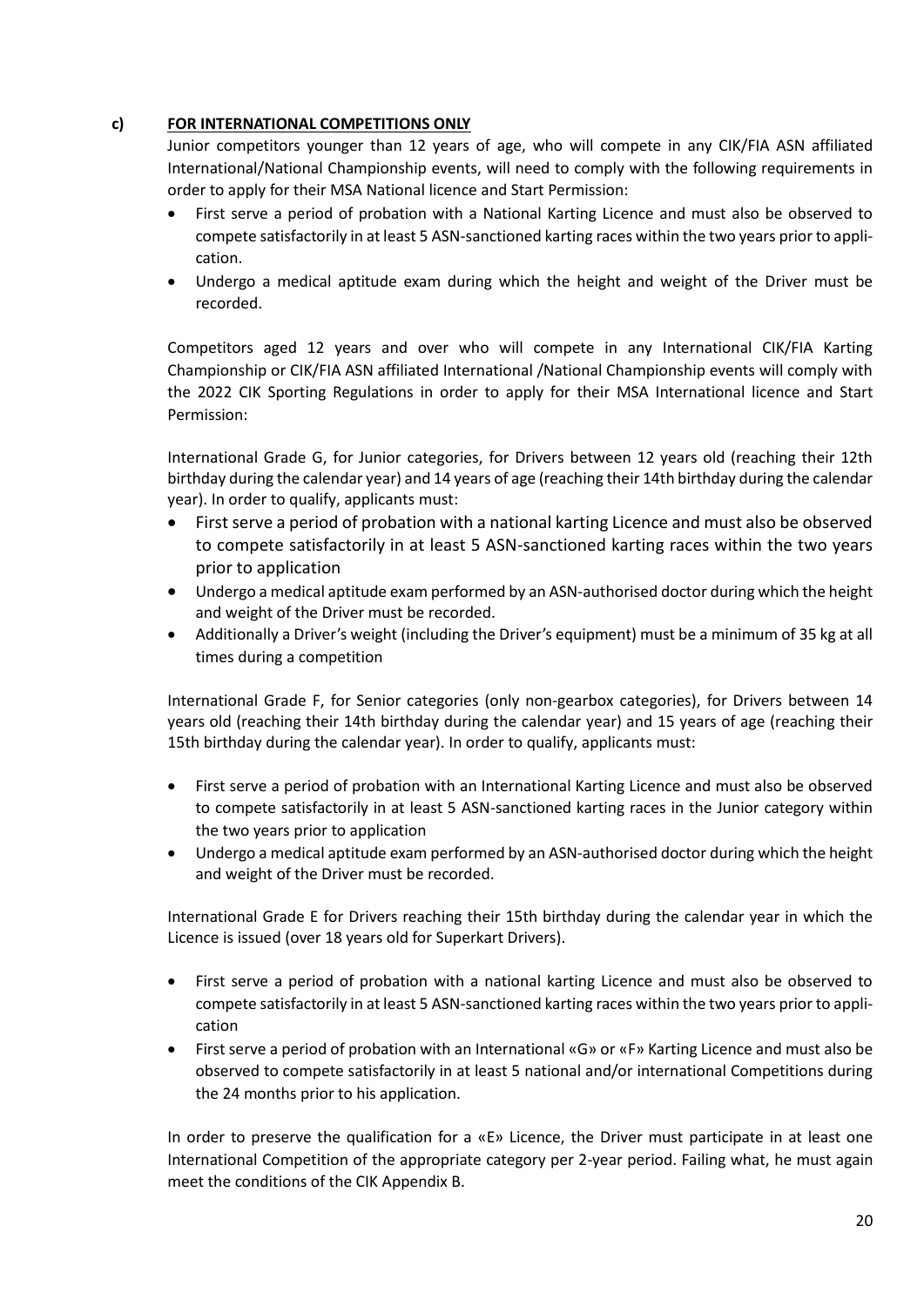#### **d) AGE LIMITS AND SPECIFIC CLASSES -**

#### **Bambino – National Championship**

Open to all drivers from the year of their  $5<sup>th</sup>$  birthday, to 31 December of the year in which their  $9<sup>th</sup>$ birthday occurs. From 2023 the age will be lowered to the year of their  $8<sup>th</sup>$  birthday.

#### **Kid Rok - National Championship**

Open to all drivers from the year of their  $6<sup>th</sup>$  birthday, to 31 December of the year in which their 10<sup>th</sup> birthday occurs.

#### **Mini Rok – National Championship**

Open to all drivers from the year of their  $8<sup>th</sup>$  birthday, to 31 December of the year in which their 13<sup>th</sup> birthday occurs.

#### **OKJ – National Championship**

Open to all drivers from the year of their 11<sup>th</sup> birthday, to 31 December of the year in which their 15<sup>th</sup> birthday occurs.

#### **KZ2 – National Championship**

Open to all drivers from the year of their  $15<sup>th</sup>$  birthday.

#### **KZ – Interprovincial Championship**

Open to all drivers from the year of their  $26<sup>th</sup>$  birthday. Dispensation can be applied for by a "Competitor" who is under the required "Age" of this class, based on personal weight that places them at a disadvantage from competing fairly in the lighter Shifter class. (The application, acceptance and agreement is at the discretion of the GP 125 Shifter Association Committee)

#### **KZ Masters – Regional Championship**

Open to all drivers from the year of their 38<sup>th</sup> birthday.

#### **Micro Max – National Championship**

Open to all drivers from the year of their  $7<sup>th</sup>$  birthday, to 31 December of the year in which their 12<sup>th</sup> birthday occurs

#### **Mini Max – National Championship**

Open to all drivers from the year of their  $9<sup>th</sup>$  birthday, to 31 December of the year in which their 14<sup>th</sup> birthday occurs.

#### **Junior Max – National Championship**

Open to all drivers from the year of their  $12<sup>th</sup>$  birthday, to 31 December of the year in which their  $15<sup>th</sup>$ birthday occurs.

#### **Senior Max – National Championship**

Open to all drivers from the year of their  $14<sup>th</sup>$  birthday.

#### **DD2 – National Championship**

Open to all drivers from the year of their  $15<sup>th</sup>$  birthday.

#### **DD2 Masters – National Championship**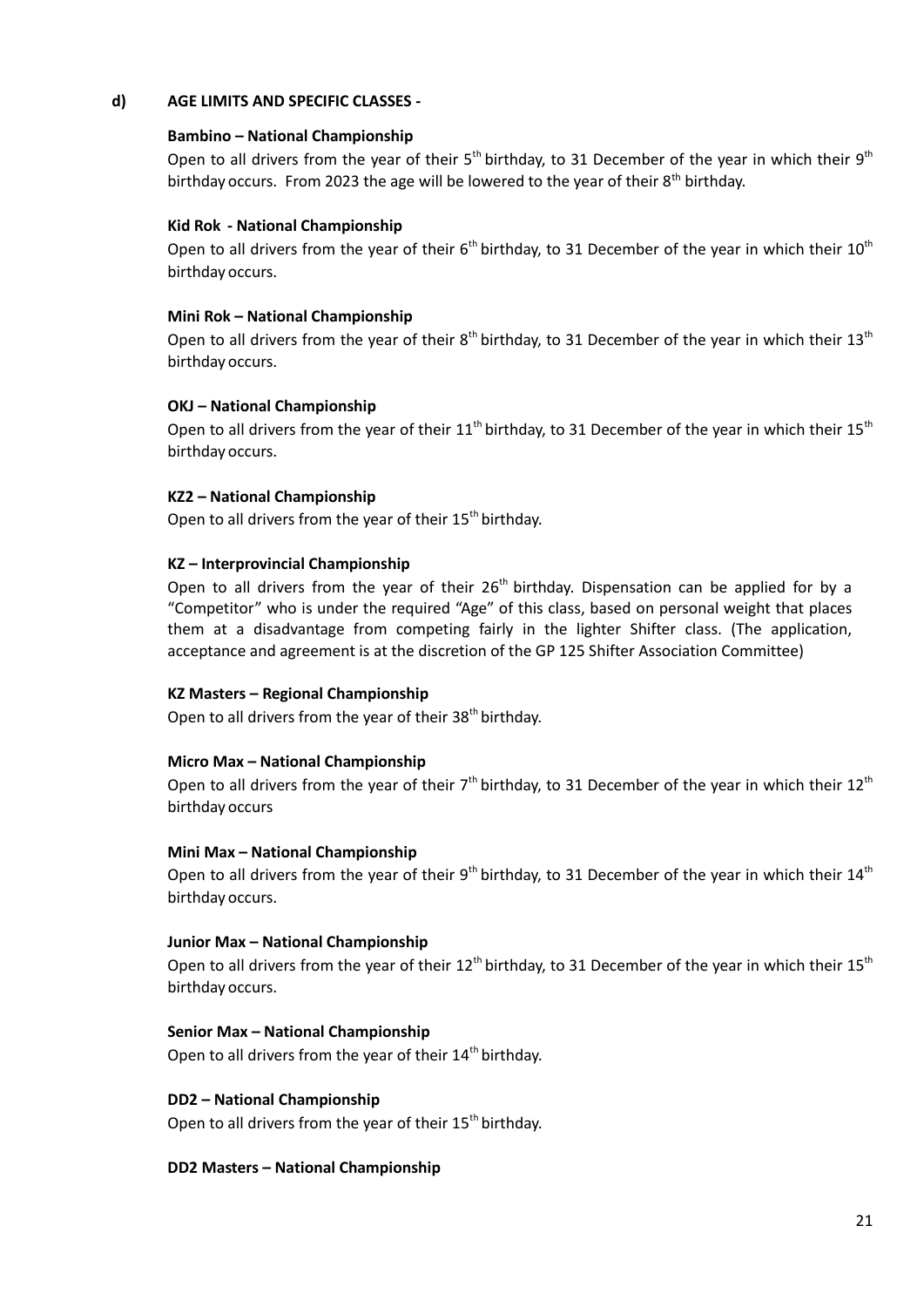Open to all drivers from the year of their 32<sup>nd</sup> birthday. Drivers of 16 years or older who weigh more than 85kg in their shorts on the day of the race may race in this class

e) In order to be issued with a licence, competitors must be able to provide proof of current membership of an MSA affiliated karting club. To compete in the KZ, KZ Masters and KZ2 Shifter Classes, it is compulsory to be a member of the GP 125 Shifter Association which is affiliated to MOTORSPORT SOUTH AFRICA.

## <span id="page-21-0"></span>**SECTION F**

#### <span id="page-21-1"></span>**12 SAFETY CLOTHING**

Drivers shall wear, both during official and unofficial practice and during all racing, a properly positioned and secured crash helmet, with splinter proof visor in position. In addition, gloves that cover the hands completely, and a protective one-piece race suit must be worn. Boots and socks must be worn adequate to cover and protect the ankles. For all competitors younger than 13 years of age, suitable neck braces and chest guards are recommended.

- a) SUITS Karting Suits must have a CIK homologation number or MSA approval.
- b) HELMETS All drivers must wear a helmet with efficient and unbreakable protection for the eyes. All helmets must comply with the DOT, SNELL, ECE or CMR specifications approved for the following categories of motorsport, Cars, Motorcycle and Karts. All helmets must have chin protection (Full-face helmet). It is highly recommended that drivers of the age 15 and younger use CMR specification helmets.

**NOTE**: The use of Helmets 10 years after their date of manufacture is not permitted. All labels and markings indicating specifications and date of manufacture must be clearly visible. Event officials may request a competitor to provide proof that the helmet does comply with requirements as set out in this regulation.

Drivers must always secure all loose straps or flaps around the helmet base and neck area, including neck brace and overall straps. If doubt exists with officials as to whether a helmet strap is fastened correctly, then the competitor will receive a black & orange flag. Once the competitor has secured the helmet and /or loose straps then he/she will be allowed to return to the circuit.

#### <span id="page-21-2"></span>**13 DRIVERS BRIEFING**

If it is stated in the supplementary regulations that a drivers' briefing is to be held prior to the commencement of racing, it is compulsory for all competitors to attend. Failure to attend drivers briefing and not excusing themselves may result in a fine of R1500.00.

#### <span id="page-21-3"></span>**14 SAFETY PROCEDURES**

- a) ENTERING PITS It is compulsory for all drivers to stop and cut their engines at the entrance to the paddock areas. Failure to observe this rule may result in a fine of R750.00.
- b) During both practice (unofficial and official) and racing, drivers intending to leave the track to enter the paddocks or pits **MUST INDICATE THEIR INTENTION BY RAISING ONE ARM. THEY MUST LEAVE THE TRACK ON THE SIDE THAT WILL GIVE THEM AN UNINTERRUPTED RUN INTO THE PIT OR PADDOCK ENTRANCE WITHOUT CROSSING THE PATH OF A FOLLOWING KART**.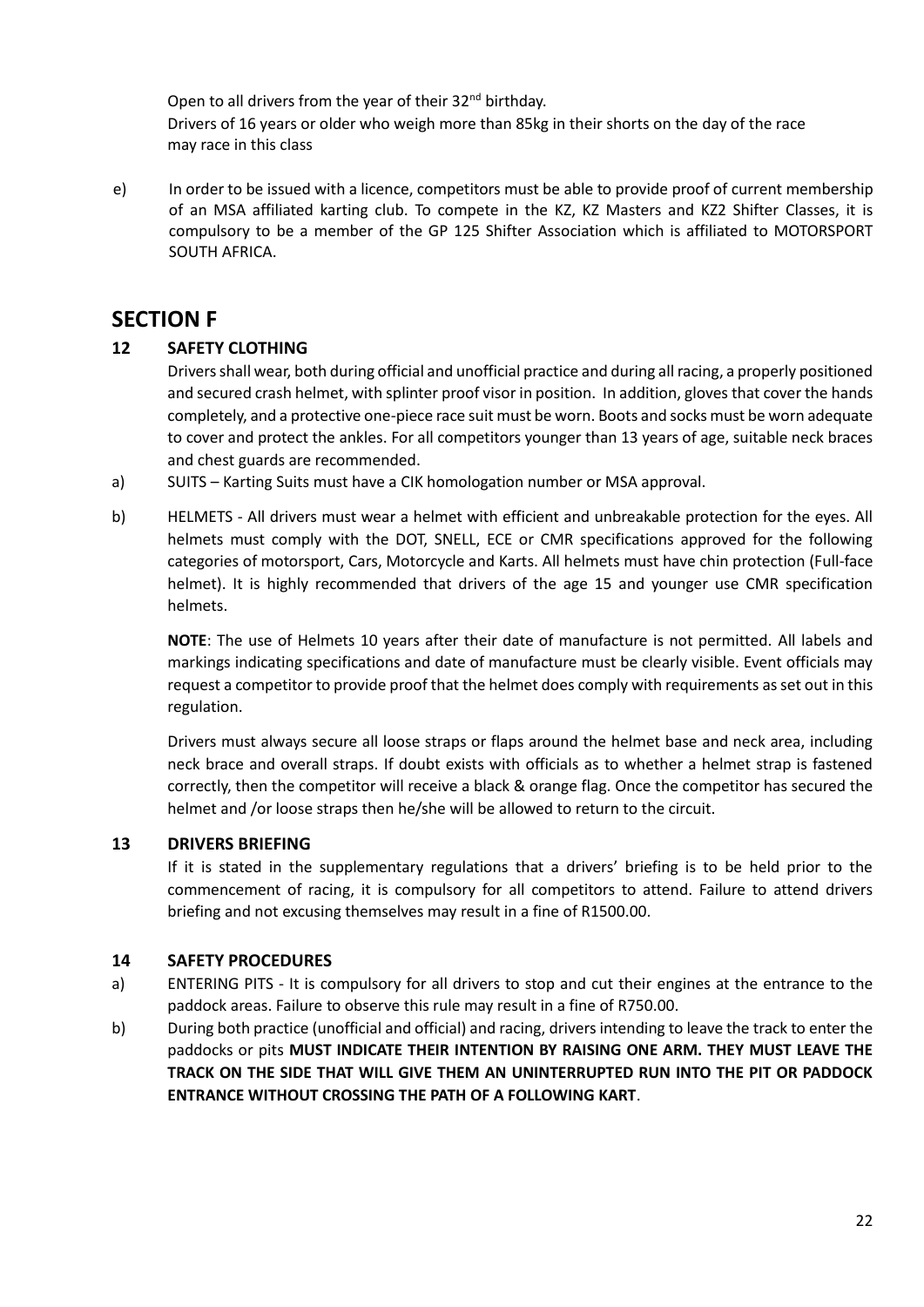## <span id="page-22-0"></span>**SECTION G**

#### <span id="page-22-1"></span>**15 CONDUCT**

a) All persons shall conduct themselves in an orderly manner. Any disorderly conduct or any failure to obey official instructions or any breach of these regulations by entrants, drivers, or their assistants, shall make the entrant concerned liable to a penalty and/or fine.

All participants must play within the rules and respect race officials and their decisions.

b) All participants must respect the rights, dignity, and value of their fellow participants regardless of gender, ability, physical appearance, cultural background, or religion.

All participants must always encourage and take responsibility for their actions.

c) All participants must ensure their equipment is safe and race worthy, prior to taking part in training, testing or race events. Only approved racewear (e.g.: helmet, gloves, race boots and suit) to be used by the driver, according to the regulations.

It is the participants own responsibility to identify and measure his/her own skill level against his/her competitors, and take responsibility for the risks associated with training, testing and or racing. It should be noted that a basic level of competence is required.

- d) It is the participant's responsibility to declare, prior to any participation in training, testing, or racing, of any medical condition or medication required that may be relevant in the event of an emergency.
- e) All participants are required to display courtesy and etiquette to other members and participants in training, testing and race events. Any disputes or problems that may arise during an event must be addressed in a respectful manner, to the correct person (official) at the event.
- f) The safety of children within the sport is a priority. Knowledge of the code of ethics surrounding care of children in sports will be promoted and encouraged. It is the participant's own responsibility to ensure the safety of children at training, testing, or racing events.
- g) When taking part in any event, it is the responsibility of the driver to take the time to read and fully understand the posted rules, regulations and conditions for said event prior to start time, thus eliminating unnecessary delays at the beginning of the event. Requests for clarification of these rules, regulations, or conditions, should be asked in the drivers meeting held before each event.
- h) All participants must have respect for the environment and the surrounding inhabitants. Responsibility must be taken to reduce excessive noise and keep all areas that are used as clean and pollution free as possible.
- i) All participants must respect that drugs and alcohol are strictly prohibited at training, testing and races. It is an offence and will not be tolerated. Offenders will be excluded from the event and face further disciplinary action.
- j) Any abusive comments on social media (Facebook, Twitter etc.) between teams, competitors, officials, organizers, will be held responsible and liable for their actions.
- k) If the offence occurs during a race, the kart and driver concerned may be excluded from the race, or entire event and/or a penalty and/or a fine may be imposed. Failure to report at a specified time shall be a breach of the regulations and may be subject to a penalty and/or a fine.
- l) Wild or disorderly driving shall be subject to exclusion.
- m) Any proceeding, derogatory action, or interference with or against a race official by entrants, drivers,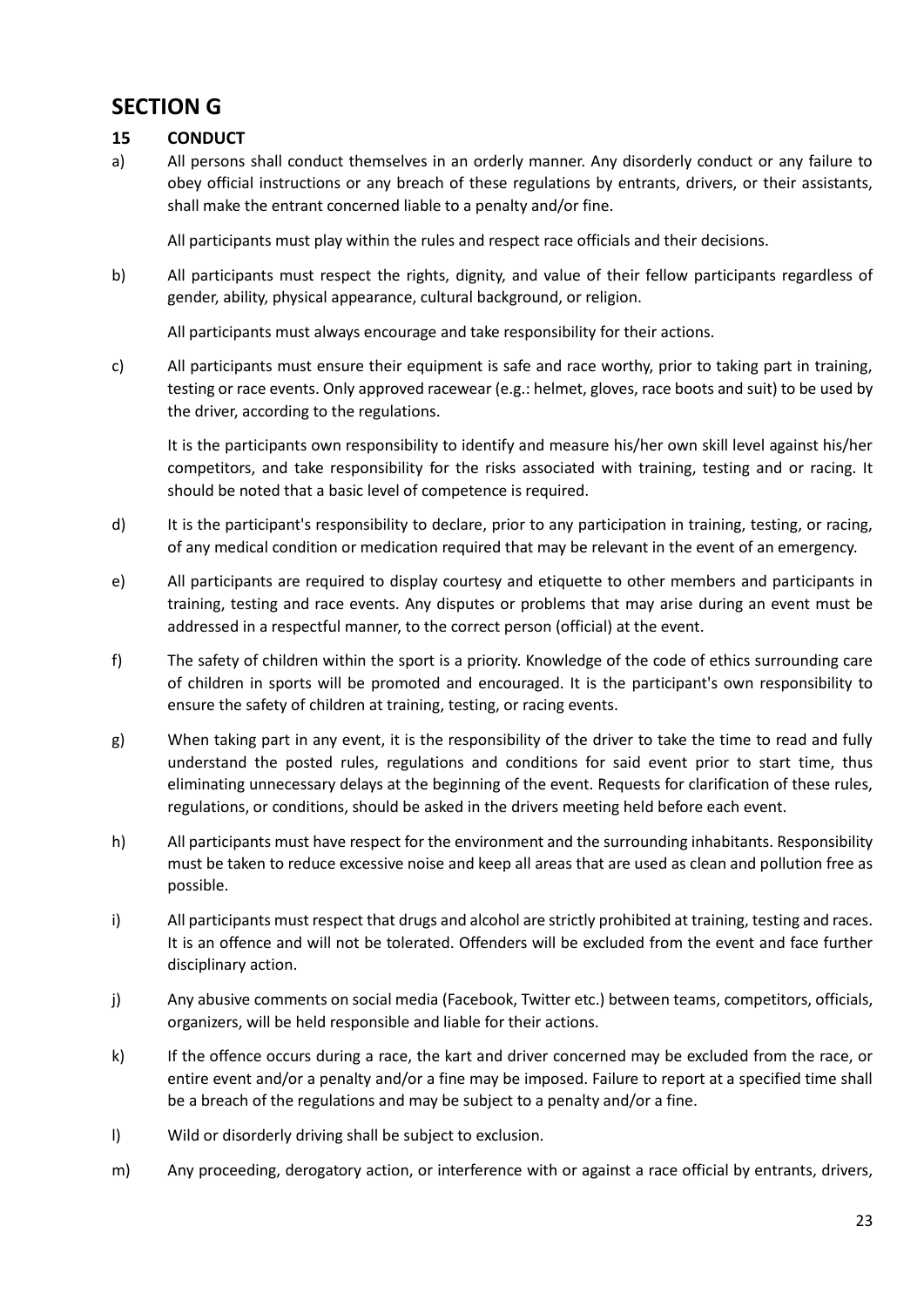or their assistants shall be considered a breach of GCR 172 (iv) and shall make the entrant liable to a penalty and/or a fine. (Refer to GCR 121 for the definition of responsibility).

n) Abuse of officials – refer GCR 172 (x).

#### <span id="page-23-0"></span>**16 DESIGNATED REVVING AREA**

To avoid excessive noise and exhaust emissions revving the engine in the servicing park is not allowed (except a short function test – 5 seconds maximum)

Competitors are advised that organizers and officials will now strictly enforce this regulation and to accommodate those wishing to "REV" or warm up their engines the following points will apply:

- a) "Servicing park" is defined as any area or surrounding the pits, access roads, parc ferme' or pre-race grid.
- b) Each circuit will have a defined "REVVING" area, and this will be the only place where tests of longer than 5 (five) seconds are permitted. This area will generally be in the pre-race area of the circuit.
- c) A fine of R500.00 for a first offence will be imposed for any breach of these regulations. Any subsequent transgressions will be penalised at the discretion of the race officials.
- d) A statement from any signed on official of the event is the only evidence required for the imposition of a penalty.

### <span id="page-23-1"></span>**SECTION H**

#### <span id="page-23-2"></span>**17 WITHDRAWAL FROM AN EVENT OR RACE** Refer GCR 110.

#### <span id="page-23-3"></span>**18 FIRE EXTINGUISHERS**

Each competitor shall be required to present a dry powder fire extinguisher at pre-race scrutiny. The extinguisher must be of at least 1,5kg capacity and be marked in a permanent fashion with the competitor's name and competition number. It must bear evidence of having been serviced within the previous 12 months.

#### <span id="page-23-4"></span>**19 FLAGS**

Flag signals will be per Appendix H and in addition

- a) A green flag with yellow chevron will be used to signal a false start. This flag will be situated at the marshal post at Turn 1 after the start. It will be waved at the instruction of the Chief Marshal.
- b) A green flag may also be used, if necessary, to signal the start of warm up laps, or the start of practice sessions by order of the Clerk of the Course. It is not obligatory that this flag will be displayed after showing the yellow flag to indicate the track is clear of any dangerous situation, provided the supplementary regulations state that the green flag will not be displayed in such situations.
- c) A blue flag with red diagonal crosses used in conjunction with a signal board displaying a competitor's number, will signify that the competitor must stop as he/she has been lapped or is about to be lapped.

#### <span id="page-23-5"></span>**20 TIMEKEEPING AND TRANSPONDERS**

Only timing systems approved by the MSA Karting Management Group may be used for all karting events.

a) Competitors at SA National and Regional Kart Racing Championships need to supply their own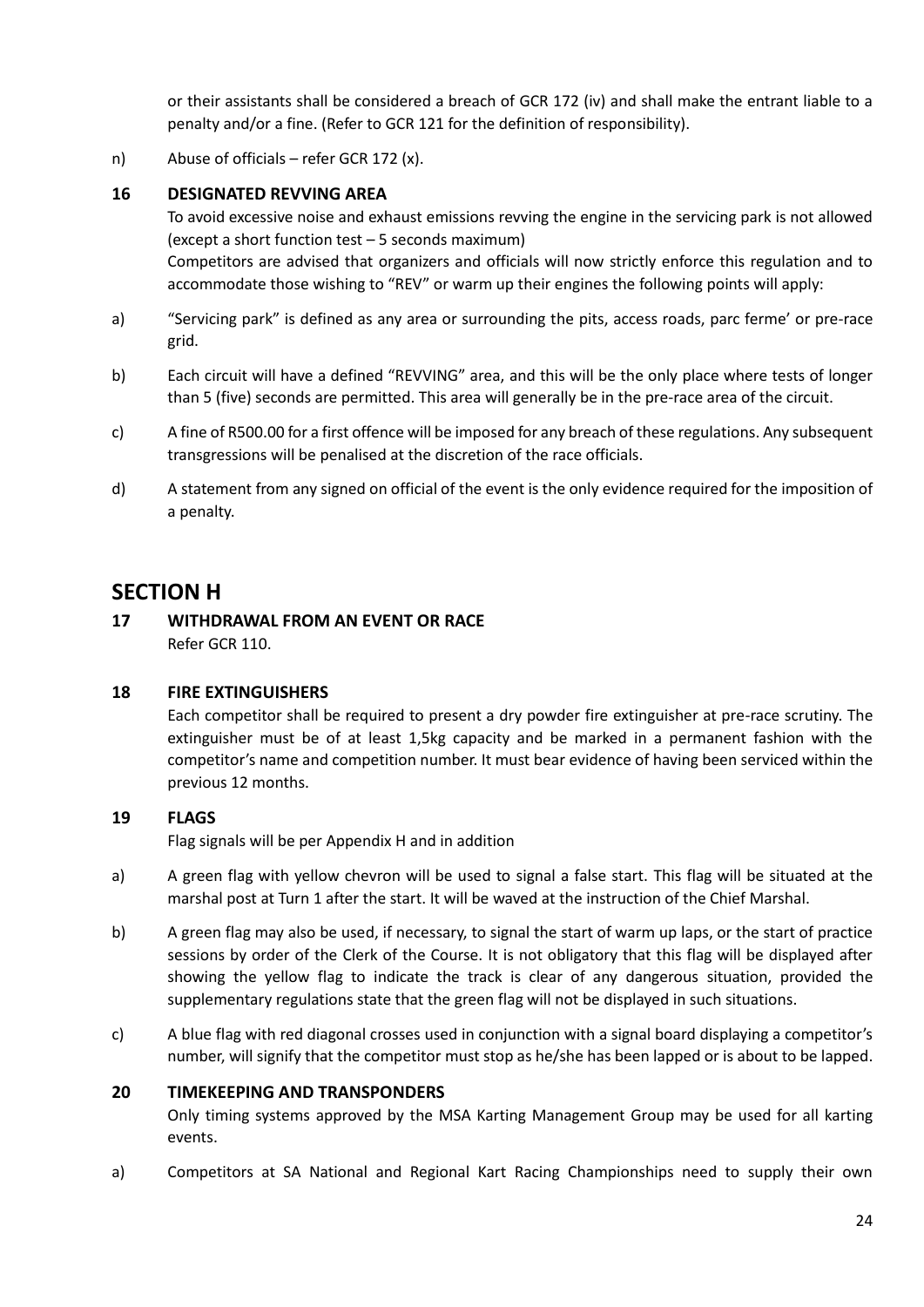transponders (whether purchased or rented). Transponders will not be supplied by the organisers. Competitors MUST ensure their own transponders are properly charged and fitted by the 3rd practice session of a SA National Championship event. Timekeepers are not responsible for unrecorded times, particularly due to low battery transponders.

b) Competitors at Club events will not be required to have their own transponders.

#### <span id="page-24-0"></span>**21 VEHICLES - GENERAL**

a) All karts must satisfy the Scrutineers and Technical Consultant of the meeting as to their suitability for racing, considering all details of their design and construction. In addition, it must be evident, both from a static examination and from its behaviour on the track, that a kart will present no hazard to the driver or to other competitors or to spectators. Checks may be carried out at any time to ensure that only permitted chassis are being raced.

#### b) ADDITIONAL REQUIREMENTS FOR KARTS COMPETING OTHER THAN AT KART TRACKS

MSA may permit karts to compete on a course used for other types of racing and speed events having different rules and regulations. In such a case the MSA Scrutineers of the Meeting shall be satisfied that in addition to complying with MSA kart specifications above, and further requirements hereafter, the design and construction of the karts and their accessories are suitable for the event particularly in respect of strength.

When competing in such condition's karts shall be exempted from complying with MSA vehicle regulations for cars, provided the MSA Scrutineer is satisfied with the soundness of the general construction of the karts. Stub axles and steering components shall be of adequate strength and proper design.

Karts shall be fitted with adequate brakes on at least both rear wheels. Tyres of an industrial type shall not be used. In addition, the handling and steering characteristics of all karts shall be such, in relation to the course, that no hazard is created.

#### <span id="page-24-1"></span>**22 RACING NUMBERS**

Each kart shall be identified prior to scrutineering by opaque flexible plastic number plates affixed to the kart itself and facing front and to the rear.

#### a) Bibs & rear bumpers:

| Classes less than 99cc engine capacity     | - | 10cm (100mm) minimum |
|--------------------------------------------|---|----------------------|
| Classes greater than 100cc engine capacity | - | 14cm (140mm) minimum |

#### ALL ROK CLASSES

Black numbers displayed on yellow backing only will be allowed

#### ALL ROTAX CLASSES

| 1 to 99    | Black number yellow backing |
|------------|-----------------------------|
| 601 to 699 | Black number yellow backing |
| 501 to 599 | White number blue backing   |
| 401 to 499 | White number green backing  |
| 201 to 299 | White number black backing  |
|            |                             |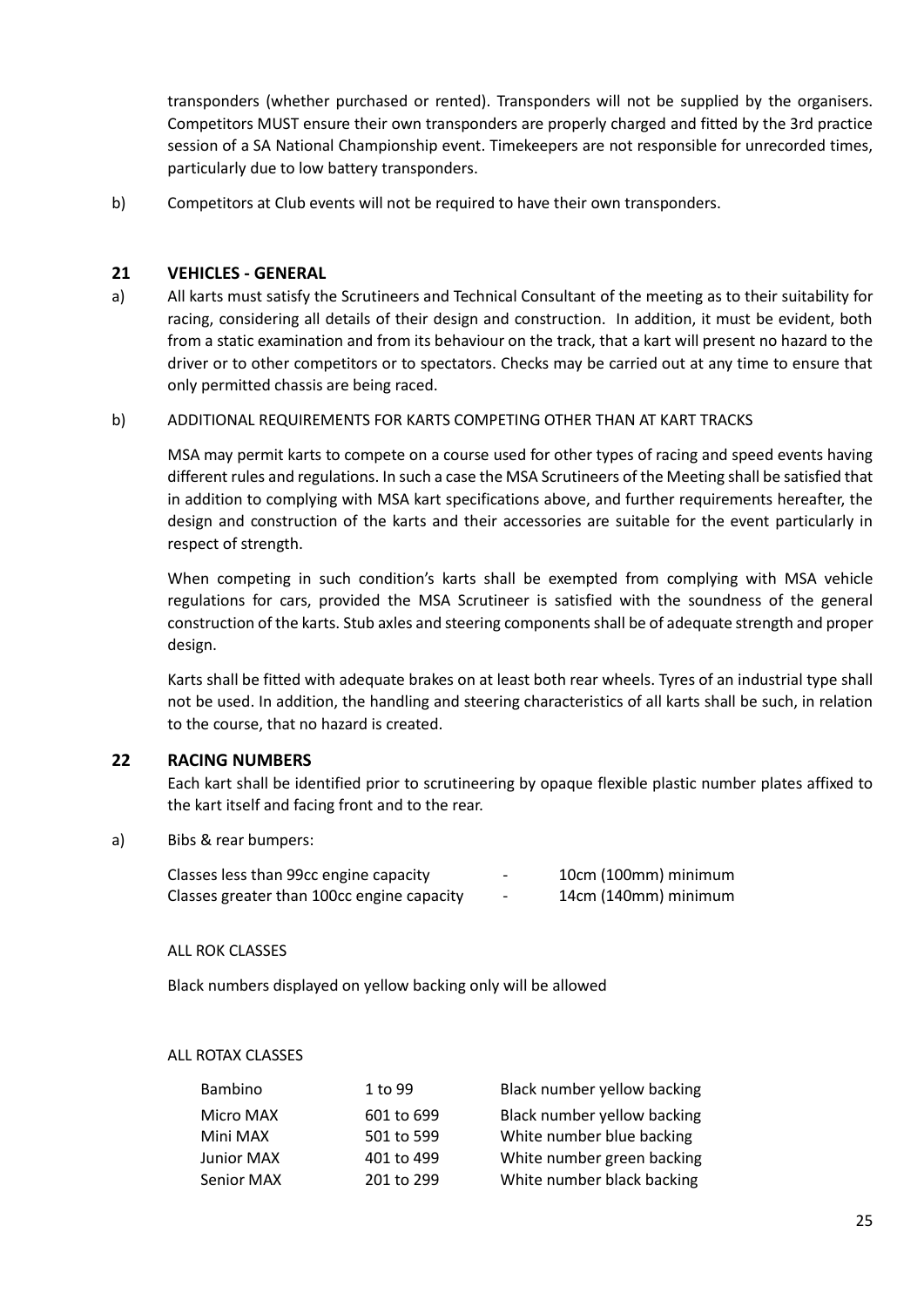| DD <sub>2</sub> | 1 to 99    | White number red backing   |
|-----------------|------------|----------------------------|
| DD2 Masters     | 101 to 199 | Black number white backing |

The numbers must be standard font "ARIAL" and in an unbroken colour without borders, edging or shadow. For TV coverage, marketing and timekeeping purposes, all race numbers must be bold upright (no italics) ARIAL font. Script type numbers are not permitted. Neither neon coloured numbers and or backgrounds are permitted.

- b) Competition numbers must be present and legible on the side pods in the same upright bold fonts as above. The backing on for these side pod numbers can be either the standard yellow or the class colour. No other colours are permitted. For TV & marketing, the recommended size for these side numbers is 80mm.
- c) NUMBERS 1 -10

The first 10 Racing Numbers in each class eg: 401 to 410 will be reserved for the top ten finishers in the previous year's SA Championship for the class. All racing numbers shall be allocated by and be obtained from MSA on a first come first served basis. Consideration will be given to competitors who actively used the number in the previous season. Numbers not reserved by the first National race of the season will automatically be released. Numbers will not be reserved for non-MSA licence holders. All foreign competitors entering MSA sanctioned events must ensure the number is available on an event to event basis. Should a competitor move up a class the number he/she had the previous year will not always be guaranteed for use in the new class.

## <span id="page-25-0"></span>**SECTION I**

#### <span id="page-25-1"></span>**23. PRACTICING**

On each day of an event, before racing commences, a definite period or periods shall be allotted for practicing.

a) For club and regional championship events, the minimum free practice time shall be one 5-minute session, for each class. All regulations and requirements applicable to racing except for the starting procedure, shall apply to practice.

Should an event be run over two days, free practice on the second day may be substituted by qualifying.

- b) Each driver shall complete at least three laps continuous running in practice at each meeting before taking part in a race. The COC can waive this requirement for an experienced driver
- c) Classes shall generally practice separately but classes of similar performance may be grouped together where deemed necessary. The proviso in this regard is that the number of karts shall not exceed the maximum permitted for the track. Refer also Sec C - 8 a)

#### <span id="page-25-2"></span>**24 RACING – GENERAL REGULATIONS AND FORMAT APPLICABLE TO ALL COMPETITIONS**

- a) In the interest of safety, before a kart proceeds onto the track for timed laps or races, a check shall be made that it has been passed by the Scrutineers.
- b) Only the officially nominated driver shall drive a kart on the track during pre-race practice and racing, except with the specific permission of the Clerk of the Course.
- c) Methods for starting shall be:
	- i) A rolling start for non-gearbox classes, except for Bambino Class, where a standing start is an option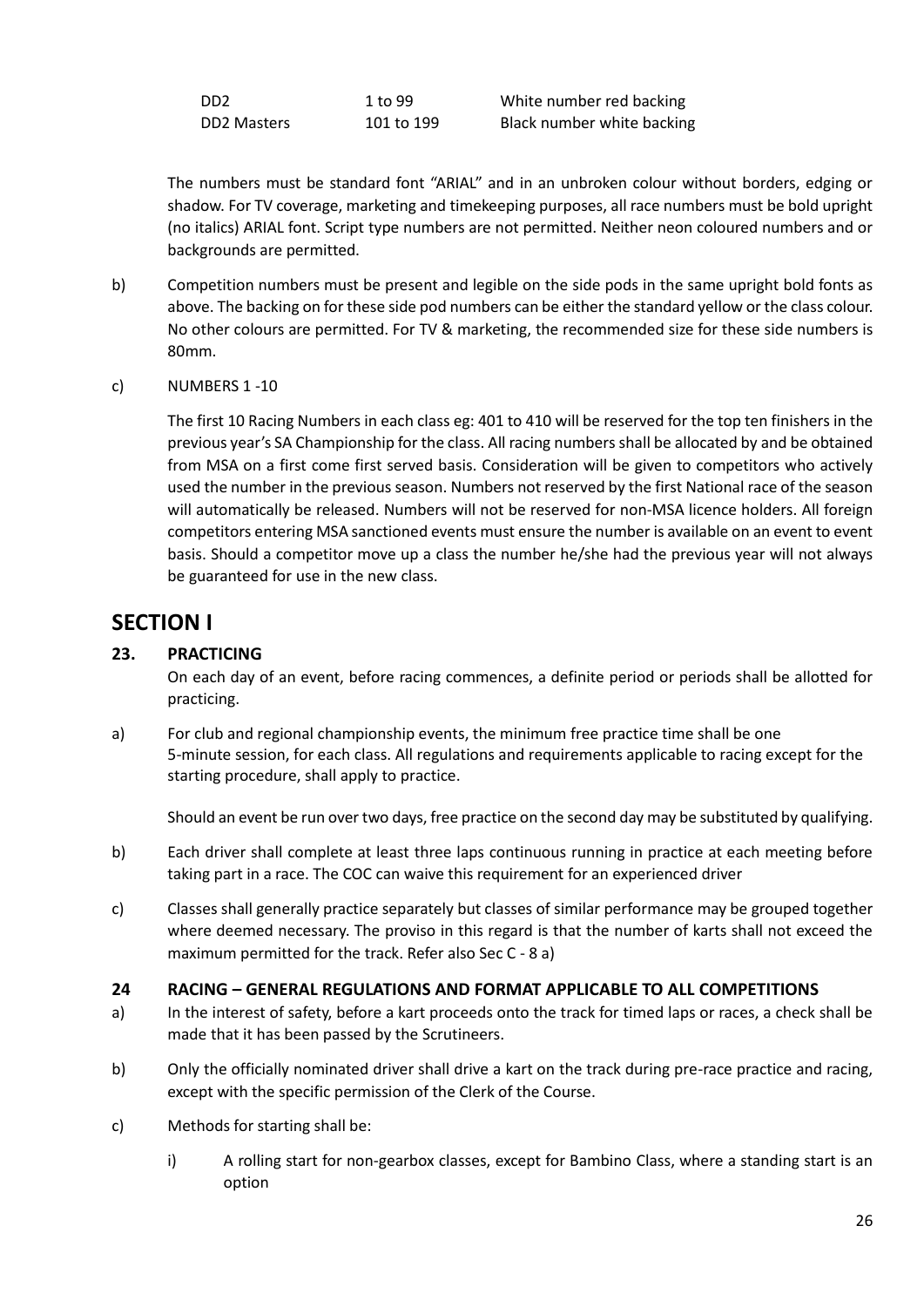- ii) A standing start, with engines running, for gearbox classes. Organizers may use a rolling start provided this is clearly laid down in the SR's for the event. (**A 'Le Mans' type start is prohibited**).
- d) The Organisers reserve the right to start the Bambino class under 'Pace Kart' conditions where a Pace Kart will be utilised for this purpose. Such must appear in the event SRs.
- e) For all classes, the karts will be assembled in 2 parallel rows.
- f) The order in which the karts shall be started will be determined by:
	- i) Ballot,
	- ii) Qualifying, which shall consist of either a 10-minute practice session where each lap is timed for every driver or, alternatively, two timed laps preceded by a warm-up lap for each driver, i.e. 1 warm up & two flying laps. The time of each driver's best lap will count for grid position, the second-best lap time being used to separate any possible ties.
- g) The fastest time set in a preceding heat may determine the grid for the subsequent races
- h) Any driver deliberately jeopardizing another driver's lap time will be penalized accordingly.
- i) Qualifying and starting grids may be defined in the individual class-specific regulations.
- j) In respect of the 10 minute timed session, drivers who stop or spin off and cannot restart themselves and who, at that stage have not recorded three timed laps may apply for extra timed laps – **at the COC's sole discretion.**
- k) In the above case (timed session), approval of the application for additional timed laps will be at the sole discretion of the Clerk of the Course.

Note: Where qualifying is based on the "10minute session" method, a re-run granted will only consist of one warm-up and two-timed laps

- l) Karts to be used for a re-run must remain in Parc Ferme between runs under the supervision of a scrutineer, i.e. no work may be carried out between runs.
- m) The method of determining grids must be published in the relevant championship regulations and/or event SR's.
- n) Each kart will be allocated a starting position on the pre-race grid. The places of non- starters will be left empty, the other competitors retaining their allocated positions.
- o) Protests regarding start positions must be carried out in accordance with Part IX of the MSA Handbook.
- p) Pole position will be on the side of the track corresponding to the inside of the first corner after the start.

#### <span id="page-26-0"></span>**25 ROLLING STARTS**

On display of the green flag indicating that karts are under starter's orders, the karts will leave the prerace paddock and proceed in two parallel rows in grid order directly to the 90 metre steady speed point (see below) or complete a lap or part thereof as instructed by the Clerk of the Course depending upon the nature of the circuit or the size of the field.

No further karts will be allowed out of the pre-race paddock onto the circuit once the start signal has been given and the race has begun.

A steady speed point must be indicated by a RED line and/or markers on either side of the track at a suitable point (within the ambits of the circuit). But not less than 90 meters before the start line, and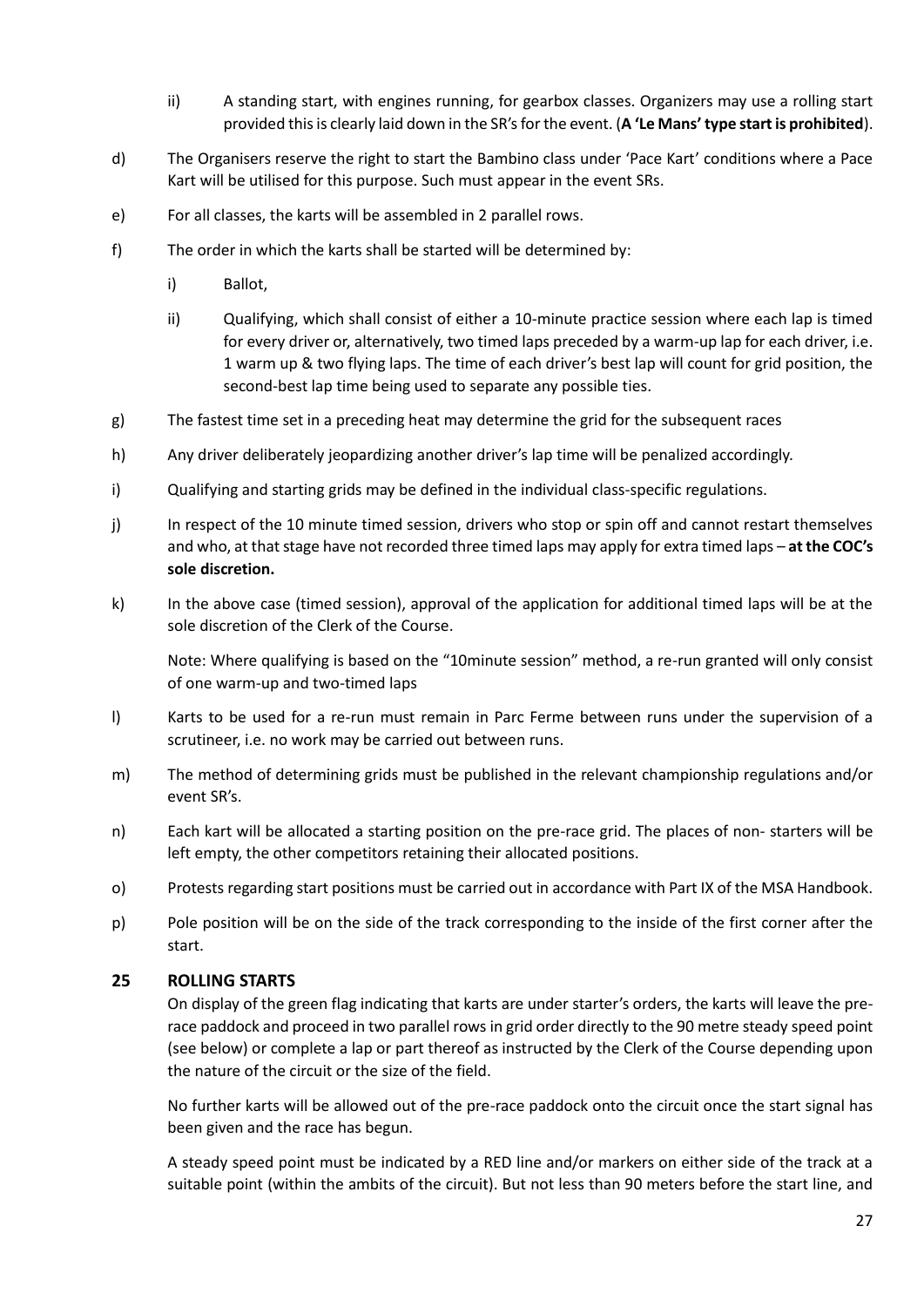when the pole position driver reaches this point, he must set and maintain a reasonable and constant speed slow enough to allow the field to form and bunch up and the driver in No 2 position must at this stage without delay position himself level with the pole driver.

The rest of the field must then bunch up in their allocated positions behind the two leading drivers, in two parallel lines. A driver, who is unable to take up his correct grid position prior to the field reaching the 90 meters' steady point, must take up position at the rear of the field.

The No 2 driver must maintain position level or slightly behind the pole driver as they approach the start line. At any point between the 25-meter line and the start line, when the two leading karts are level, or the pole man is slightly ahead and the majority of the field (generally the first 10 karts) is in position, well bunched up and in two parallel lines, the starter may give the starting signal. Until the signal to start is given the entire field will remain in grid order one behind the other and it is forbidden to move either to the left or the right or leave more than one kart length behind the kart in front.

Should the Starter or the Clerk of the Course not be satisfied with the disposition of the field as the leading karts approach the start line, it may be indicated that the field must complete another warm up lap, or a false start may be notified to the drivers by means of showing the false start flag (green with yellow chevron).

Drivers will then proceed round the circuit and repeat the starting procedure. Should the start signal have been given and the race has in fact begun, then any competitor guilty of a starting offence may be penalised and will be notified accordingly after the race.

The onus is on each competitor to ensure that he/she complies with the starting procedure. In the event of the pole driver not being able to take up his correct position, the No 2 driver will be responsible for setting the pace from the Red 90-meter steady point. If either of the front row grid positions are vacant as the field approaches the start line, then the starter may start the race based on the position of the remaining front row kart(s) alone.

Note: Any penalty imposed as a result of the above, must be advised to the competitor after completion of the race or heat and must be deducted immediately from the driver's accumulated points for the day following a hearing.

#### <span id="page-27-0"></span>**26 STANDING STARTS**

On display of the green flag, the karts will proceed at an orderly pace to the dummy or starting grid where they will stop in either staggered or parallel formation as defined in the SR's with engines running and in their allocated positions when the Clerk of the Course will signal the starter to start the race.

Any movement of the kart during the starting procedure (movements while the red lights are on) that is evaluated as a false start will be punished with a minimum 5-place penalty.

If a Driver is unable to start, he must remain in his kart and notify this situation by raising his arm. In this case, an additional Formation Lap may be granted; any Drivers who have been unable to start will be allowed to get out of their karts and restart only by their own means or assisted by a Marshal and once the whole field has passed them. They will not be authorised to regain their original position in the formation and will take the start from the back of it.

No other Drivers will be allowed to occupy the places which have remained vacant. During the Formation Lap(s), it is forbidden to practise start simulations.

If it is necessary to interrupt the starting procedure, the Clerk of the Course will show a waved red flag, indicating to the Drivers that they must cut their engines.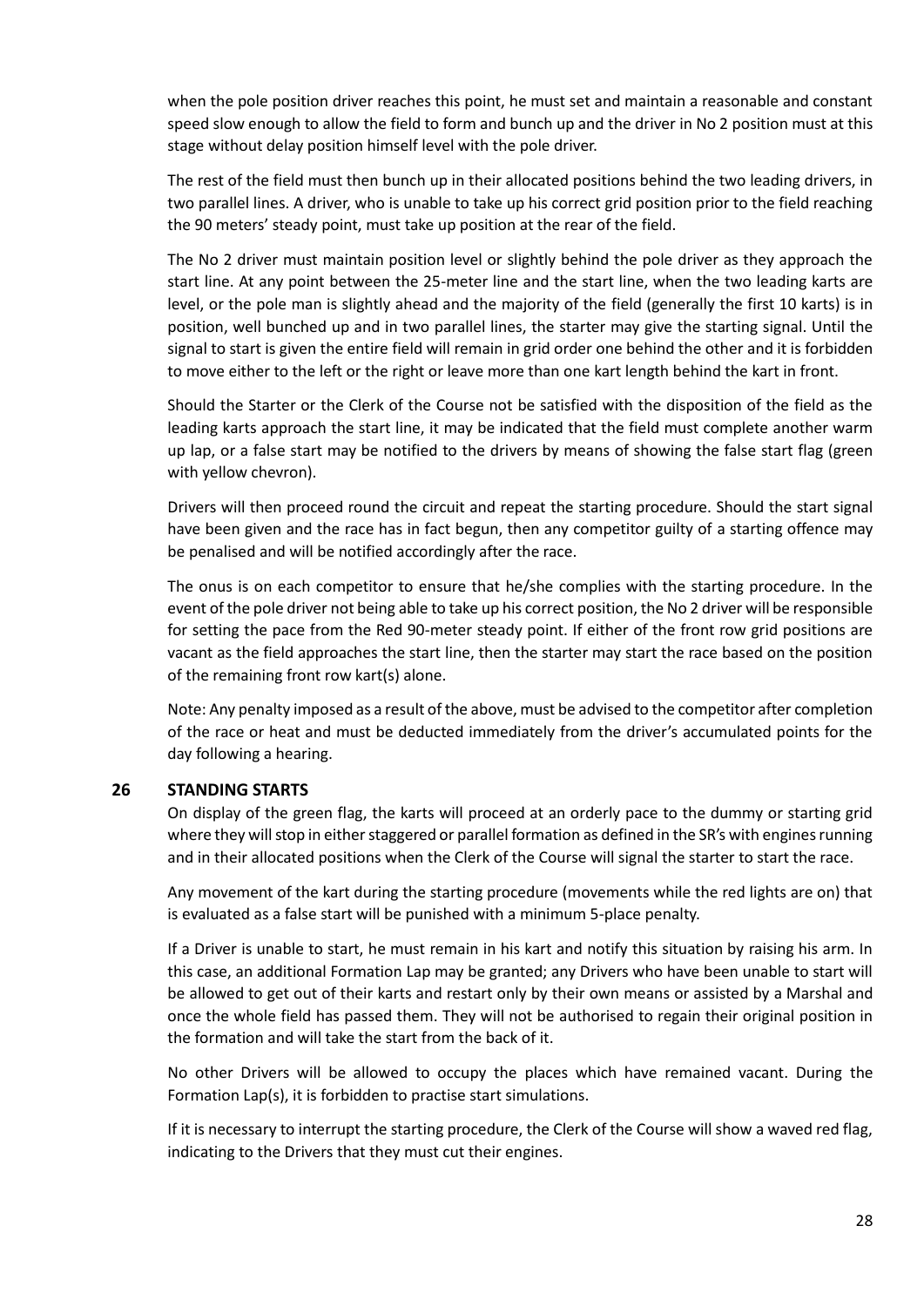Should the Clerk of the Course be dissatisfied with the disposition of the field for any reason he may send them round for another lap after which they will reform again on the grid.

A place penalty of 5 places for the first offence, then 8 places for the second offence and then exclusion for the third offence shall be imposed by the Clerk of the Course, should any of the following actions occur which will be classed as starting offences should the start signal have been given:

Starting further forward than the allocated grid position or ahead of the demarcated line.

The imposition of a penalty as a result of the above must be advised to the competitor after completion of the race or heat, and the race results must be immediately amended accordingly to allow the driver's accumulated points for the day to be calculated correctly.

#### <span id="page-28-0"></span>**27 SIGNAL TO START A RACE**

A race shall be started by the lowering of the MSA flag or alternatively by the extinguishing of the red light/s. In the latter case, a red light/s must be mounted directly above the circuit and must be visible from any point on the starting grid.

Illumination of the red light will correspond to the raising of the start flag, being followed by extinguishing of the light/s to start the race. In the use of flag starts, the starter may be positioned beside the track but may not start the race from any position upon the tarmac of the circuit.

It is obligatory to state in the supplementary regulations if lights are to be used. In the case of a false start, the Clerk of the Course may have the field return to the pre-race paddock and penalise the guilty driver accordingly.

Should the Clerk of the Course allow the field to reform for another lap and a starting offence is again committed, the race will continue, and the guilty party shall be penalised accordingly after the end of the race. Should a penalty be imposed, that penalty will be a place penalty of 5 places for the first offence, then 8 places for the second offence and then exclusion for the third offence.

Any penalty imposed as a result of the above must be advised to the competitor with a hearing after completion of the race or heat and the race results must be immediately amended to allow the driver's accumulated points for the day to be calculated correctly.

#### <span id="page-28-1"></span>**28 SIGNAL TO FINISH THE RACE**

It shall be obligatory for the chequered flag to be shown after the last lap board. After receiving the end of the race (or practice) signal, which shall be the displaying of the chequered flag, each driver shall continue at a reduced speed to the paddock entrance.

If, during a race, the chequered flag is inadvertently displayed before the race is scheduled to end (in terms of the SR's or as amended), the race will nevertheless be deemed to have ended.

If, during a race, the chequered flag is inadvertently displayed after the race is scheduled to end, the race will nevertheless be deemed to have ended when it was due to end.

#### <span id="page-28-2"></span>**29 CLASSIFICATION OF A FINISHER**

After the winner has received the chequered flag, any driver who has not completed the full number of provided laps, even if he does not finish the race, will be classified according to the number of laps he has actually covered, provided he has completed at least two thirds (67%) of the race distance (rounded down to the nearest whole number of laps). No kart may be pushed over the finish line. For the resolving of Ties refer to point 38

#### <span id="page-28-3"></span>**30 REFUELING**

Refuelling during a race is forbidden, unless permitted by the Supplementary Regulations. Whenever a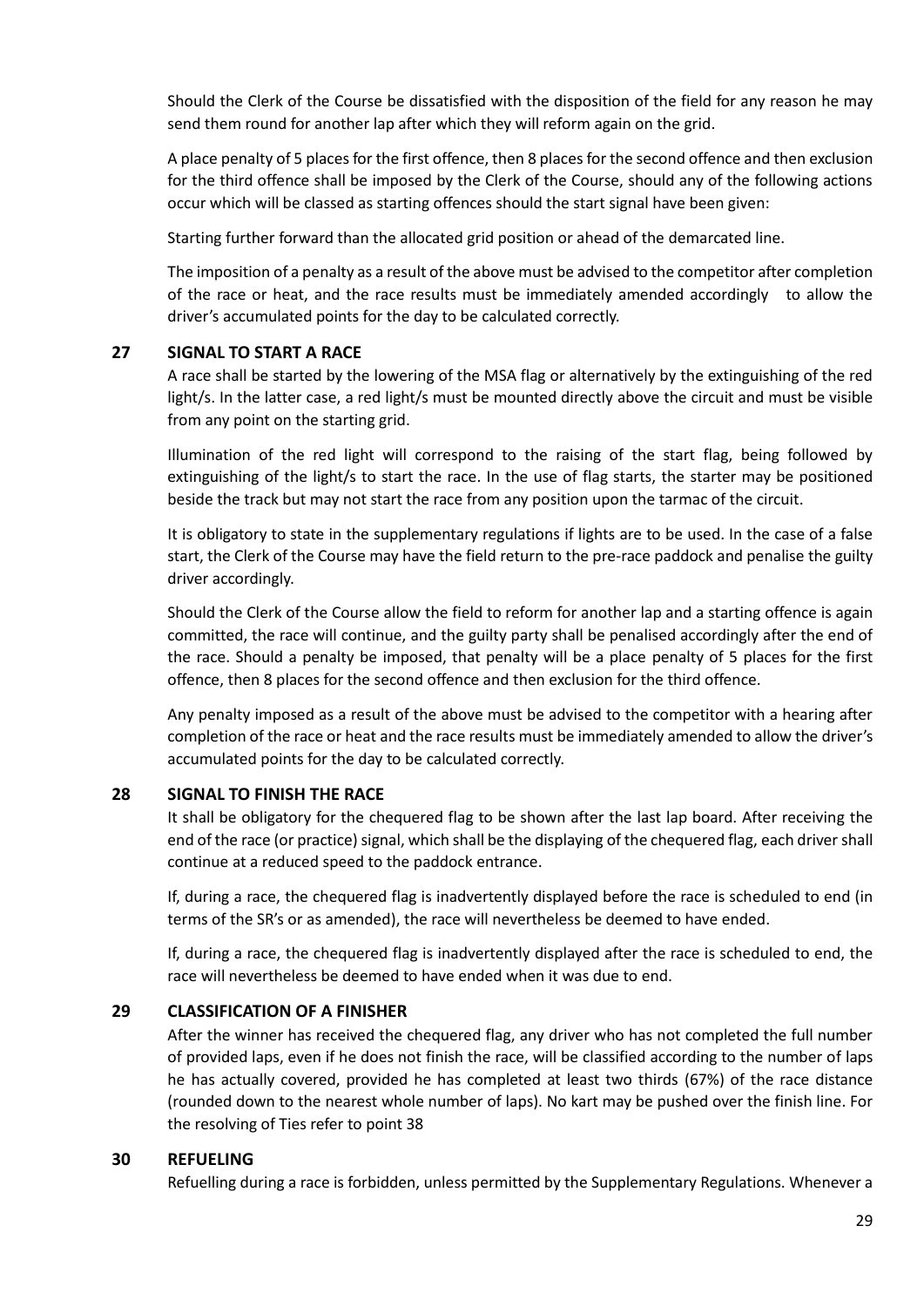kart is refuelled at the pits, the engine shall be stopped throughout the refuelling operation, and the driver shall vacate his kart. No entrant shall have any one container in the pits holding more than 25 litres of fuel.

#### <span id="page-29-0"></span>**31 STOPPING THE RACE**

Should it be deemed necessary to stop the race due to an accident on the grounds of safety or for any other reason, the RED FLAG shall be shown by the Clerk of the Course and all flag Marshals shall show red flags to indicate the race has been stopped.

All drivers will immediately stop racing and continue slowly to the start line, being prepared to stop at any point if requested to do so by an official. On reaching the start line, the competitors shall be required to stop. The results will be formulated as follows:

- a) Should less than two (2) laps have been completed the race shall be re-run and the first start declared null and void. Only the original drivers will be entitled to take part in the restart, and they will take up their original start positions. The restart time will be at the discretion of the Clerk of the Course.
- b) Should the race be stopped between laps three (3) and 67% of the total race distance, the race will be restarted based on the finishing order of drivers the lap preceding the stopping. The restart time, if delayed, will be at the discretion of the Clerk of the Course.
- c) Should 67% have been completed it shall be deemed a race and the result will be the finishing order at the end of the lap preceding the stopping.

#### <span id="page-29-1"></span>**32 TELEMETRY/DATA LOGGING/RADIO COMMUNICATION**

Any form of telemetry or radio communication with the kart or driver, while they are in motion on the track, is prohibited, during official practice, qualifying and races. However, data logging for the purpose of later downloading as specified in the regulations only is permitted.

#### <span id="page-29-2"></span>**33 ON BOARD CAMERAS**

Competitors wishing to carry on-board cameras or any race recording devices:

- a) Recording devices (Go-Pro's) may only be mounted with the standard brackets (as supplied with the unit) to the kart's plastic side pods, nose cone and rear bumper or bib and on top of the radiator. No additional mounting extension between the kart and the recording device is permitted.
- b) A maximum of two recording devices is allowed per kart. It is NOT permitted to mount any device on the outside of helmet.
- c) Ensure these are adequately and securely fitted to their karts for inspection at scrutineering and at any time during an event.
- d) Declare their intention to use a camera on their entry form.
- e) Make available all camera footage to officials on demand

#### <span id="page-29-3"></span>**34 WEIGHING SCALE**

The weight of the karts shall be adjudged as they crossed the finish line at the end of the practice session or race, i.e. any part lost off the kart after the finish line may be weighed together with the kart.

- a) It is compulsory after qualifying and after each race for all drivers and their karts in all classes to be weighed prior to entering the Parc ferme paddock. The penalty for being underweight is exclusion.
- b) Scale of the day will be the instrument to be used. Refer Sec B  $5 g$ )

#### **THE DISPLAYED WEIGHT IS THE ONLY NUMBER CONSIDERED – NO TOLERANCE OR LATITUDE IS TO BE**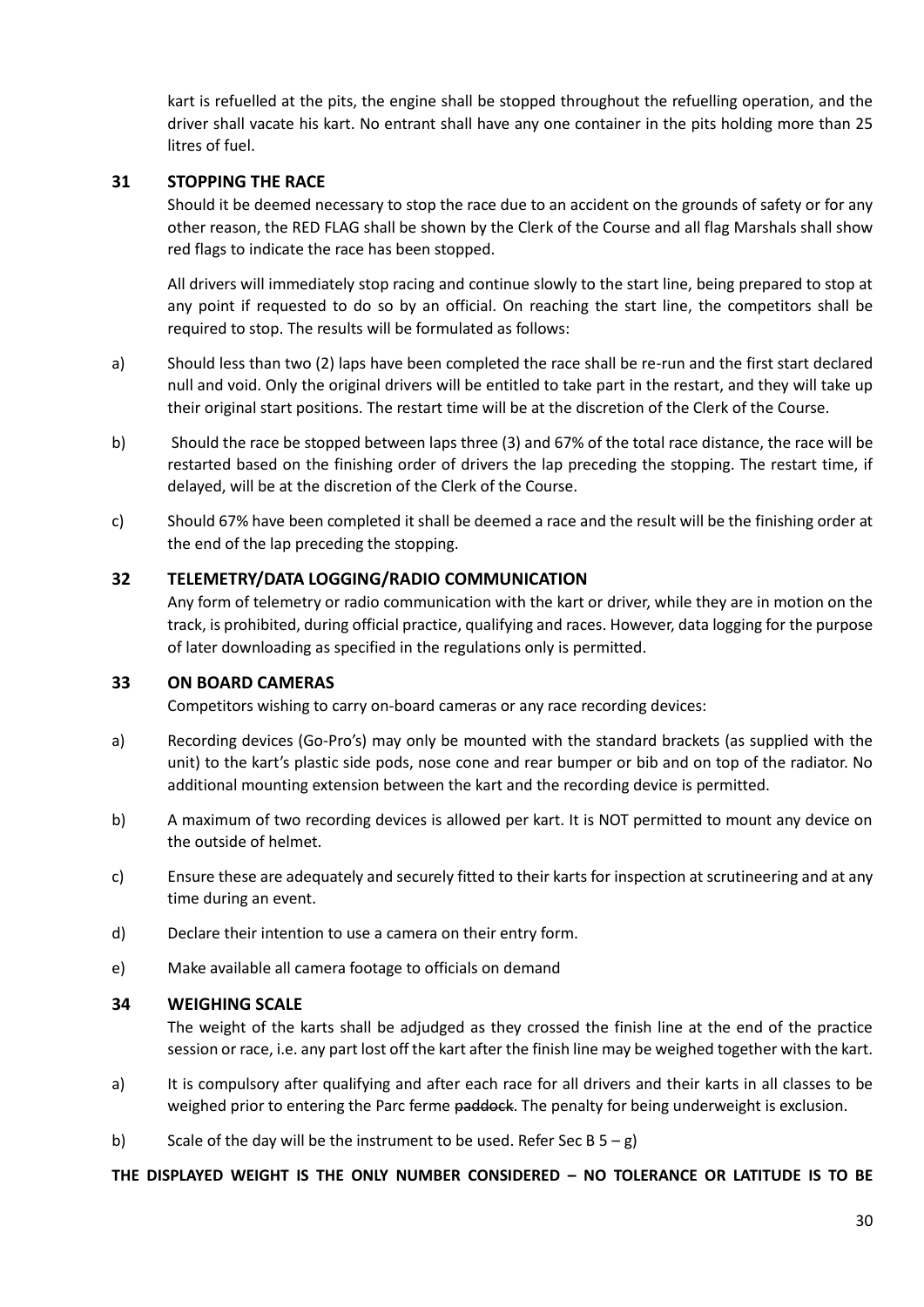#### **GRANTED BY SCALE ATTENDANTS**

- c) Karts MAY NEVER be driven onto the scale and must always be pushed.
- d) A kart will only be weighed once, and the weight recorded accordingly. Should a competitor be under weight, the kart and driver in question will be asked to stand in a quarantined area with no outside interference. Failure to comply with this requirement will result in exclusion. The competitor will be given the opportunity to weigh again twice more, after all other karts have been weighed.
- e) If a component falls of a kart e.g. Side Pod, rear bumper etc. the driver or official may retrieve the part as long as it is safe to do so prior to proceeding to the scale. If the driver does not retrieve the item prior to going to the scales the weight of the kart will be taken as is and recorded as such.

#### <span id="page-30-0"></span>**35 RECOVERY**

In case of a breakdown no outside assistance will be allowed except by the designated recovery vehicle.

#### <span id="page-30-1"></span>**36 OUTSIDE ASSISTANCE**

No driver may receive outside help from any person other than a marshal or race official on the track once the karts have left the pre-start grid for the start of a race.

Drivers may, however, during the race, enter the pits by the proper method, weigh the kart, receive assistance in the pits and then re-join the race.

- a) The only exceptions to the rule regarding assistance on the track are:
	- i) Marshals may assist drivers who have come to a stop to place a kart off the circuit to avoid obstructing other competitors.
	- ii) The starting of engine
	- iii) s or pushing of karts is only permitted by the driver concerned when it is deemed safe.
	- iv) Bambino competitors may receive outside assistance with the permission of the Clerk of the Course from a limited number of identified parents/pit crew who have been given an introductory marshalling course and are registered as Officials with visibility vests, and signed indemnities.
	- v) These Officials must assist all Bambino drivers and not only their own children, otherwise they will no longer be permitted to assist on track
- b) From the commencement of the official qualifying practice only authorized officials are allowed on the track. The penalty for receiving outside assistance, whether the assistance is solicited or not, unless it is an authorized race official, is automatic exclusion from that race or qualifying.
- c) Where a circuit has provision for a demarcated area for repairs to karts which does not require karts to cross the scale, competitors may make use of this area DURING RACING ONLY without the necessity of first crossing the scale. The location of the said demarcated area must be made known to competitors at drivers briefing and karts entering this area for repairs must come to a complete standstill prior to returning to the race circuit.

## <span id="page-30-2"></span>**SECTION J**

#### <span id="page-30-3"></span>**37 VARIATION OF REGULATIONS**

Any variation of these regulations approved by MSA will be advised by means of issuing Versions of the Standing Supplementary Regulations or MSA bulletin for each event affected by such variation.

#### <span id="page-30-4"></span>**38 POINTS SCORING**

a) Competitors found guilty of an infringement, resulting in exclusion, will score zero (0) points and can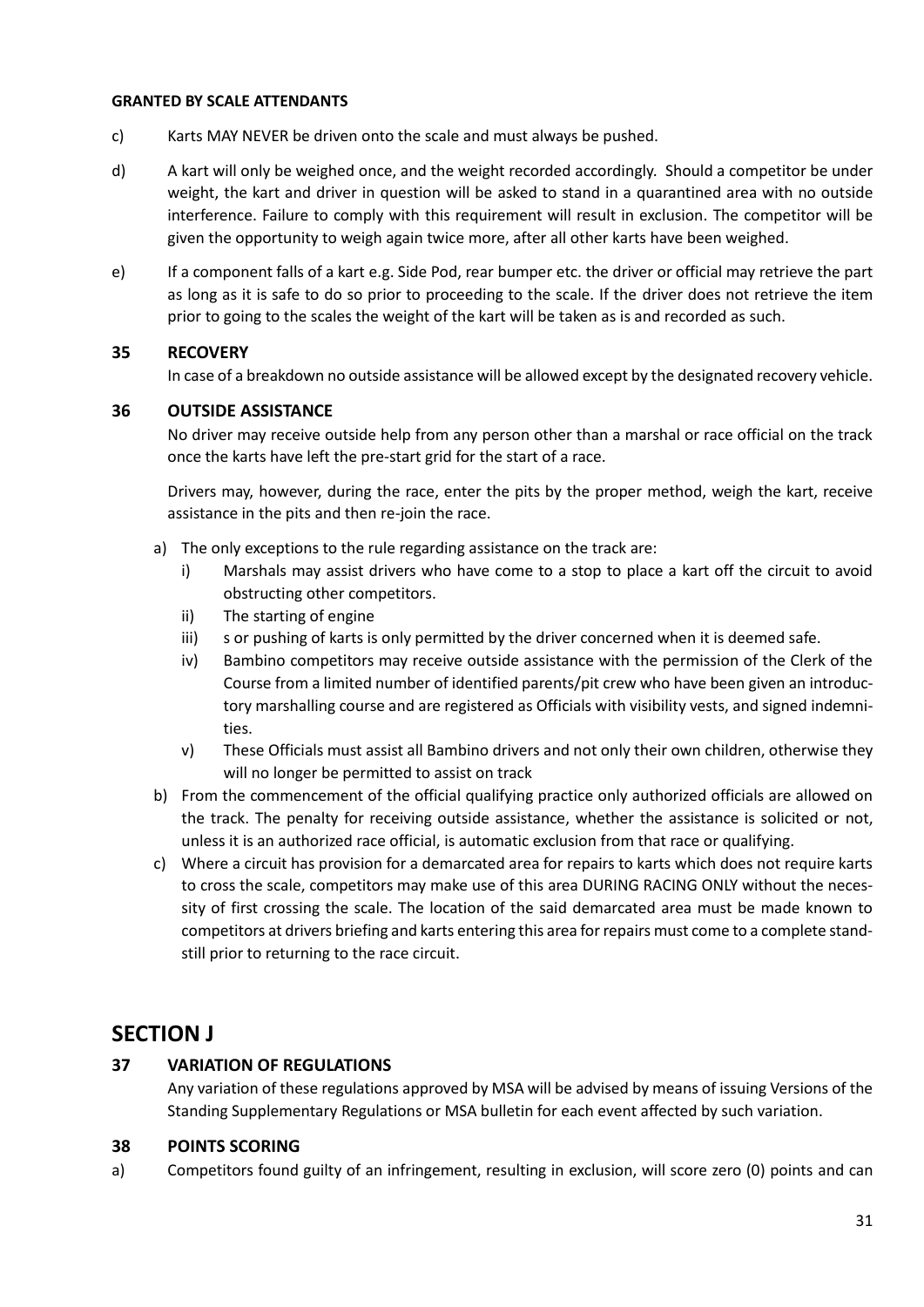be used as dropped points. Exclusions as a result of a technical infringement will score zero (0) points and cannot be used as a dropped point. The competitors 10 out of 13 heats from the 4 championship rounds will count towards the final championship standings. The competitors worst three heats will be used as dropped points.

- b) In the event of a tie having to be resolved to declare a winner, preference will be given to the competitor having the greatest number of first places. If a tie remains, the greatest number of second places, failing this third places, and so on, will be considered. Should there still be a tie; the competitor having the highest score in the last race shall take preference.
- c) In the event of tied competitors not being classified in the last race, then the previous race's finishing order will be taken into account, and so on until the tie is resolved.
- d) Points will be allocated as follows based on finishing positions 35, 32, 30, 29, 28 and so on. Nonfinisher 5 points less than lowest placed finisher. A finisher will be deemed to have completed more than 67% of race distance.
- e) Club and Regional Events: scoring is according to the relevant regulations governing the individual championships.

## <span id="page-31-0"></span>**SECTION K**

#### <span id="page-31-1"></span>**39 SA NATIONAL CHAMPIONSHIPS**

The aim of the Championship will be to declare a SA National Karting Champion in the following classes provided that a minimum of 6 starters per class per event have been met: Bambino, Kid Rok, Mini Rok, OKJ and KZ2. Mini Max, Micro Max, Junior Max, Senior Max, DD2, DD2 Masters.

- b) The MSA Karting Management Group reserves the right to review for the following year the national championship status of any class that fails to comply with the minimum requirements. Refer also Sec C 8 a). Also refer to GCR 230 & 266
- c) Circuits will be closed to all national competitors and equipment to be used in the National Championship event, from the Monday, immediately preceding the start of practice as per the event programme*.* The Championship will be run over four (4) rounds with 13 heats in total. The first three rounds will have three heats on the day. The fourth round will have a total of 4 heats on the day. All events will take place over a maximum of three days (including the half day open practice).
- d) Race distance per National Championship race shall be prescribed by class-specific regulations in line with:
	- Bambino Minimum 8km & Maximum 10km
	- KID Rok Minimum 8km & Maximum 12km.
	- Micro Max, Mini Rok/Max: Minimum 10km & Maximum 15km
	- KZ & KZ Masters Minimum 12km & Maximum 25km
	- All other classes: Minimum 15km & Maximum 25km
- e) Series Prizes Kid ROK

The  $1<sup>st</sup>$  place overall competitor at the end of the championship, will be awarded the qualified drive, to attend the ROK international Final. All costs to attend the final will be for the competitor's own account. Should a competitor not be able to attend the event, the ticket will be awarded to the second place overall competitor and so forth.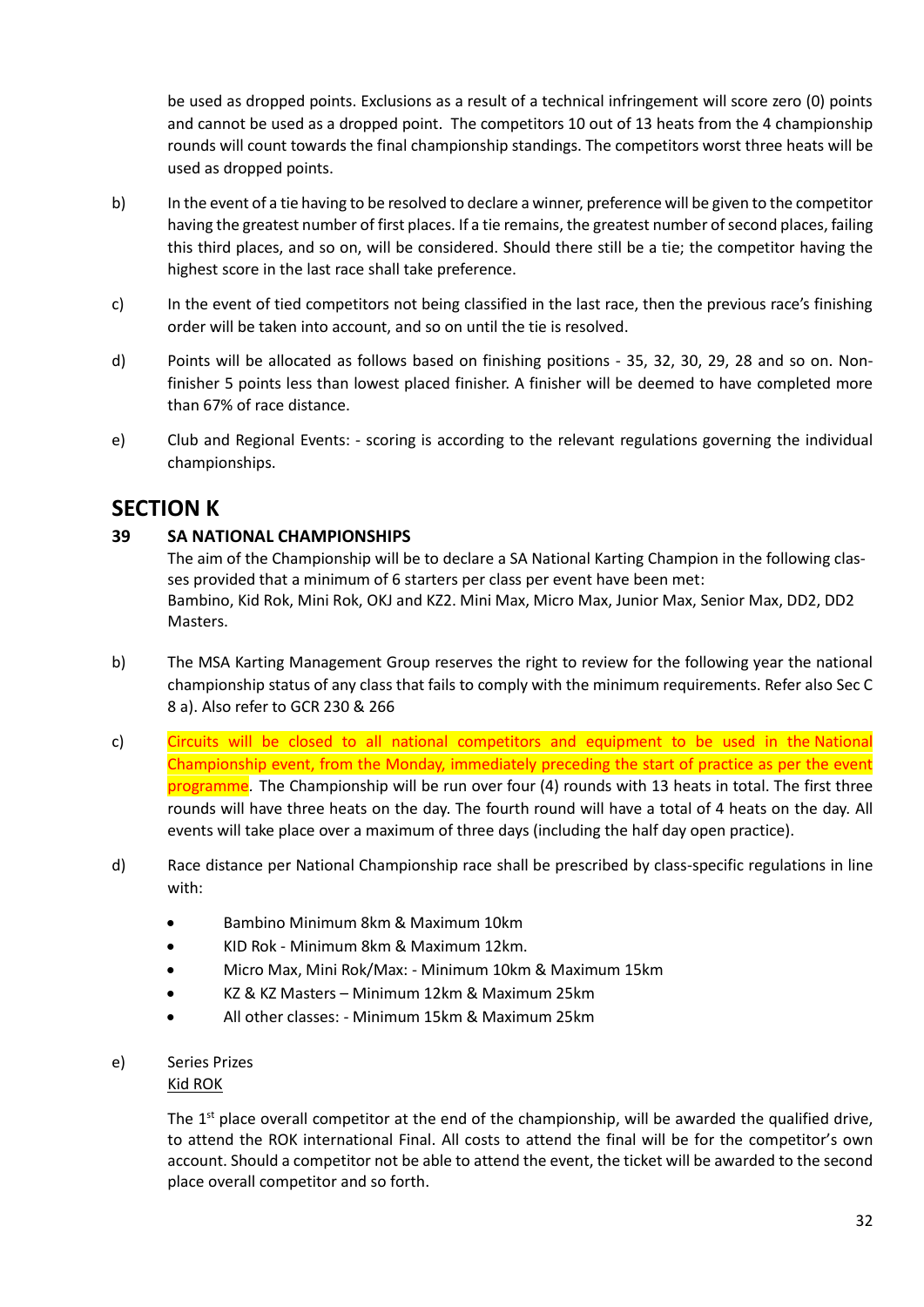Should the driver be 9 years or older at the time of the event he/she will be awarded a qualified drive in the ROK International Final in the Mini ROK class in lieu of the above.

Should the competitor be younger than 9 years old they will win a new Mini Rok engine.

#### Mini ROK

The  $1<sup>st</sup>$  place overall competitor will be awarded the qualified drive in the ROK International Final in the Mini ROK class. All costs to attend the final will be for the competitor's own account. Should a competitor not be able to attend the event, the ticket will be awarded to the second place overall competitor and so forth.

The 1<sup>st</sup> place overall under 10, will be awarded the qualified a wild card drive in the ROK International Final in the Mini ROK class. The under 10 driver needs to be 9 years old at the time of the event to make use of the seat.

#### **OKJ**

1<sup>st</sup> place, will be awarded the qualified drive in the ROK International Final in the Junior ROK class, provided said driver is age eligible, failing that it will be awarded to the highest placed eligible driver. Highest finishing driver eligible by means of being between the ages of 12-14 the following year, will be awarded the Seat for the FIA karting academy trophy. Should a second seat become available or the top finishing driver are not able to attend the next eligible driver will get the seat. \*\* Note that the seat belongs to the ASN and MSA and in conjunction with the winning competitor makes the necessary arrangements regarding registration etc. Competitors who are awarded the seat should ensure that they are financially able to attend the Academy.

KZ2

1<sup>st</sup> place will be awarded the qualified drive in the ROK International in the ROK Shifter class.

KZ

1<sup>st</sup> place will be awarded a wild card seat in the ROK International in the ROK Shifter class.

#### **ROK Cup International Final**

In addition to the stated prizes above possible Wild Card seats are available for the World finals to drivers that have competed in minimum 6 ROK Events, 3 of which is required to be ROK Cup SA events, during 2022. Participation in WSK, FIA or ROK Cup events internationally will be taken in consideration.

Prize money will be awarded to the top 3 finishers in each class except Mini Rok U10 at each National event:

First Place R3500 Second Place R1500 Third Place R1000

**Mini Rok U10 - First Place R3500**

**No prizes will be available for Bambino or Rotax Classes.** 

#### <span id="page-32-0"></span>**40 EVENT FORMAT**

Refer to the event Supplementary Regulations

#### <span id="page-32-1"></span>**41 OBSERVATION FORM**

Completion of this form within 30 minutes of observing an incident serves to bring an issue to the attention of the senior race officials at an event.

- a) It shall not replace a formal protest and the race officials shall not be obliged to act on its contents.
- b) Forms will not be accepted after 30 minutes of the incident occurring.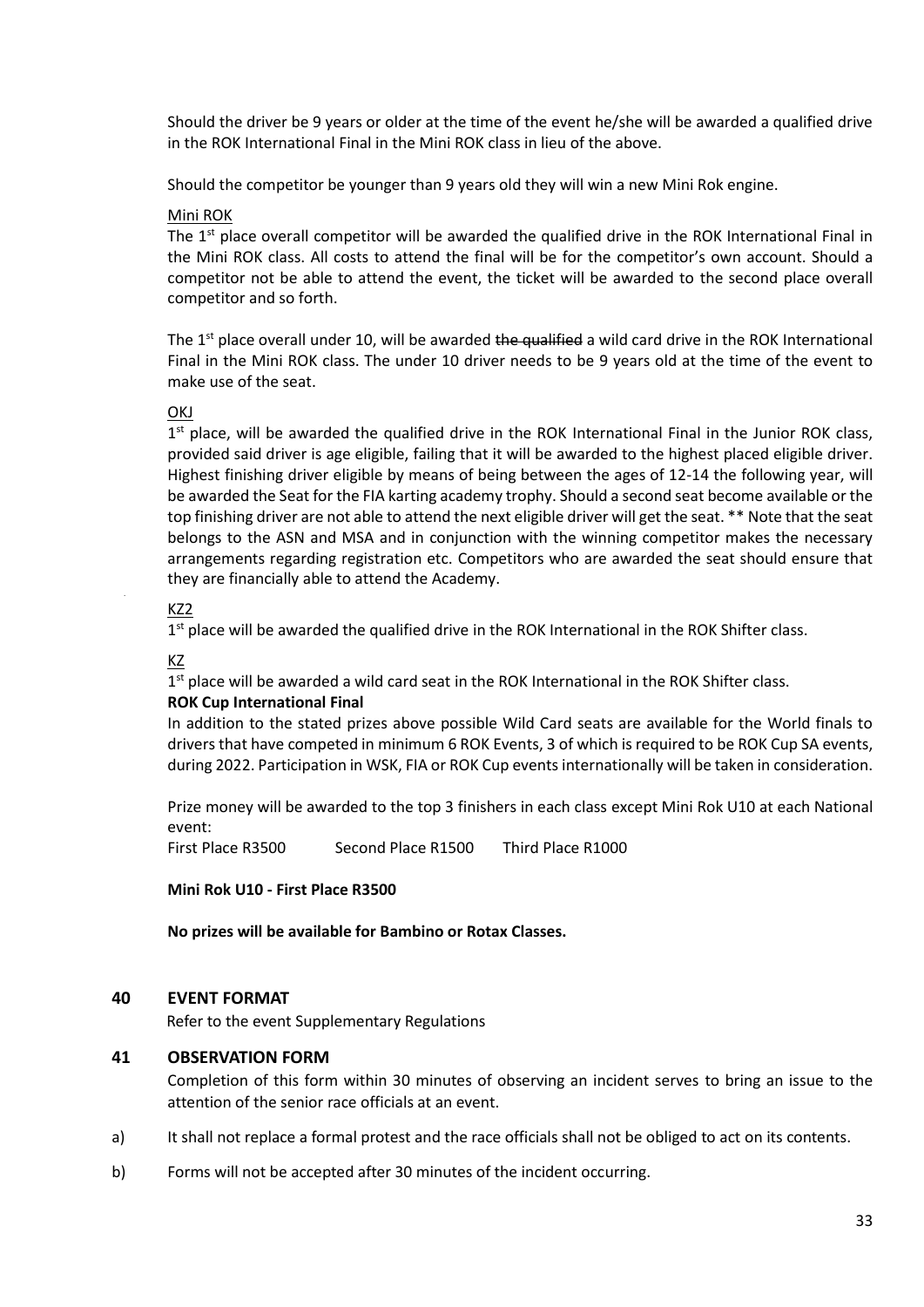c) Any competitor who considers himself/herself sufficiently aggrieved, and requires an issue to be formally investigated, is advised to rather lodge a formal protest/appeal as per the relevant GCR's within the stipulated time limits.

#### <span id="page-33-0"></span>**42 PROTESTS**

Refer to Part IX of the GCR's.

#### <span id="page-33-1"></span>**43 APPEALS**

Refer to Part IX of the GCR's.

- a) Where a formal appeal (following a protest) arises as the result of exclusion in terms of a contravention of the technical regulations and specifications, the part/s under dispute will be impounded by the relevant officials, sealed and submitted to MSA Head Office.
- b) Should notice of intention to appeal not have been timeously lodged in terms of the regulations, and the part/s are therefore not impounded, late acceptance of such appeal shall not be considered or granted.

## <span id="page-33-2"></span>**SECTION L**

#### <span id="page-33-3"></span>**44 KARTING SPECIFICATIONS – GENERAL**

- a) All Karts are to be raced as supplied, other than as listed below or as stated below for clarification where necessary.
- b) In the event of anything that is not covered either in the published homologation documents which are available on the MSA website, then the general chassis specifications as they appear on the CIK website will apply. This is applicable to ALL chassis including those 750mm to 950mm chassis homologated by the Italian ASN (ACI) or by Motorsport South Africa (MSA).
- c) Detail references can be found on the CIK website and should be used only when not referenced in these regulations.

#### <span id="page-33-4"></span>**45 CHASSIS**

Only homologated chassis as per Appendix A may be used.

Technical details of the permitted race equipment are detailed in the class-specific regulations.

## <span id="page-33-5"></span>**SECTION M**

#### <span id="page-33-6"></span>**46 HOMOLOGATION**

Homologation is the identification of equipment or materials used for the purpose of competition in kart racing. It is an official certification made by MSA that a chassis or engine or type of specifically designed equipment has been made and is freely available in sufficient numbers to justify being sanctioned for racing in one or more class.

- a) Classes are classified either **restricted** (where only one or two make/models of engine and/or chassis are permitted) or **unrestricted**.
- b) Where classes are restricted to one or two chassis or engine makes/models or one make/compound of tyre, MSA may impose a maximum retail-selling price for this equipment (including spares) based on the prices, increases and exchange rates submitted by accredited dealers when making application for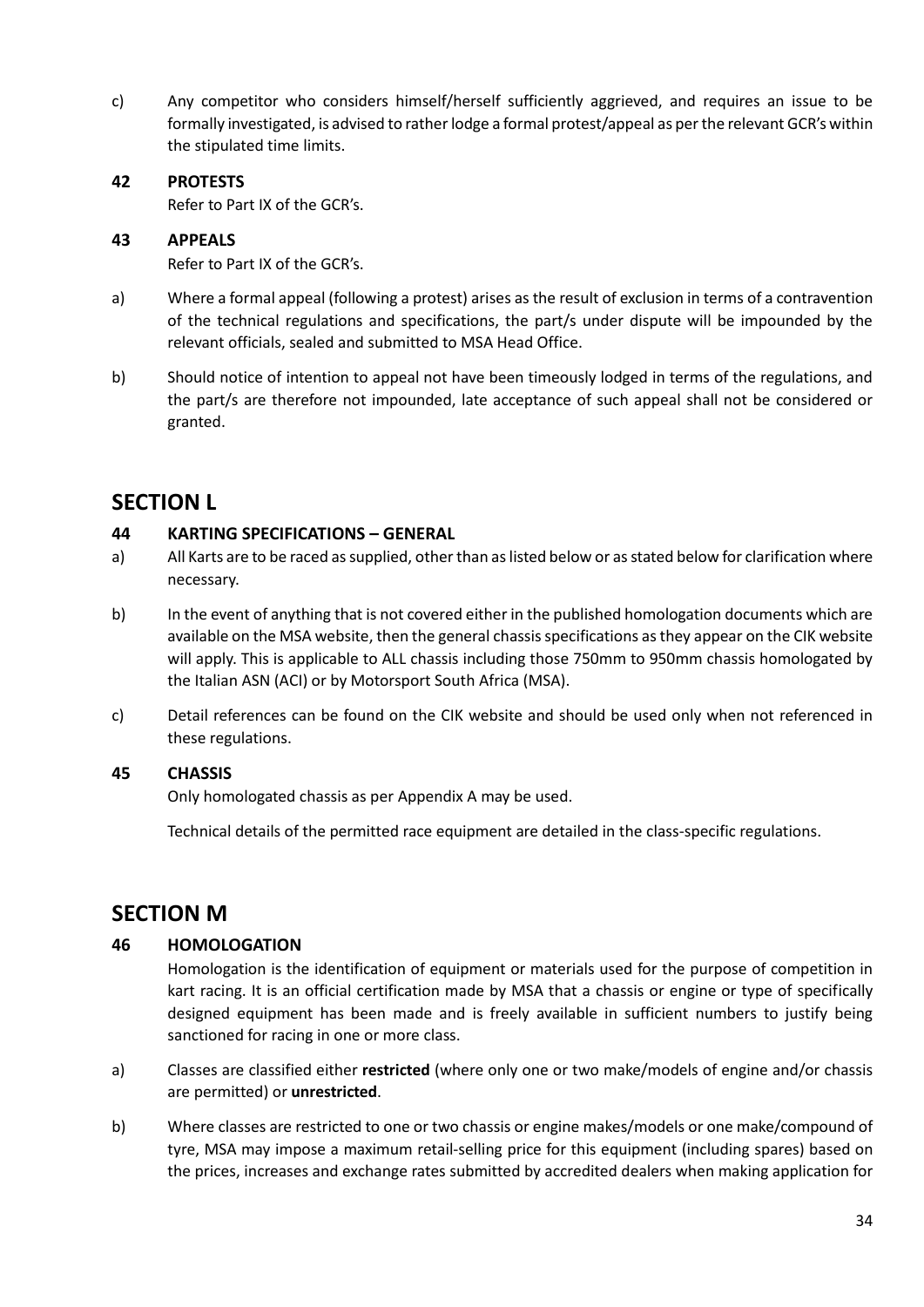homologation of this equipment. MSA may permit any set maximum retail selling prices to be adjusted on application from the supplier based on unusual circumstances or unusual variances in the exchange rate.

#### <span id="page-34-0"></span>**47 CHASSIS TYRES AND ENGINES**

Applications for homologation of engines, tyres and chassis, to be used in any class, regardless of the status of that class will only be accepted from MSA-accredited importers and karting dealers.

- a) MSA Karting Management Group shall be entitled to terminate the existing homologation of any engine, tyres or chassis with a minimum of one calendar year's advance notice to competitors.
- b) The MSA Karting Management Group shall have the right to invite new applications for engines, tyres and chassis homologation at any time. Each homologation period is valid for a one year period unless otherwise specifically stated. Should an importer have applied for engines or tyres homologation in the previous 3-year moratorium cycle, after the 3 year cycle has ended, the homologation will continue on an annual basis.
- c) Chassis identification for homologation purposes is by either its CIK homologation document or under a similar MSA homologation document number where no CIK document existed at the time of original MSA homologation.

NOTE: Applications for the homologation period will only be considered for chassis having CIK homologation or locally manufactured chassis/brands to be homologated through MSA, or another ASN in the case of chassis for use by competitors under the age of 13 or having Rotax approval in the case of the DD2 class.

- d) Once an engine has been homologated for a class then any changes during that homologation period, be they upgrades, or replacements are only allowed, provided they fit into the norms and standards for that class and provided they conform to any new International Technical Specifications issued by the manufacturer.
- e) A notice period of 90 days may be given to competitors before implementation. Single engine classes must remain exactly that – one engine make formulas. The standard one year homologation cycle continues in all other regards.

#### <span id="page-34-1"></span>**48 HOMOLOGATION OF LOCALLY MANUFACTURED CHASSIS**

The following requirements must be met:

- a) Produce 10 identical complete chassis of the same model, plus 5 complete chassis for Spares.
- b) Brake system to be CIK approved.
- c) Bodywork must be CIK approved.
- d) All chassis models to have specification drawings as per CIK regulations.
- e) Any changes in design during the homologation period must be within CIK permitted rules.
- f) All chassis must be clearly marked with a homologation plate that conforms to the CIK rules.
- g) All rims to be CIK approved.

#### <span id="page-34-2"></span>**49 HOMOLOGATION PROCEDURE**

- **a) ENGINES: -** Engines will be homologated on an annual basis 1 January 31 December
- i) Applications for renewal of homologations for engines must be made no later than **31st May** of the year preceding each new homologation period. For 9renewal of an existing homologation for an engine the fee is payable on application as per Art 49 d ii. No inspection is required.
- ii) All new engine homologation applications must be submitted to the Karting Management Group by no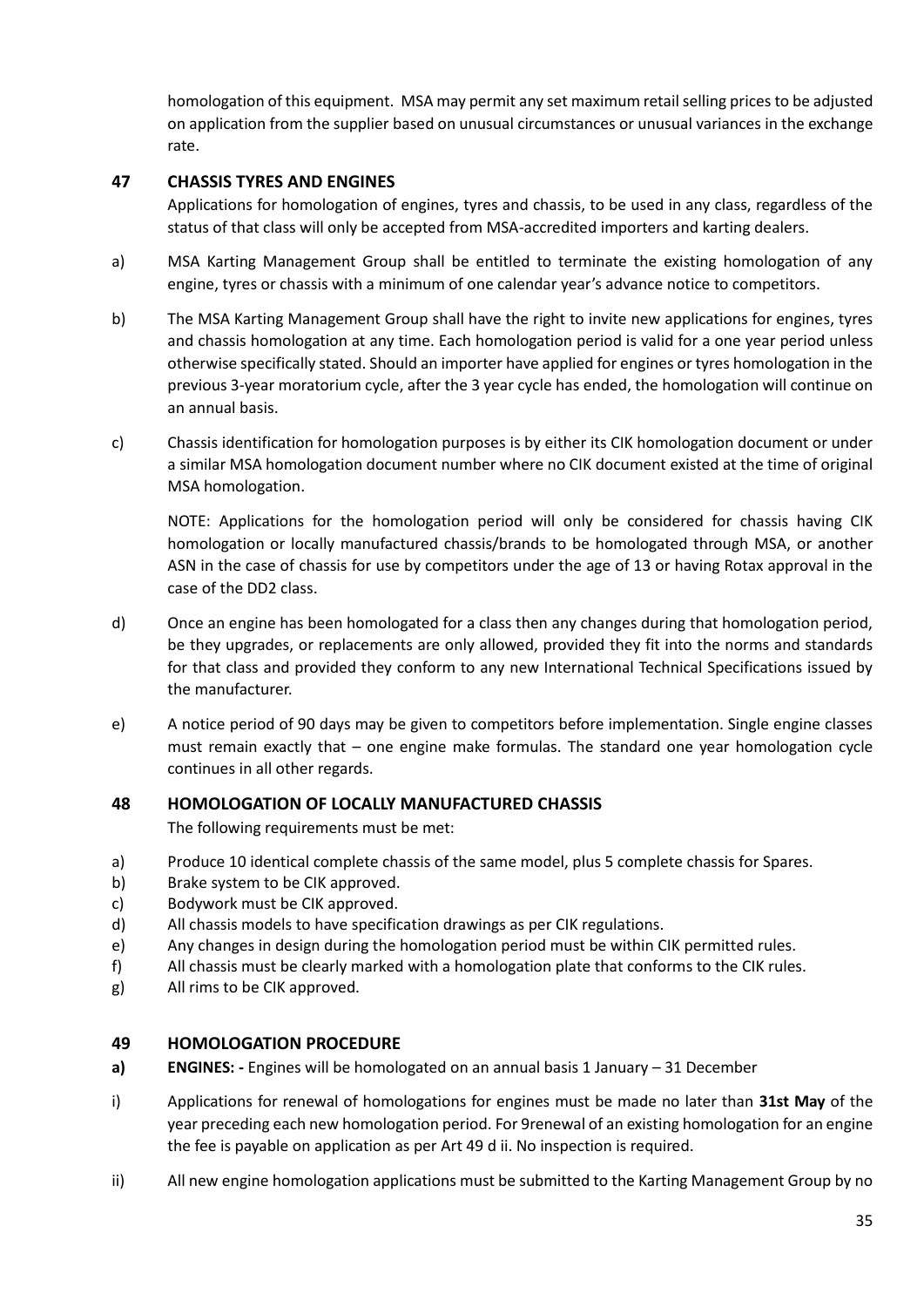later than the **31st of March** of the year preceding the homologation period. The following documents must be submitted with the homologation application:

- A completed homologation application form available fro[m msa@motorsport.co.za](mailto:msa@motorsport.co.za)
- Proof of payment of the application fee refer Art 54 d ii.
- Engine Specification Sheets

Once interim approval has been granted by the Karting Management Group the following process will must be complied with:

- The importer must provide documented proof of having imported 5 units plus adequate spares.
- Once the engines been imported, an inspection will be carried out by the Technical Delegate of the Karting Management Group.
- Final approval will be subject to compliance of the inspection, as well as payment of the Homologation fees as in Art 54 d ii.
- **b) CHASSIS:** CIK Chassis brands will be homologated on an annual basis 1 January 31 December. This applies to new applications and renewals.
- i) All new chassis homologation applications must be made to the Karting Management Group before 30 September of the preceding year. The following documents must be submitted with the homologation application:
	- A completed homologation application form available fro[m msa@motorsport.co.za](mailto:msa@motorsport.co.za)
	- A letter of appointment as a distributor from the Chassis Manufacturer
	- Proof of payment of the application fee as per Art 49 d iii.
	- CIK homologation documents
- ii) Once interim approval has been granted by the Karting Management Group the following process must be complied with:
	- The importer must provide documented proof of having imported 10 complete chassis and the required spares package of R1 000 000.00
	- Once chassis and spares have been imported, an inspection will be carried out by the Technical Delegate of the Karting Management Group.
	- Final approval will be subject to compliance of the inspection, as well as payment of the Homologation fees as in Art 54 d iii.
- iii) All existing brand renewal will need to provide proof of as a minimum of 5 new chassis imported per annum, 1 January to 31 December for each year. This proof must be submitted to the Karting Management Group by the 30 November each year.
- iv) MSA reserves the right to extend the homologation of any specific CIK brand chassis previously homologated, in the absence of an application from an accredited dealer.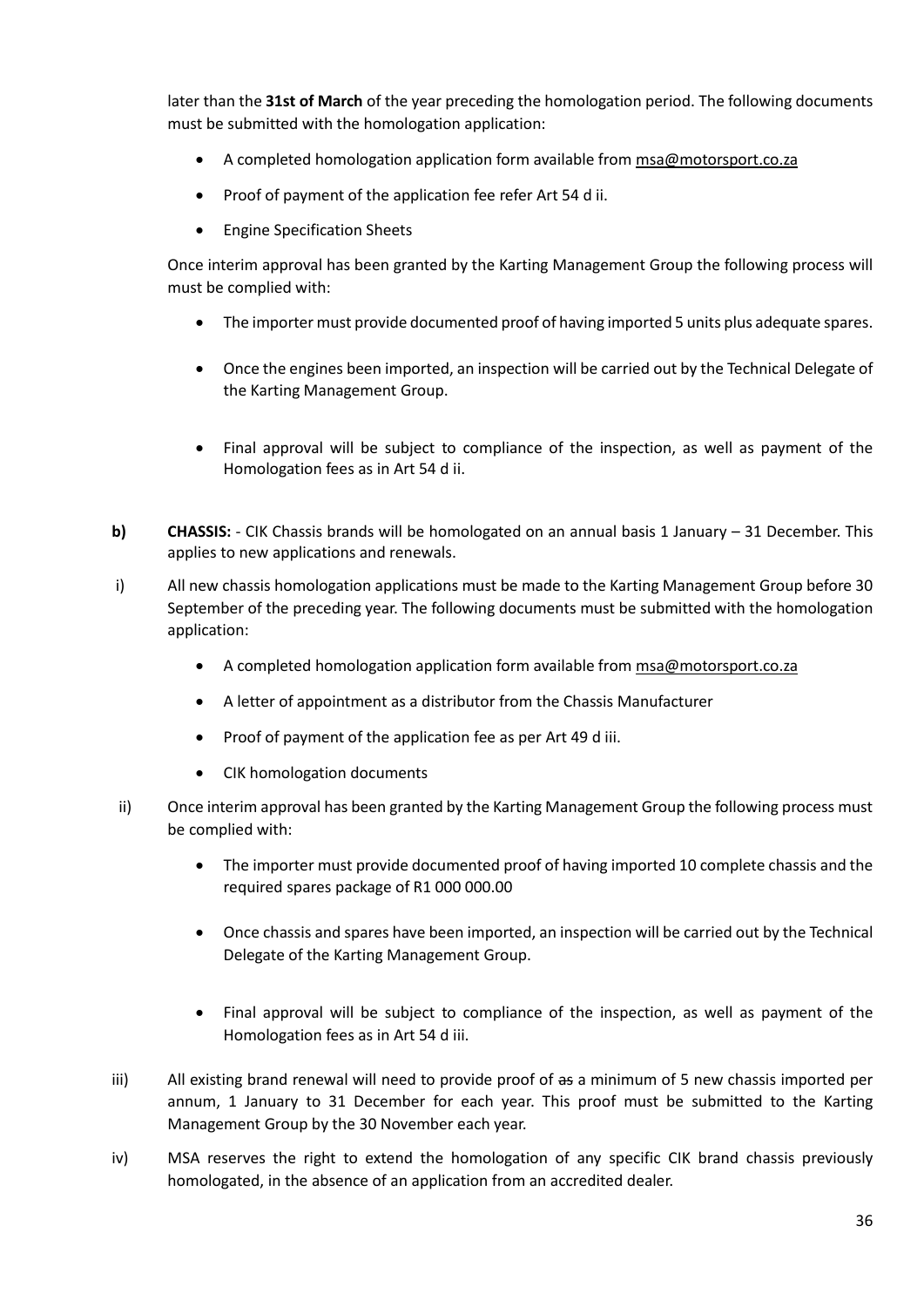- v) All chassis entered and raced must be presented as the approved brand for the chassis homologated, it may not in any form or guise appear or be presented as any Non MSA/CIK approved chassis brand.
- c) BAMBINO, MICRO AND MINI CLASSES
- i) For new engines not presently homologated for the Bambino, Kid Rok, Micro, or Mini Max Classes in such cases, one example of an engine or chassis must be submitted for inspection together with a list of retail prices plus increases for the period of homologation for the complete engine or chassis as well as all spare parts.
- ii) In addition, all technical specifications and drawings must be submitted.
- iii) If acceptance of the application is granted, final homologation will only be granted once a total of 15 engine units plus adequate spares has been made available for inspection (including the original).
- iv) The fee is **R3000.00** (excl. VAT) plus inspection costs upon inspection for engines.
- d) SUMMARY OF HOMOLOGATION FEES,
- i) TYRES: -

| <b>Homologation Application Fees:</b> | R3000.00 excl VAT per brand and compound                |
|---------------------------------------|---------------------------------------------------------|
| <b>Homologation Testing Fees:</b>     | R3000.00 excl VAT per brand and compound                |
| <b>Homologation Approval Fee:</b>     | R3000.00 excl VAT per brand/compound plus R3000.00 excl |
|                                       | VAT per class                                           |
| <b>Homologation Renewal Fees:</b>     | R1000.00 excl VAT per class annually                    |

ii) ENGINES: -

Homologation Application Fee: **R3000.00** excl VAT Homologation Inspection Fee: **R3000.00** excl VAT, per make/model, plus expenses Homologation Approval Fee: **R3000.00** excl VAT per class Homologation Renewal Fee: **R1000.00** excl VAT per class annually

iii) CHASSIS:- NEW APPLICATIONS ONLY

| <b>Homologation Application</b> | R5800.00 excl VAT per brand                        |
|---------------------------------|----------------------------------------------------|
| Homologation Inspection         | R5800.00 excl VAT per brand, plus inspection costs |
| <b>Homologation Approval</b>    | R5800.00 excl VAT, per brand                       |

- (iiii) If an Importer/Dealer fails to pay the homologation renewal fees by 28 February during the homologation year. A late penalty fee of R5000.00 will be added to the original amount. If the amount has not been paid by  $1<sup>st</sup>$  April, the relevant homologation will be withdrawn and the dealer/importer will be removed as an importer and will not be allowed to apply for a new homologation of a chassis, tyre or engine for a TWO year period. Should a homologation be withdrawn, competitors will be allowed to race under private homologation for a minimum of one year.
- e) HOMOLOGATION FOR PRIVATEERS In the event of no accredited dealer making an application to extend the homologation of an engine/or chassis homologated for the previous period nor MSA extending its homologation, an application may be made by a competitor, provided the owner can satisfy the MSA Karting Management Group that the chassis or engine was in South Africa prior to the expiry date of the previous homologation period.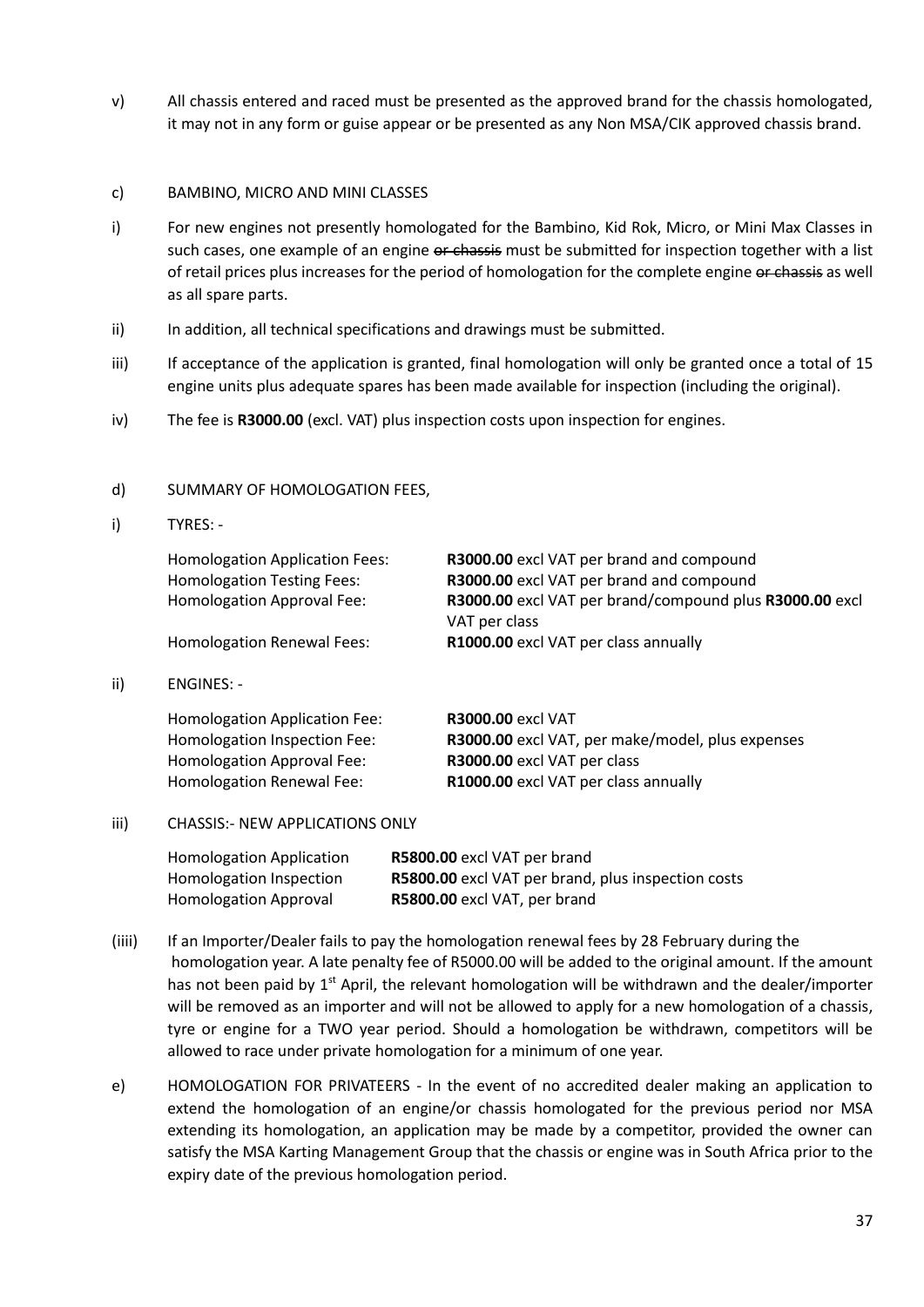In these circumstances the authorisation of homologation is restricted to that numbered chassis/engine of the named owner.

In such instances a fee will not be levied. Chassis or engines homologated by privateers for preceding homologation periods in terms of previous regulations may be extended as well in terms of these regulations.

f) **TYRES** - The homologation of competition tyres per class are the preserve of the MSA Karting Management Group.

The application procedure and dates will be the same as applied for engines.

#### <span id="page-37-0"></span>**50 GENERAL**

The MSA Karting Management Group reserves the right at any time to homologate kart racing equipment and wearing apparel outside of what is specified in these regulations. In such instances, MSA Karting Management Group will, at the time, determine the homologation fee, inspection costs and the period of homologation.

MSA Karting Management Group reserves the right, without obligation to any accredited dealer or individual MSA licence holder, to determine, modify or extend any homologation period at any time by notification in writing to that effect, as from the date stated in the said notification.

Furthermore, the MSA Karting Management Group is not bound to assign any reason whatsoever for any decisions in connection with homologation of racing kart equipment and wearing apparel.

#### <span id="page-37-1"></span>**51 HOMOLOGATED CHASSIS BRANDS**

Refer to Appendix 1 for all approved chassis on [https://eolstoragewe.blob.core.windows.net/wm-](https://eolstoragewe.blob.core.windows.net/wm-553616-cmsimages/Appendix1MSAChassisHomologationlist.pdf)[553616-cmsimages/Appendix1MSAChassisHomologationlist.pdf](https://eolstoragewe.blob.core.windows.net/wm-553616-cmsimages/Appendix1MSAChassisHomologationlist.pdf)

**Chassis which do not appear on the above list will NOT be permitted to participate in any club, regional or national event, unless privately homologated in terms of Sec N 55 e) above.** 

#### <span id="page-37-2"></span>**52 HOMOLOGATED ENGINES**

Engines which do not appear on the below list will NOT be permitted to participate in any club, regional or national event until homologated.

#### a) **ROTAX CLASSES Regional - current MSA Karting Exco Specification Sheet published on www.motorsport.co.za**

- Bambino Class Comer Model C50 and C52 engines complying with the current Specification Sheets.
- Rotax 125 MICRO MAX and MINI MAX 125 ROTAX complying with the Rotax Max Challenge Technical Regulations as well as supplementary technical regulations for the current year.
- 125 JUNIOR MAX 125 Junior MAX complying with the Rotax Technical Specifications.
- ROTAX Senior MAX Class ROTAX 125 MAX complying with the Rotax Max Challenge Technical Regulations
- MASTER MAX CLASS ROTAX MAX complying with the Rotax Max Challenge Technical for Senior Max
- ROTAX DD2 ROTAX 125 DD2 complying with the Rotax Max Challenge Technical Regulations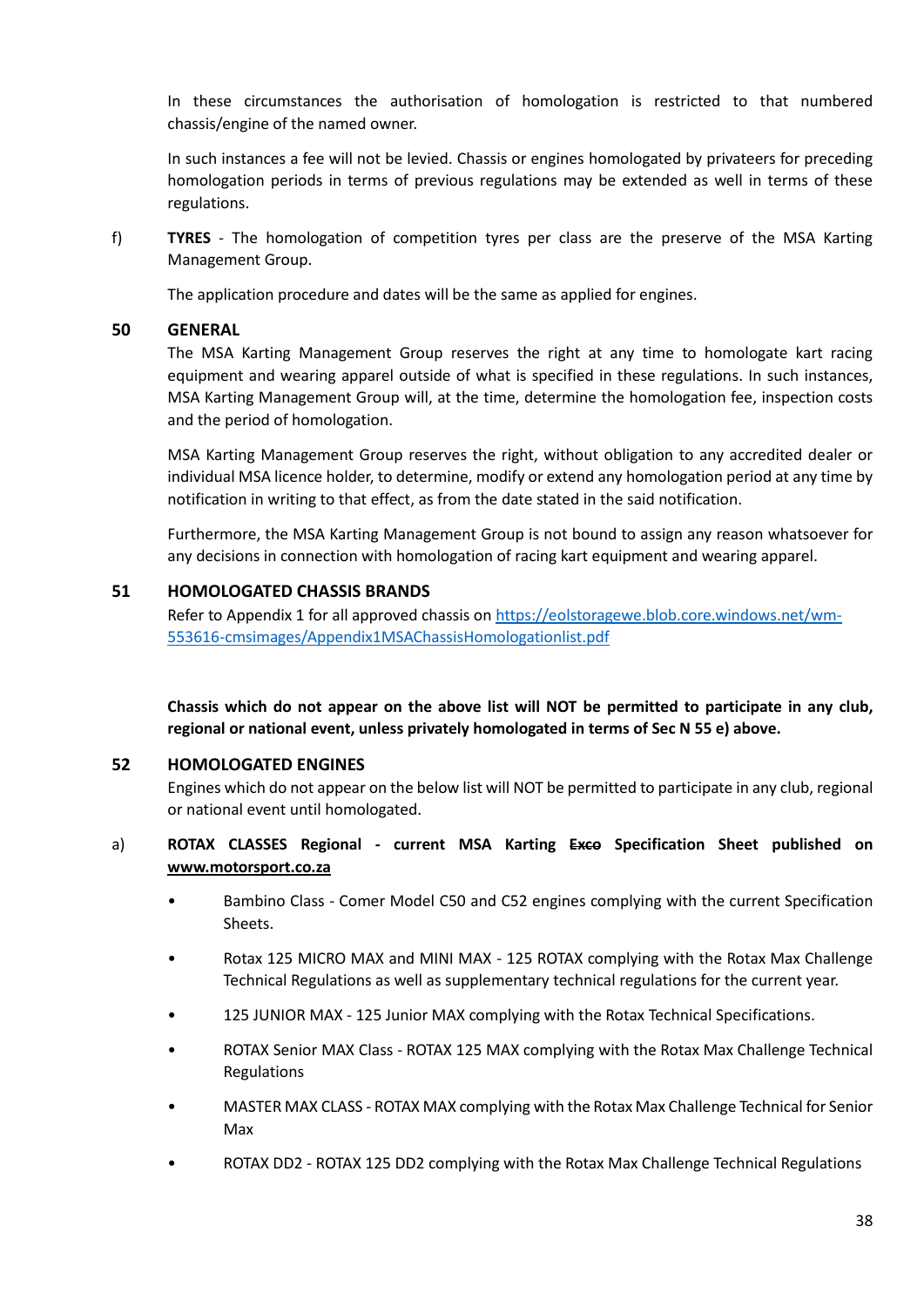- Rotax DD2 Masters Class ROTAX 125 MAX DD2 complying with the Rotax Max Challenge Technical Regulations
- b) **ROK CLASSES - technical information which can be found on the MSA Website www.motorsport.co.za** 
	- KID ROK & MINI ROK Class As per the technical information
	- OKJ Vortex direct drive DDJ engine. Technical Specification on request from MSA as submitted part of homologation.
	- KZ2, KZ , KZ Masters Classes Refer to current Regulations and Specifications for the National KZ2 and Interprovincial KZ Shifter classes.

## <span id="page-38-0"></span>**SECTION N**

#### <span id="page-38-1"></span>**53 PROCEDURES TO INTRODUCE A NEW CLASS**

An accredited importer wishing to have a new class considered must: -

- a) Obtain a letter from clubs in each Region confirming that said clubs are willing to have the proposed new class demonstrated.
- b) The importer will own 5 units; which units may only be demonstrated and may not be sold.
- c) Once demonstrations at Clubs in each Region with at least 5 karts is successful and after receipt of competitor feedback and snags list (if any) and a survey of competitors to be shared with the Clubs in each Region where the demonstrations took place has been completed, with not less than Four clubs in Three regions supporting same, then: -
- d) The importer may apply for homologation of the class for use at club level only; once this has been approved the importer may proceed to sell engines.
- e) Competitors buying into this class/s must sign a disclaimer that MSA is not under any obligation to elevate said class/s beyond club status, nor responsible for the success or lack thereof even at club level.
- f) Based on interest and volume a regional committee may consider regional status after one (1) completed and successful year at club level.
- g) The applicable homologation renewal cycle will apply thereafter.

#### <span id="page-38-2"></span>**54 ACCREDITED IMPORTERS**

- a) An annual renewal fee of R4950.00 (excl. VAT) is payable on application for renewal of the chassis homologation per brand. An annual renewal fee of R1000.00 (excl. VAT) is payable on application for renewal of the tyre and engine homologation
- b) Ensure all accredited importers and local manufacturers are on the MSA mailing list.
- c) Extend invitations to any consultative meeting held by MSA Karting Management Group as may be deemed necessary.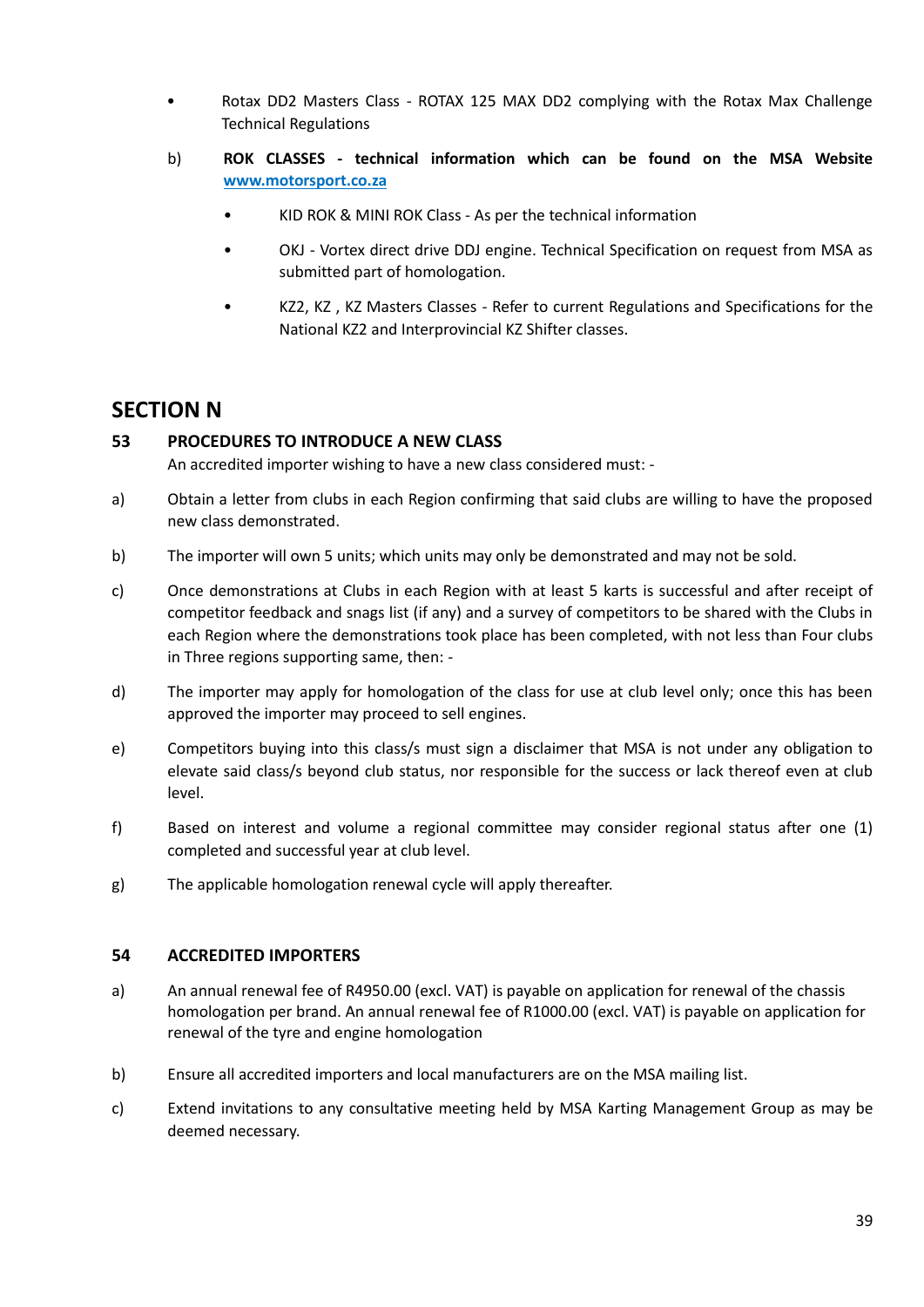#### **SA ACCREDITED KARTING IMPORTERS LIST**

| <b>COMPANY</b>                                                | <b>CONTACT DETAILS</b>                                                                                                                                                          | <b>HOMOLOGATED</b><br><b>EQUIPMENT</b>                                                                                                                                              |
|---------------------------------------------------------------|---------------------------------------------------------------------------------------------------------------------------------------------------------------------------------|-------------------------------------------------------------------------------------------------------------------------------------------------------------------------------------|
| <b>BENONI SPORT &amp; BUSI-</b><br><b>NESS PARK (PTY) LTD</b> | <b>Fabienne Lanz</b><br>Cell: 079 525 8772<br>Email: fabienneracing@hotmail.com<br><b>Philip Swanepoel</b><br>Cell: 082 777 8368<br>Email: info@formula-k.co.za                 | Importers and Distributors of<br>Formula K products, Accesso-<br>ries and Spares. Importer and<br>Distributor of TM engines                                                         |
| ED MURRAY RACING CC                                           | Jennifer Verhuel<br>Cell: 082 294 7485<br>Tel: 012 384 2303<br>Email: info@kart.co.za<br>Website: www.kart.co.za                                                                | Importers and Distributors of<br>Mojo tyres, CRG and Top Kart<br>Chassis, 52cc Comer Engines.<br>AIM Mychron timing systems<br>and other quality karting ac-<br>cessories.          |
| FOR THE WIN MOTOR-<br><b>SPORT</b>                            | Gary Lennon<br>Cell: 072 853 8520<br>Email: garylennon1@yahoo.com<br>Website: www.ftwmotorsport.com                                                                             | Importers and distributors of<br>Tony Kart, Kosmic, Lando<br>Norris and Exprit Chassis.<br>Vortex Rok engines and<br>spares. MIR, FeeM, Unipro,<br>Greyhound seats and CZ<br>Chains |
| <b>FULLGAS</b>                                                | Leon Hill<br>Cell: 082 603 0663<br>Email: sales@fullgas.co.za<br>Leon@rskart.co.za                                                                                              | Importer and Distributor of<br>RS and Praga Chassis and<br><b>Spare Parts</b>                                                                                                       |
| <b>I-CUBED DISTRIBUTION</b><br>(PTY) LTD                      | <b>Brandon Whitley</b><br>Cell: 081 497 9788<br>Email: info@icubedcapital.co.za<br>Imraan Kajee<br>Cell: 072 414 5252<br>Tel: 011 888 0027<br>Email: imraan@icubedcapital.co.za | Importer and Distributor of<br>Parolin Chassis and Spare<br>parts                                                                                                                   |
| <b>KORRIDAS</b>                                               | Paulo Dos Santos<br>Cell: 083 406 9356<br>Email: paulo.dos.santos@oracle.com                                                                                                    | Importer and Distributor of<br>Haase Chassis and spare parts                                                                                                                        |